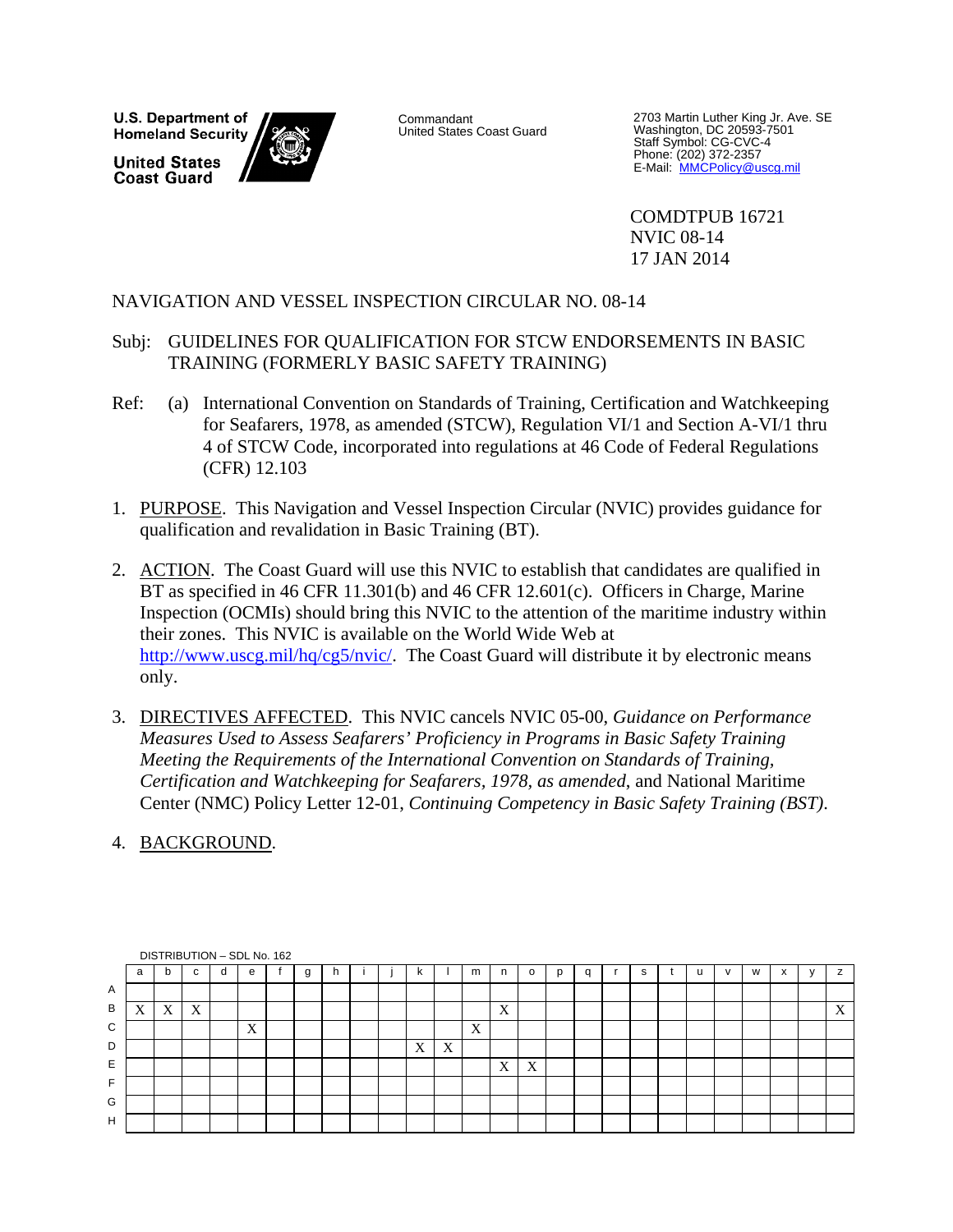- a. The STCW Convention and STCW Code set forth standards for training and certification for merchant mariners, including BT for mariners serving with assigned duties for safety and/or pollution prevention.
- b. In order to implement the 1995 amendments to STCW, the Coast Guard published NVIC 05-01 and NMC Policy Letter 12-01 providing guidance on requirements for BT.
- c. The International Maritime Organization (IMO) amended the STCW Convention and STCW Code on June 25, 2010. These amendments entered into force for all ratifying countries on January 1, 2012.
- d. The Convention is not self-implementing; therefore, the U.S., as a signatory to the STCW Convention, must initiate regulatory changes to ensure full implementation of the amendments to the STCW Convention and STCW Code. The U.S. implements these provisions under the Convention and under the authority of United States Code, Titles 33 and 46.
- e. The Coast Guard published a final rule on December 24, 2013 (78 FR 77796) that implements the STCW, including the 2010 amendments. The Coast Guard is publishing this NVIC to provide guidance on complying with the new regulations and is cancelling previous policy. Accordingly, this NVIC cancels NVIC 05-01 and NMC Policy Letter 12-01.

# 5. DISCUSSION.

- a. The following policy regarding BT is in this NVIC. Enclosure (1) discusses competency requirements for BT; Enclosure (2) contains the national assessment guidelines for BT; and Enclosure (3) contains relevant excerpts from the STCW Convention and STCW Code.
- b. As specified in 46 CFR 15.1105, all mariners serving in positions that must be filled as part of the required crew complement or who are assigned a responsibility on the muster list, must produce evidence of having achieved, and maintained at 5-year intervals, proficiency in BT. Training courses and programs designed to meet 46 CFR 15.1105 submitted to the Coast Guard for approval, must provide assessment guidelines or performance measures to assess mariners' proficiency. Lastly, the Coast Guard has developed national assessment guidelines for standardizing assessments of mariners in the four elements of BT:
	- 1) Personal Survival Techniques;
	- 2) Fire Prevention and Fire Fighting;
	- 3) Elementary First Aid; and
	- 4) Personal Safety and Social Responsibilities.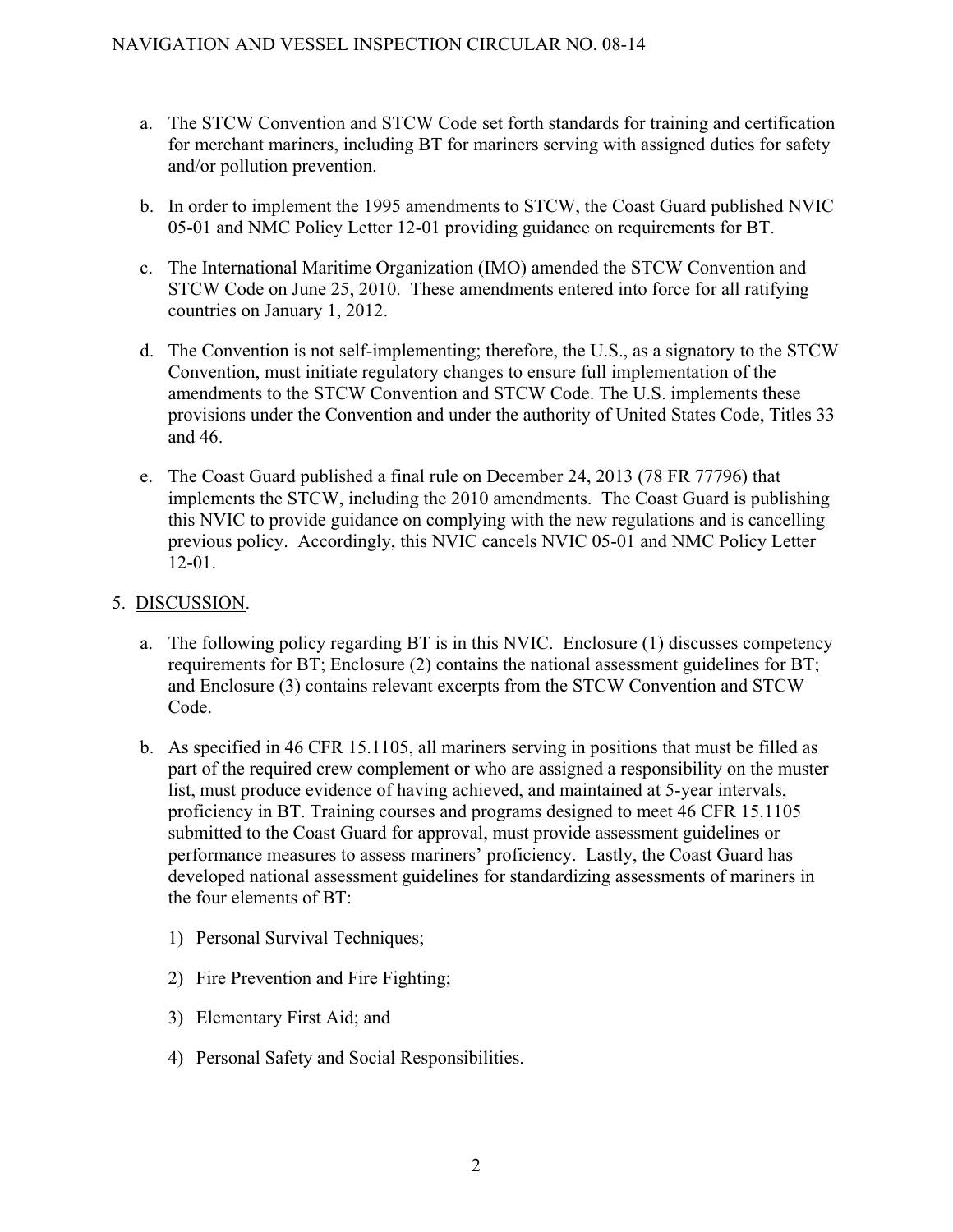- c. Training institutions submitting a course should state either that the guidelines in Enclosure (2) will be used or provide the alternative guidelines it proposes to use.
- d. 46 CFR 11.302(b) and 12.602(b) also include requirements for mariners to maintain the standard of competence for BT every five years. Mariners may demonstrate having maintained competence through a combination of seagoing service and Coast Guard approved training ashore. The components that must be demonstrated in approved training are discussed in Enclosure (1) and the specific assessments that must be demonstrated are identified in Enclosure (2). The remaining components may be demonstrated by completion of seagoing service. To show continued competence in BT, the mariner should submit sea service documentation and/or BT course completion certificate(s) to the Coast Guard when applying for the renewal of or a change of endorsements on their Merchant Mariner Credential (MMC). The Coast Guard recommends that the mariner retain a copy of these documents for his or her records.
- 6. DISCLAIMER. This guidance is not a substitute for applicable legal requirements, nor is it itself a regulation. It is not intended to nor does it impose legally-binding requirements on any party. It represents the Coast Guard's current thinking on this topic and is issued for guidance purposes to outline methods of best practice for compliance to the applicable law. You can use an alternative approach if the approach satisfies the requirements of the applicable statutes and regulations.

# 7. ENVIRONMENTAL ASPECT AND IMPACT CONSIDERATIONS.

- a. The development of this NVIC and the general policies contained within it have been thoroughly reviewed by the originating office, and are categorically excluded (CE) under current USCG CE # 33 from further environmental analysis, in accordance with Section 2.B.2. and Figure 2-1 of the National Environmental Policy Act Implementing Procedures and Policy for Considering Environmental Impacts, COMDTINST M16475.1 (series). Because this NVIC implements, without substantive change, the applicable Commandant Instruction or other federal agency regulations, procedures, manuals, and other guidance documents, Coast Guard categorical exclusion #33 is appropriate.
- b. This NVIC will not have any of the following: significant cumulative impacts on the human environment; substantial controversy or substantial change to existing environmental conditions; or inconsistencies with any Federal, State, or local laws or administrative determinations relating to the environment. All future specific actions resulting from the general policies in this NVIC must be individually evaluated for compliance with the National Environmental Policy Act (NEPA), DHS and Coast Guard NEPA policy, and compliance with all other environmental mandates.
- 8. RECORDS MANAGEMENT CONSIDERATIONS. This NVIC has been thoroughly reviewed during the directives clearance process, and it has been determined there are no further records scheduling requirements, in accordance with Federal Records Act, 44 U.S.C. 3101 et seq., NARA requirements, and Information and Life Cycle Management Manual, COMDTINST M5212.12 (series). This policy does not create significant or substantial change to existing records management requirements.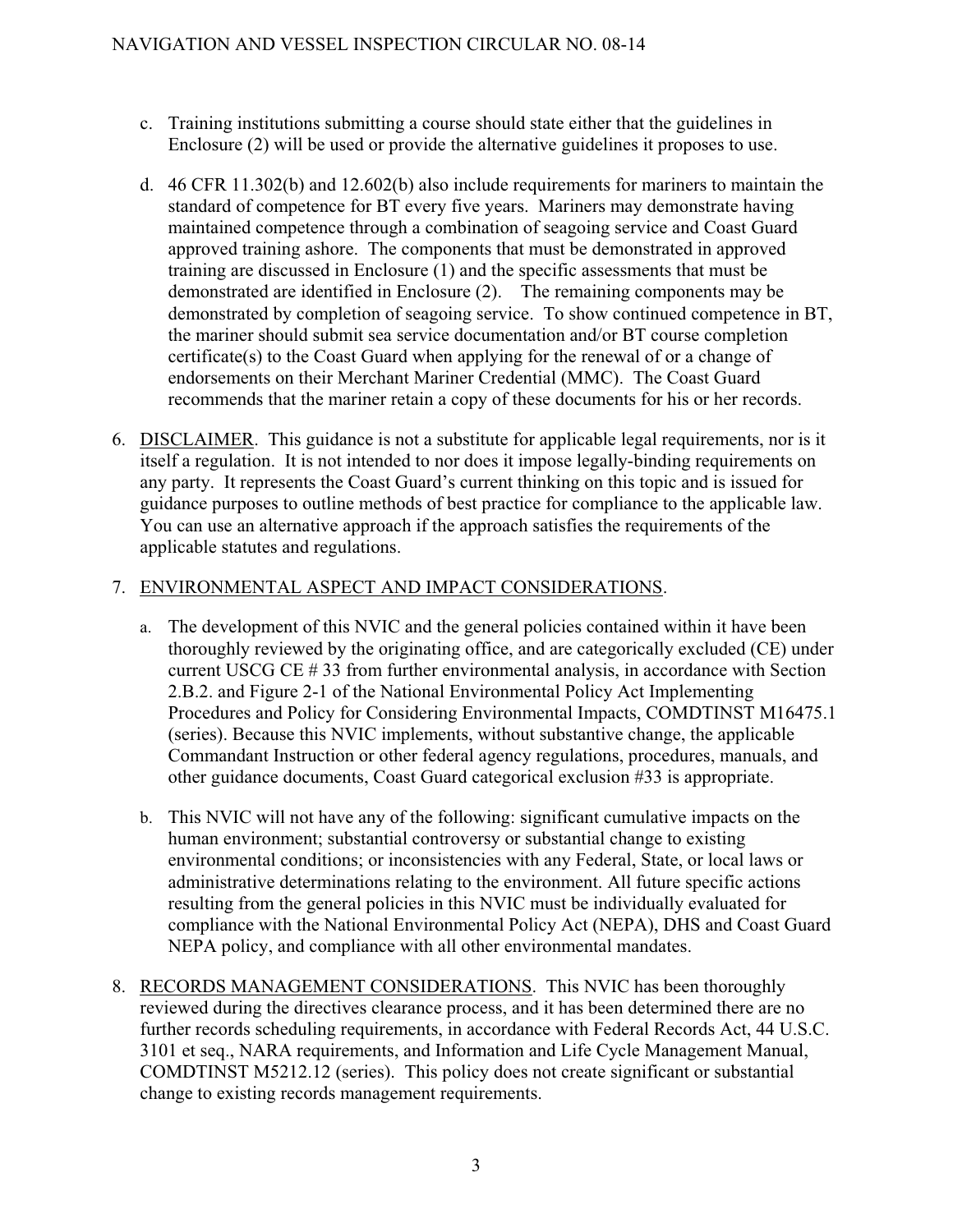# NAVIGATION AND VESSEL INSPECTION CIRCULAR NO. 08-14

### 9. FORMS/REPORTS. None.

10. QUESTIONS. All questions regarding implementation of this NVIC should be directed to the Mariner Credentialing Program Policy Division (CG-CVC-4) at MMCPolicy@uscg.mil or (202) 372-2357. To obtain approval for an alternative to the assessments in Enclosure (2) or for BT courses, contact the NMC at **IAskNMC@uscg.mil** or (888) 427-5662.

J. A. SERVIDIO

Rear Admiral, U. S. Coast Guard Assistant Commandant for Prevention Policy

- Encl: (1) Discussion of Competency Requirements for Basic Training (BT)
	- (2) Assessment Guidelines for Table A-VI/1-1 thru 4 of the STCW Code (BT)
	- (3) Excerpts from STCW Convention and STCW Code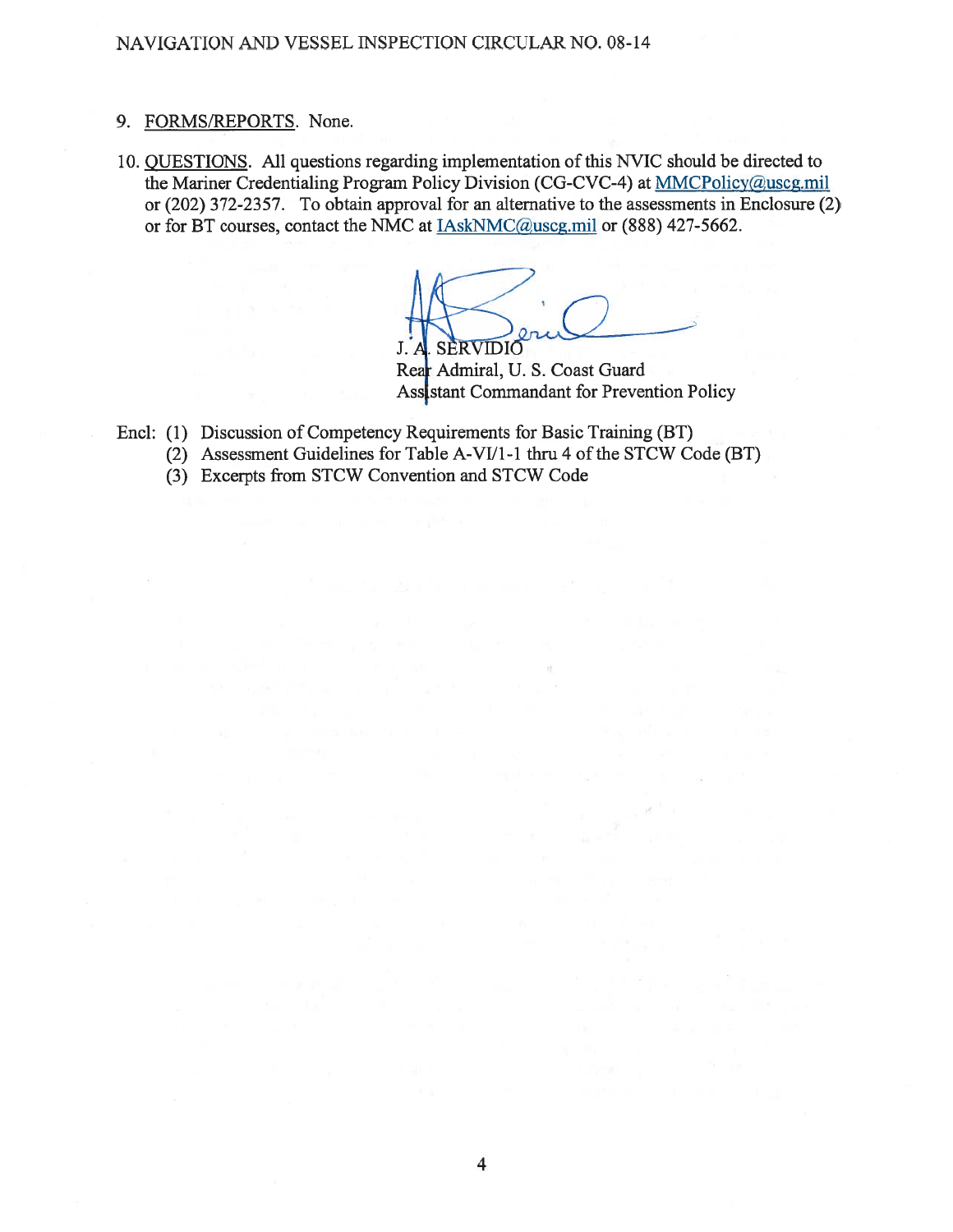# DISCUSSION OF COMPETENCY REQUIREMENTS FOR BASIC TRAINING

# 1. GENERAL.

- a. 46 Code of Federal Regulations (CFR) 11.302, 46 CFR 12.602, and STCW Code A-VI/6, paragraph 2.2 indicate that a mariner must provide evidence of having achieved the required standard of competence to undertake the tasks, duties, and responsibilities listed in column 1 of STCW Code Tables A-VI/1-1, A-VI/1-2, A-VI/1-3 and A-VI/1-4 within the previous five years. 46 CFR 11.302 and 12.602 provide further information about the methods of demonstrating competence.
- b. Mariners are required to demonstrate that they have maintained competency in each element of Basic Training (BT) at intervals not exceeding five years. [46 CFR 11.302 and 12.602]

# 2. DISCUSSION.

- a. A mariner who has met the requirements for initial competency in BT and who is actively serving on seagoing ships will be considered as having demonstrated continuing competence for some of the BT components provided he or she completes at least 360 days of seagoing service within the past five years. However, some of the components required for BT revalidation cannot be performed safely onboard a ship; therefore, shore-side assessments for the following components must be successfully demonstrated in Coast Guard approved training:
	- 1) Personal survival techniques as set out in Table A-VI/1-1 of the STCW Code:
		- i) Don and use an immersion suit;
		- ii) Safely jump from a height into the water;
		- iii) Right an inverted liferaft while wearing a lifejacket;
		- iv) Swim while wearing a lifejacket; and
		- v) Keep afloat without a lifejacket.
	- 2) Fire prevention and firefighting as set out in Table A-VI/1-2 of the STCW Code:
		- i) Use various types of portable fire extinguishers;
		- ii) Extinguish smaller fires, e.g., electrical fires, oil fires, and propane fires;
		- iii) Extinguish extensive fires with water, using jet and spray nozzles;
		- iv) Extinguish fires with foam, powder, or any other suitable chemical agent;
		- v) Fight fire in smoke-filled enclosed spaces wearing self-contained breathing apparatus;
		- vi) Extinguish fire with water fog or any other suitable firefighting agent in an accommodation room or simulated engineroom with fire and heavy smoke; and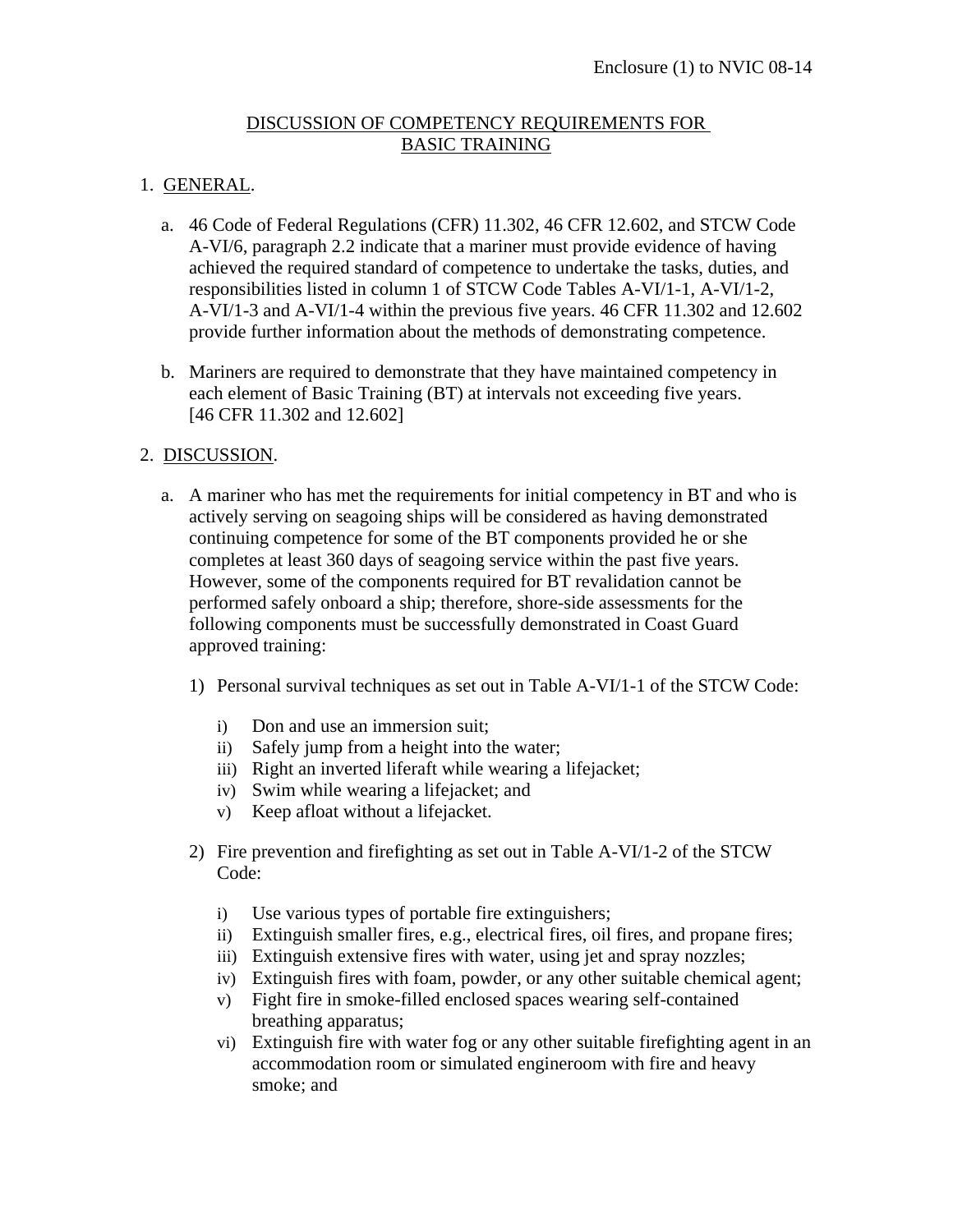- vii) Extinguish oil fire with fog applicator and spray nozzles, dry chemical powder.
- b. The Coast Guard will accept service in any capacity aboard a vessel that is required to hold regular fire and emergency and abandon ship drills as being relevant to the qualification of BT. Mariners may demonstrate that service on other vessels is relevant by providing evidence that their service included duties relevant to BT and/or that their service included ongoing participation in training and drills relevant to BT.
- c. The Coast Guard may accept discharges, or sea service letters prepared in accordance with current standards, as proof of seagoing service. For the purposes of determining competency in BT, seagoing service is considered to be service onboard a vessel that is relevant to qualification in BT.
- d. If a mariner cannot provide evidence of 360 days of seagoing service within the past five years, he or she will need to complete a U. S. Coast Guard approved or accepted training course approved for revalidation of BT. This course must include assessment of all BT components.

# 3. GRANDFATHERING AND TRANSITION PROVISIONS.

- a. Until December 31, 2016, mariners may qualify for the BT endorsement by providing evidence of meeting the previous requirements for Basic Safety Training by completion of approved training or one year of sea service in the last five years.
- b. After December 31, 2016, mariners must provide evidence of maintaining the standards of competence in basic training as described in 46 CFR 11.302(b) or 46 CFR 12.602(b)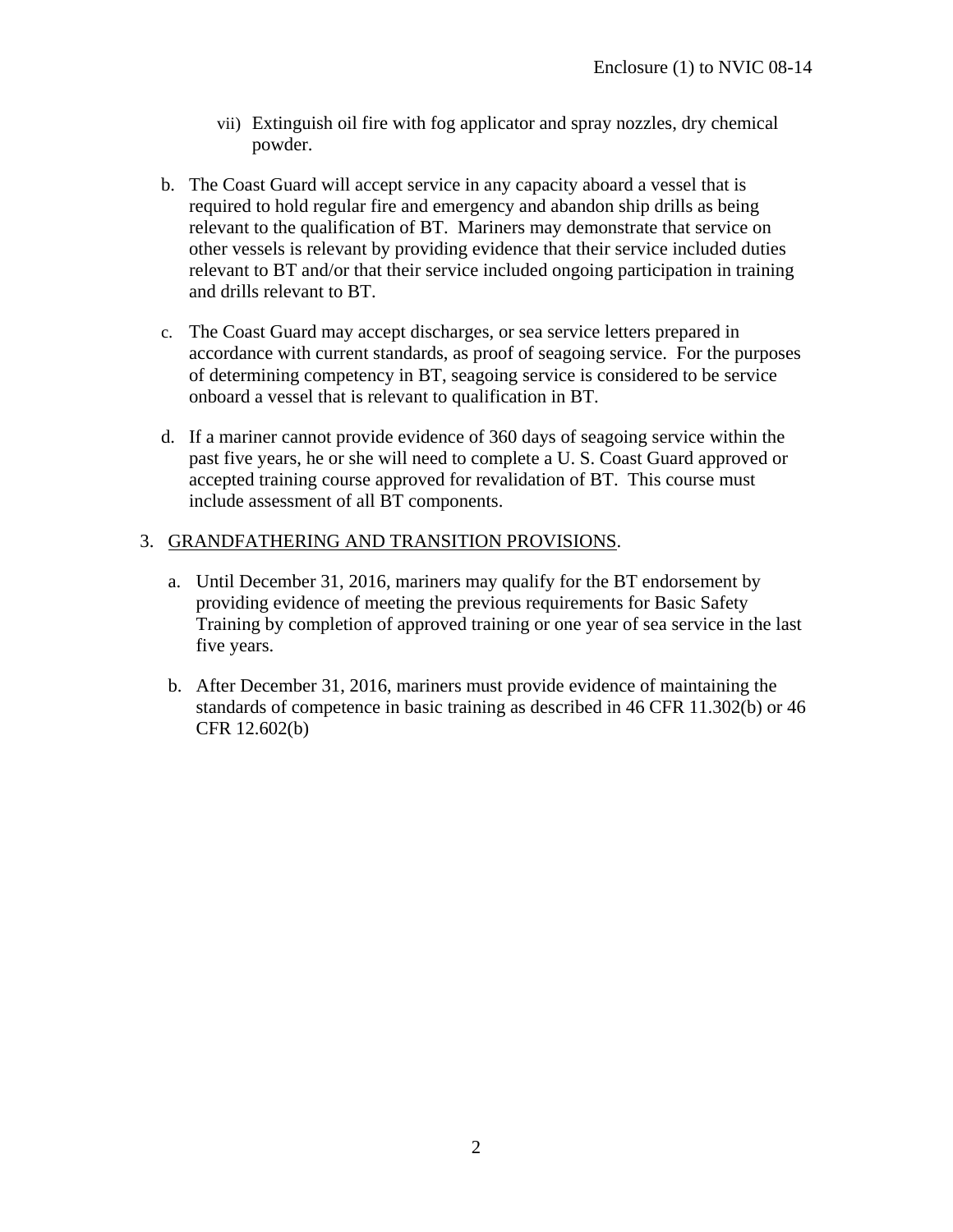# **Assessment Guidelines for Basic Training**

#### **Standard of Competence**

As specified in 46 CFR 11.302 and 46 CFR 12.602, every candidate for STCW qualification and revalidation in Basic Training (BT) shall provide evidence of having achieved the required standard of competence specified in Tables A-VI/1-1 through A-VI/1-4 of the STCW Code. The tables that follow are adopted from Tables A-VI/1-1 through A-VI/1-4 of the STCW Code (found in Enclosure (3)) to assist the candidate and assessor in the demonstration of competency.

#### **Written Assessments**

Assessments by written examination may be used as indicated when the competence calls for demonstration of a candidate's knowledge or understanding. For Basic Training, these must be demonstrated by successful completion of a Coast Guard approved course or training program.

### **Practical Skill demonstrations**

These assessment guidelines establish the conditions under which the assessment will occur, the performance or behavior the candidate is to accomplish, and the standards against which the performance is measured. The assessor is encouraged to use a checklist in conducting assessments of practical demonstrations of skill. Checklists allow a training institution to ensure that critical tasks are not overlooked when evaluating a candidate's practical demonstration. Training institutions should develop their own checklists for use in conducting the assessments in a complete and structured manner.

#### **Note**

The following note is used in the "Task No." column of the assessment tables that follow:

*Note 1*Indicates a BT revalidation component to be demonstrated in Coast Guard approved training. See Enclosure (1), paragraph 2 (b)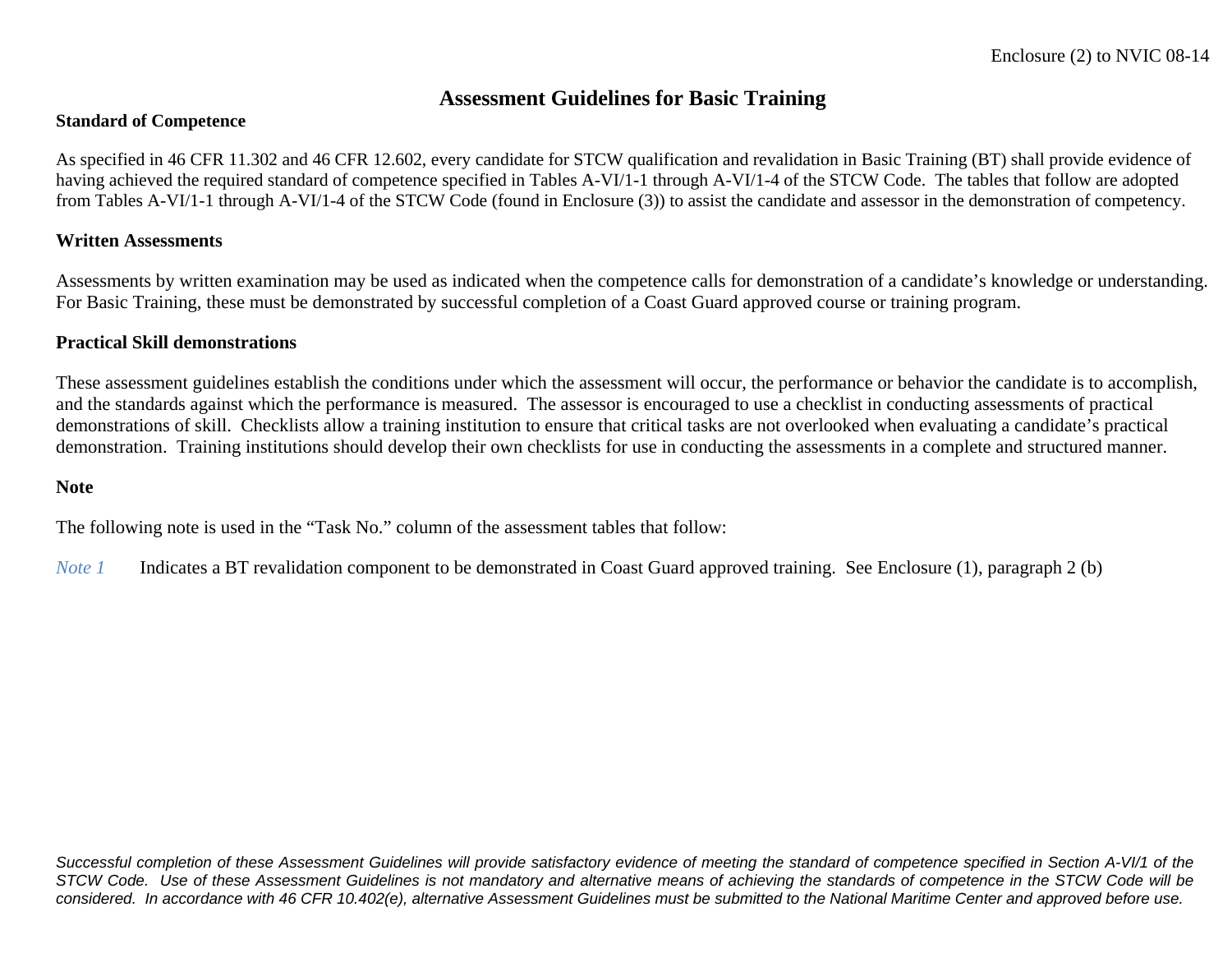#### **Assessment Guidelines for Personal Survival Techniques**

| <b>Task</b><br>No. | <b>STCW</b><br>Competence                                   | Knowledge,<br><b>Understanding,</b><br>and Proficiency                | <b>Performance Condition</b><br>In an approved course                                                                         | <b>Performance</b><br><b>Behavior</b>                                                                                                                                                                                         | <b>Performance Standard</b>                                                                                                                                                                                                                                                                                                                                                          |
|--------------------|-------------------------------------------------------------|-----------------------------------------------------------------------|-------------------------------------------------------------------------------------------------------------------------------|-------------------------------------------------------------------------------------------------------------------------------------------------------------------------------------------------------------------------------|--------------------------------------------------------------------------------------------------------------------------------------------------------------------------------------------------------------------------------------------------------------------------------------------------------------------------------------------------------------------------------------|
| 1.1.A              | Survive at sea in<br>the event of a<br>ship<br>abandonment. | Knowledge of types<br>of emergency<br>situations which may<br>occur   | When asked on a written<br>examination to identify<br>and describe the types of<br>emergency situations<br>which may occur,   | the candidate identifies<br>and describes (or select<br>the answer that<br>identifies and<br>describes) the types of<br>emergency situations<br>that may occur and the<br>hazards or<br>consequences<br>associated with each. | The candidate identifies and describes (or selects the<br>answer that identifies and describes) the hazards or<br>consequences associated with situations such as:<br>1. Collision;<br>2. Fire;<br>3. Foundering, grounding, or loss of stability;<br>4. Hull failure;<br>5. Catastrophic machinery failure; and<br>6. Weather-related emergencies.                                  |
| 1.2.A              | Survive at sea in<br>the event of a<br>ship<br>abandonment. | Knowledge of types<br>of lifesaving<br>appliances carried on<br>ships | When asked on a written<br>examination to identify<br>and describe the types of<br>lifesaving appliances<br>carried on ships, | the candidate identifies<br>and describes (or<br>selects the answer that<br>identifies and<br>describes) the types of<br>lifesaving appliances<br>carried on ships.                                                           | The candidate identifies and describes (or selects the<br>answer that identifies and describes) life saving<br>appliances such as:<br>1. Lifejackets;<br>Ring buoys;<br>3.<br>Water lights;<br>Lifeboats, life rafts, or rescue boats;<br>4.<br>Immersion suits;<br>.5.<br>Thermal protective aids;<br>6.<br>7. SARTs;<br>EPIRBs; and<br>8.<br>9. Other emergency signaling devices. |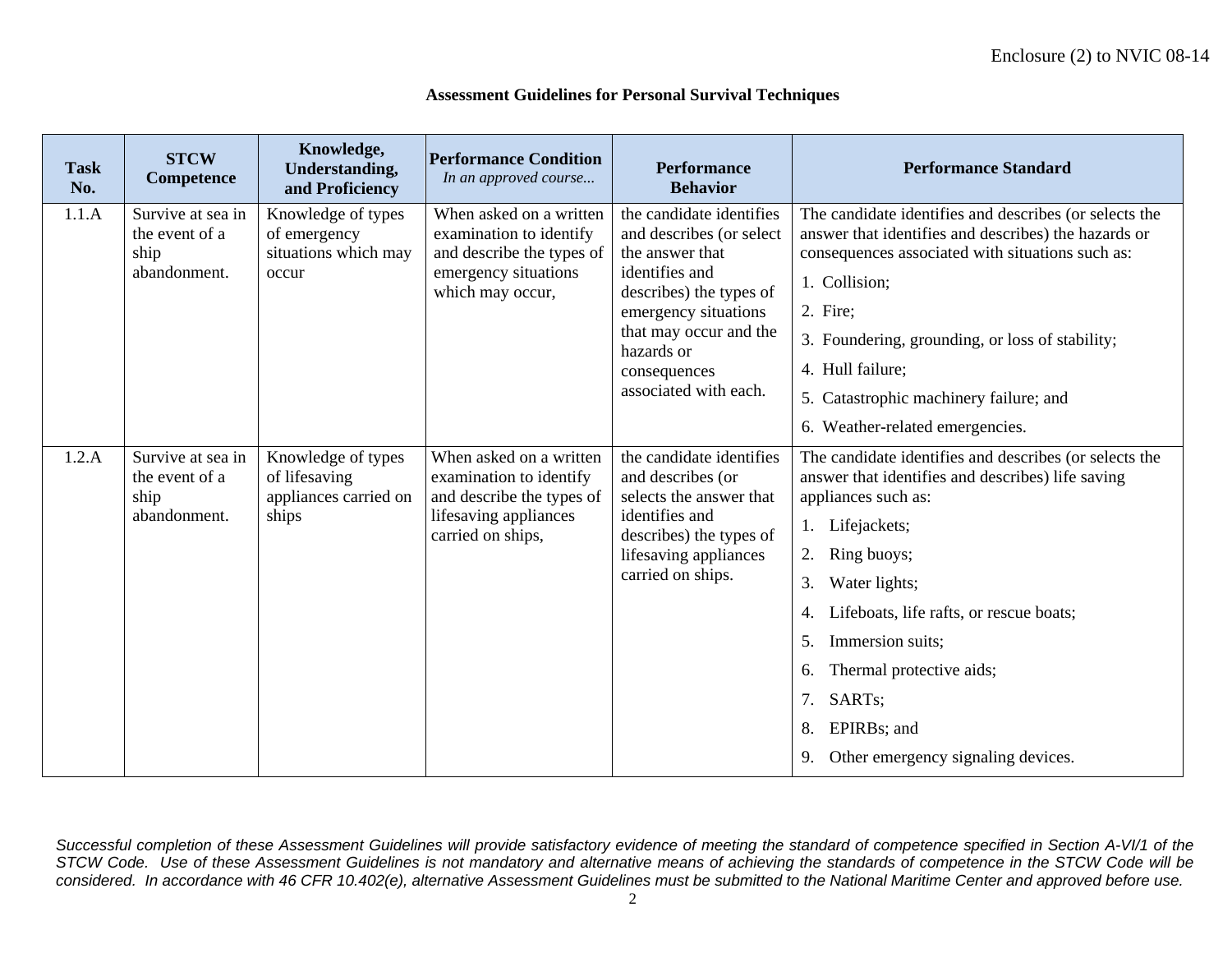| <b>Task</b><br>No. | <b>STCW</b><br>Competence                                   | Knowledge,<br>Understanding,<br>and Proficiency                       | <b>Performance Condition</b><br>In an approved course                                                   | <b>Performance</b><br><b>Behavior</b>                                                                                                                                       | <b>Performance Standard</b>                                                                                                                                                                                                                                                                                                                                                                                                                                                                                                                                                                                                                                                                                                                                                                                                                                                                                       |
|--------------------|-------------------------------------------------------------|-----------------------------------------------------------------------|---------------------------------------------------------------------------------------------------------|-----------------------------------------------------------------------------------------------------------------------------------------------------------------------------|-------------------------------------------------------------------------------------------------------------------------------------------------------------------------------------------------------------------------------------------------------------------------------------------------------------------------------------------------------------------------------------------------------------------------------------------------------------------------------------------------------------------------------------------------------------------------------------------------------------------------------------------------------------------------------------------------------------------------------------------------------------------------------------------------------------------------------------------------------------------------------------------------------------------|
| 1.3.A              | Survive at sea in<br>the event of a<br>ship<br>abandonment. | Knowledge of<br>equipment carried in<br>survival craft and its<br>use | When asked on a written<br>examination to name and<br>describe survival craft<br>equipment and its use, | the candidate identifies<br>and describes (or<br>selects the answer that<br>identifies and<br>describes) the types<br>and use of equipment<br>carried in survival<br>craft. | The candidate identifies and describes (or selects the<br>answer that identifies and describes) the location and use of<br>items of equipment such as:<br>1.<br>Sea painter;<br>2.<br>Storm oil;<br>3.<br>Sea anchor;<br>Boat hook;<br>4.<br>5.<br>Hatchet;<br>Bailer;<br>6.<br>7.<br>Bilge pump;<br>8.<br>Bucket;<br>9. Protective cover;<br>10. Fishing kit;<br>11. First aid kit;<br>12. Provisions;<br>13. Condensed milk;<br>14. Water desalting kit;<br>15. Jackknife;<br>16. Drinking cup;<br>17. Flashlight;<br>18. Lantern;<br>19. Illuminating oil;<br>20. Matches;<br>21. Life preservers;<br>22. Lifesaving signals table;<br>23. Orange smoke signals;<br>24. Parachute flares;<br>25. Red hand-held distress signals;<br>26. Signaling mirror;<br>27. Compass;<br>28. Gunwale ladder;<br>29. Ditty bag;<br>30. Fire extinguisher;<br>31. Tool kit, and<br>32. Other equipment that may be required. |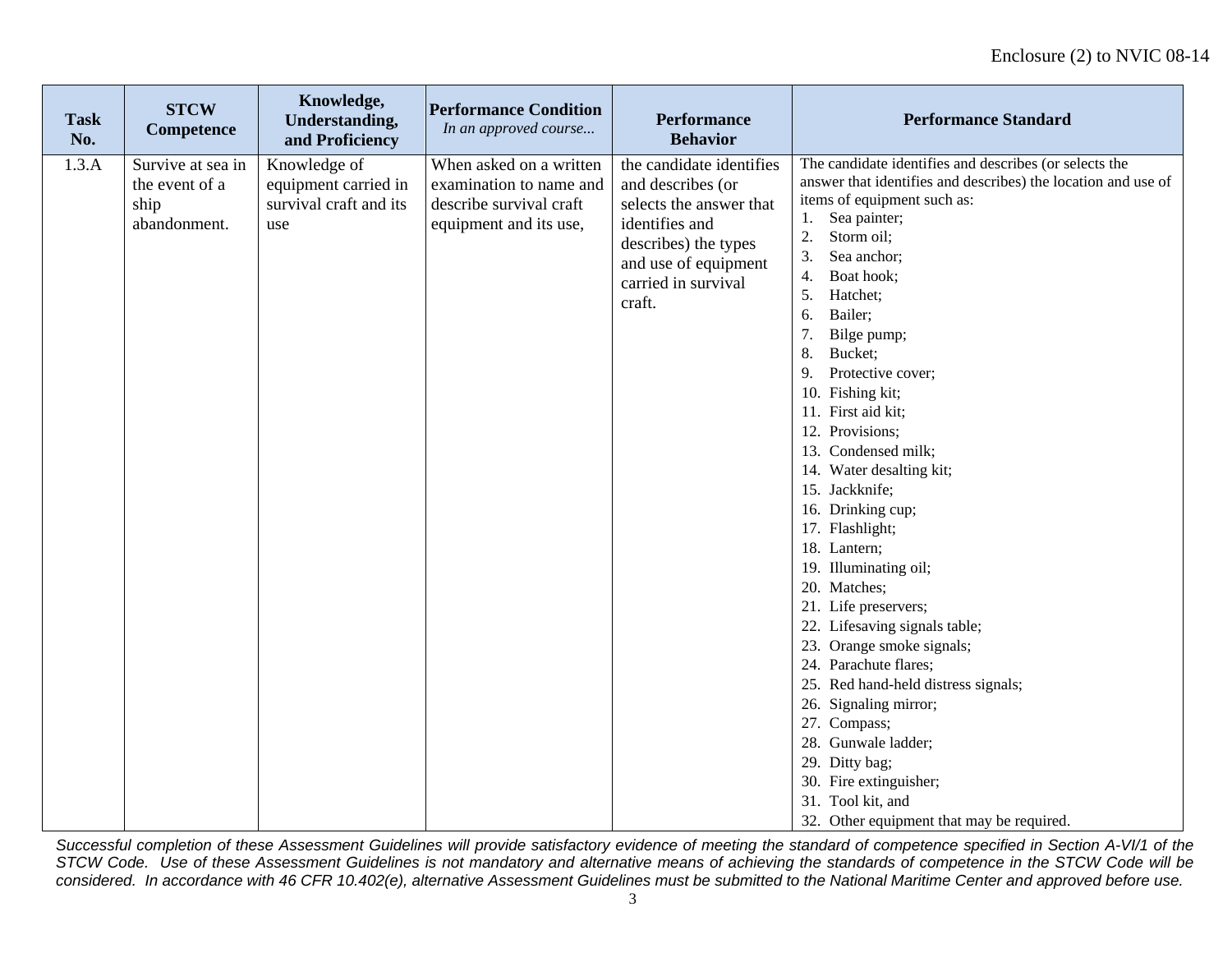| <b>Task</b><br>No. | <b>STCW</b><br>Competence                                   | Knowledge,<br><b>Understanding,</b><br>and Proficiency                | <b>Performance Condition</b><br>In an approved course                                                                                                                                                    | <b>Performance</b><br><b>Behavior</b>                                                                                                                                     | <b>Performance Standard</b>                                                                                                                                                                                                                                                                                                                                                                                                                                                                                                                                                                                                                                                                       |
|--------------------|-------------------------------------------------------------|-----------------------------------------------------------------------|----------------------------------------------------------------------------------------------------------------------------------------------------------------------------------------------------------|---------------------------------------------------------------------------------------------------------------------------------------------------------------------------|---------------------------------------------------------------------------------------------------------------------------------------------------------------------------------------------------------------------------------------------------------------------------------------------------------------------------------------------------------------------------------------------------------------------------------------------------------------------------------------------------------------------------------------------------------------------------------------------------------------------------------------------------------------------------------------------------|
| 1.3.B              | Survive at sea in<br>the event of a<br>ship<br>abandonment. | Knowledge of<br>equipment carried in<br>survival craft and its<br>use | Given an actual survival<br>craft or a mock up<br>stocked with an actual<br>equipment inventory of<br>each piece of equipment<br>carried in the survival<br>craft, when asked to<br>demonstrate its use, | the candidate<br>demonstrates the use of<br>the piece of equipment<br>given.                                                                                              | The candidate correctly demonstrates the safe and<br>proper sequence for inspection, operation, activation,<br>and deployment for any of the following equipment<br>in the time specified:<br>Sea painter (3 minutes);<br>1.<br>Sea anchor (3 minutes);<br>2.<br>3.<br>Bilge pump (3 minutes);<br>Boat hook (3 minutes);<br>4.<br>5.<br>Water de-salting kit (3 minutes);<br>Signaling mirror (3 minutes);<br>6.<br>Simulate activating smoke signals (3 minutes);<br>7.<br>Distress signals (3 minutes); and<br>8.<br>Parachute flares (3 minutes).<br>9.                                                                                                                                        |
| 1.3.C              | Survive at sea in<br>the event of a<br>ship<br>abandonment. | Knowledge of<br>equipment carried in<br>survival craft and its<br>use | When asked on a written<br>examination to identify<br>and describe the use of<br>the equipment carried in<br>survival craft,                                                                             | the candidate identifies<br>and describe (or select<br>the answer that<br>identifies and<br>describes) the types<br>and use of equipment<br>carried in survival<br>craft. | The candidate identifies and describes (or selects the<br>answer that identifies and describes) the use of items<br>such as:<br>1. Heaving line,<br>14. Signal mirror and<br>Instruction manual,<br>whistle,<br>15. Red parachute flares,<br>3.<br>Instruction card,<br>16. Hand-held flares,<br>Jackknife,<br>4.<br>5.<br>Floating knife,<br>17. Combination flare<br>Paddles.<br>and smoke distress<br>6.<br>Inflation pump,<br>signals,<br>Sea anchor,<br>8.<br>18. Provisions,<br>Bailer,<br>9.<br>19. Water,<br>10. Caps,<br>20. Can openers,<br>11. Sponges,<br>21. Drinking cup<br>12. First aid kit,<br>22. Fishing kit,<br>13. Flashlight,<br>23. Seasick tablets, and<br>24. Repair kit |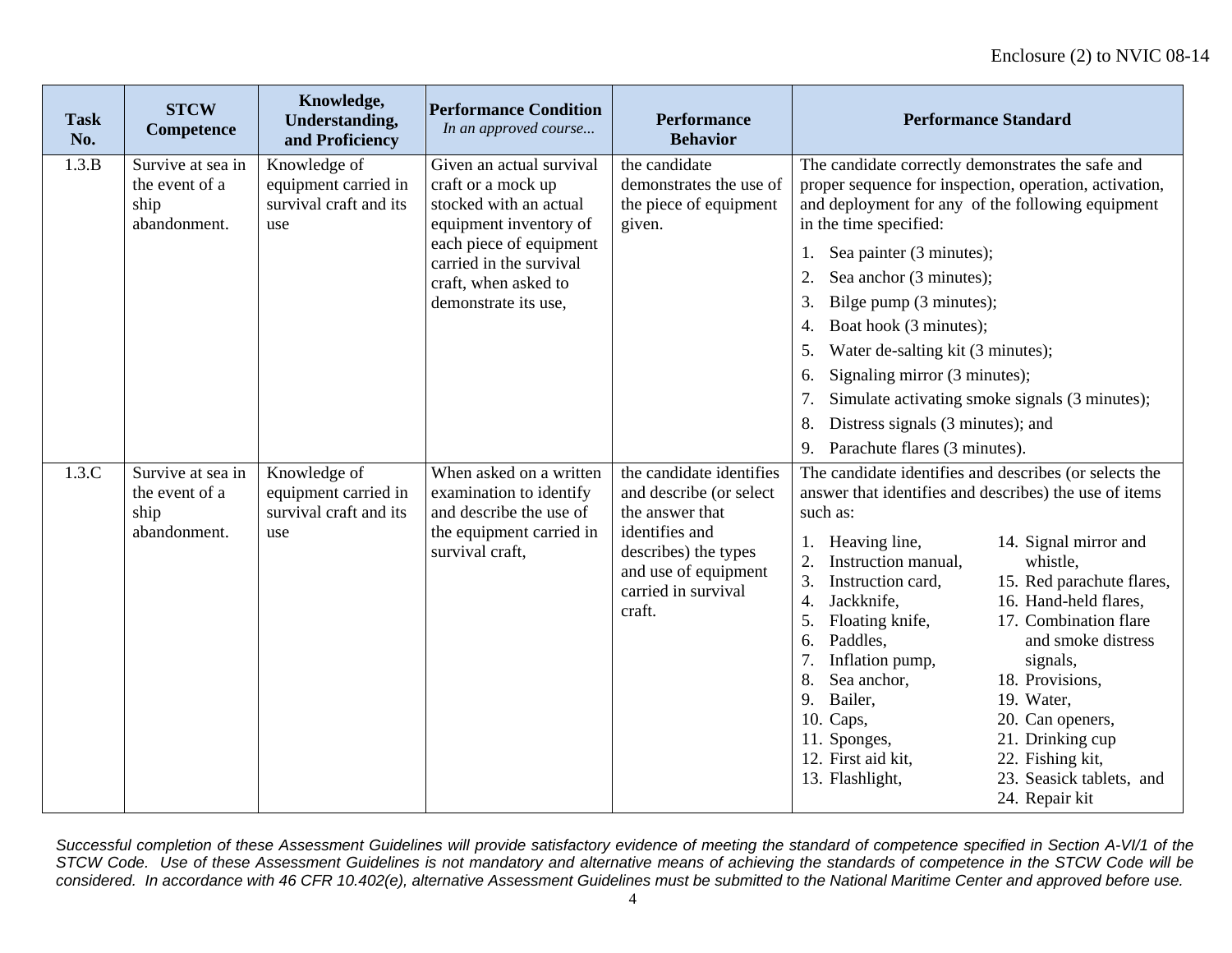| <b>Task</b><br>No. | <b>STCW</b><br>Competence                                   | Knowledge,<br><b>Understanding,</b><br>and Proficiency                                                                                | <b>Performance Condition</b><br>In an approved course                                                                                                           | <b>Performance</b><br><b>Behavior</b>                                                                                                                                                                                                                                                                                                                                   | <b>Performance Standard</b>                                                                                                                                                                                                                                                                                                                                                                                                   |
|--------------------|-------------------------------------------------------------|---------------------------------------------------------------------------------------------------------------------------------------|-----------------------------------------------------------------------------------------------------------------------------------------------------------------|-------------------------------------------------------------------------------------------------------------------------------------------------------------------------------------------------------------------------------------------------------------------------------------------------------------------------------------------------------------------------|-------------------------------------------------------------------------------------------------------------------------------------------------------------------------------------------------------------------------------------------------------------------------------------------------------------------------------------------------------------------------------------------------------------------------------|
| 1.4.A              | Survive at sea in<br>the event of a<br>ship<br>abandonment. | Knowledge of<br>location of personal<br>lifesaving appliances                                                                         | When asked on a written<br>examination to list the<br>location of personal<br>lifesaving appliances,                                                            | the candidate lists (or<br>selects the answer that<br>lists) the location of<br>personal lifesaving<br>appliances aboard ship.                                                                                                                                                                                                                                          | The candidate lists (or selects the answer that lists) the<br>locations of personal lifesaving appliances such as,<br>"On the": bow; bridge; engine room; individual<br>rooms; embarkation deck lockers; and survival craft.                                                                                                                                                                                                  |
| 1.5.A              | Survive at sea in<br>the event of a<br>ship<br>abandonment. | Knowledge of<br>principles concerning<br>survival, including:<br>.1 value of training<br>and drills                                   | When asked on a written<br>examination to state the<br>value of training and<br>drills,                                                                         | the candidate states (or<br>selects the answer that<br>states) the value of<br>training and drills.                                                                                                                                                                                                                                                                     | The candidate states (or selects the answer that states)<br>the following: "To increase proficiency" and "to<br>increase ability to survive.                                                                                                                                                                                                                                                                                  |
| 1.6.A              | Survive at sea in<br>the event of a<br>ship<br>abandonment. | Knowledge of<br>principles concerning<br>survival, including:<br>.2 proper use of<br>personal protective<br>clothing and<br>equipment | When asked on a written<br>examination to describe<br>the importance of a<br>proper head cover,<br>layers of clothing, and<br>woolen or insulating<br>clothing, | the candidate describes<br>(or select the answer<br>that describes) the<br>importance of a proper<br>head cover, layers of<br>clothing, and woolen<br>or insulating clothing.                                                                                                                                                                                           | The candidate describes (or selects the answer that<br>describes) the importance of items such as:<br>1. A proper head cover;<br>2. Layers of clothing;<br>3.<br>Woolen or insulating clothing;<br>Immersion suits;<br>4.<br>5. Lifejackets, and<br>Thermal-protective aids.<br>6.                                                                                                                                            |
| 1.7.A              | Survive at sea in<br>the event of a<br>ship<br>abandonment. | Knowledge of<br>principles concerning<br>survival, including:<br>.3 need to be ready<br>for any emergency                             | When asked on a written<br>examination to state the<br>need to be ready for any<br>emergency,                                                                   | the candidate states (or<br>select the answer that<br>states) that being ready<br>allows a quick<br>response and will<br>enhance the chances of<br>successfully coping<br>with emergency<br>situations such as:<br>collision; grounding;<br>loss of stability; fire;<br>hull failure, flooding or<br>sinking; machinery<br>failure; and weather<br>related emergencies. | The candidate states (or selects the answer that states)<br>that being ready allows a quick response and will<br>enhance the chances of successfully coping with<br>emergency situations such as:<br>Collision;<br>1.<br>2.<br>Grounding;<br>3.<br>Loss of stability;<br>$\overline{4}$ .<br>Fire;<br>5.<br>Hull failure;<br>Flooding or sinking;<br>6.<br>7.<br>Machinery failure; and<br>8.<br>Weather-related emergencies. |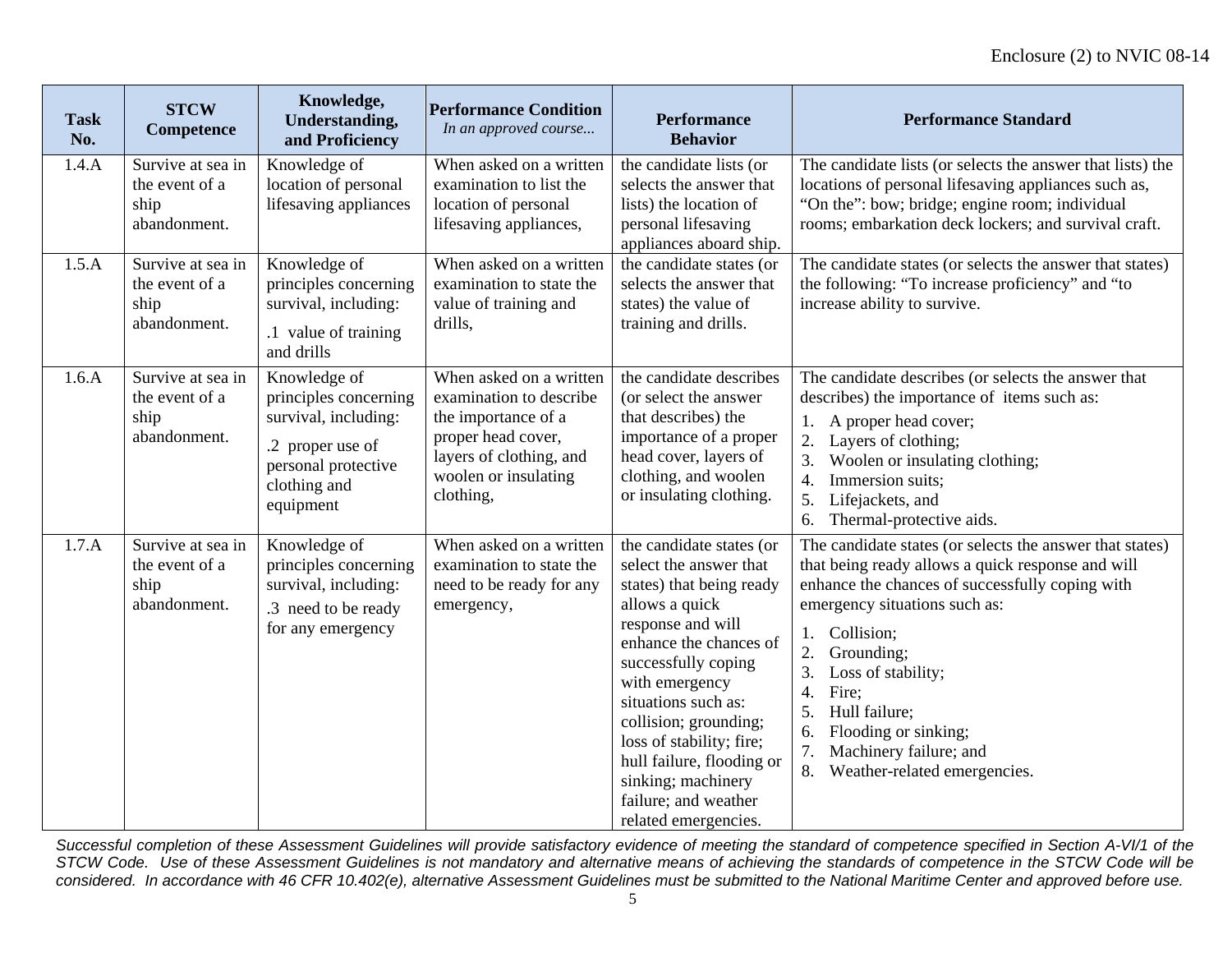| <b>Task</b><br>No. | <b>STCW</b><br>Competence                                   | Knowledge,<br>Understanding,<br>and Proficiency                                                                                                                              | <b>Performance Condition</b><br>In an approved course                                                                                                        | <b>Performance</b><br><b>Behavior</b>                                                                                                                                      | <b>Performance Standard</b>                                                                                                                                                                                                                                                                                                                                                                                                                           |
|--------------------|-------------------------------------------------------------|------------------------------------------------------------------------------------------------------------------------------------------------------------------------------|--------------------------------------------------------------------------------------------------------------------------------------------------------------|----------------------------------------------------------------------------------------------------------------------------------------------------------------------------|-------------------------------------------------------------------------------------------------------------------------------------------------------------------------------------------------------------------------------------------------------------------------------------------------------------------------------------------------------------------------------------------------------------------------------------------------------|
| 1.8.A              | Survive at sea in<br>the event of a<br>ship<br>abandonment. | Knowledge of<br>principles concerning<br>survival, including:<br>.4 actions to be taken<br>when called to<br>survival craft stations<br>(Response to<br>Abandon Ship signal) | When asked on a written<br>examination to list the<br>actions to be taken when<br>called to survival craft<br>stations (Response to<br>Abandon Ship signal), | the candidate lists (or<br>selects the answer that<br>lists) the actions to be<br>taken when called to<br>survival craft stations<br>(Response to Abandon<br>Ship signal). | The candidate lists (or selects the answer that lists) all<br>of the following:<br>1. Secure workspace;<br>2. Muster at designated stations;<br>3. Don a PFD or immersion suit and other equipment<br>as may be required; and<br>4. Carry out duties as assigned on station bill.                                                                                                                                                                     |
| 1.9.A              | Survive at sea in<br>the event of a<br>ship<br>abandonment. | Knowledge of<br>principles concerning<br>survival, including:<br>.5 actions to be taken<br>when required to<br>abandon ship                                                  | When asked on a written<br>examination to list<br>actions to be taken when<br>required to abandon ship<br>via lifeboat and life raft,                        | the candidate lists (or<br>selects the answer that<br>lists) the actions to be<br>taken when required to<br>abandon ship via<br>lifeboat and life raft.                    | The candidate lists (or selects the answer that lists) the<br>following actions to be taken when required to<br>abandon ship via lifeboat and life raft:<br>1. For lifeboats:<br>a. safely loads/boards survival craft;<br>b. safely lowers survival craft to water; and<br>c. activate EPIRB.<br>2. For life rafts:<br>a. safely deploys life rafts manually;<br>b. uses disembarkation ladder to board survival<br>craft, and<br>c. activate EPIRB. |
| 1.10.A             | Survive at sea in<br>the event of a<br>ship<br>abandonment. | Knowledge of<br>principles concerning<br>survival, including:<br>.6 actions to be taken<br>when survival craft is<br>in the water                                            | When asked on a written<br>examination to list<br>actions to be taken when<br>the survival craft is in<br>the water,                                         | the candidate lists (or<br>select the answer that<br>lists) the actions to be<br>taken when the<br>survival craft is in the<br>water.                                      | The candidate lists (or selects the answer that lists) all<br>of the following actions to be taken when survival<br>craft is in the water:<br>1. Safely release the survival craft;<br>2. Safely recover personnel from vessel and water;<br>and<br>3. Safely maneuver survival craft away from vessel.                                                                                                                                               |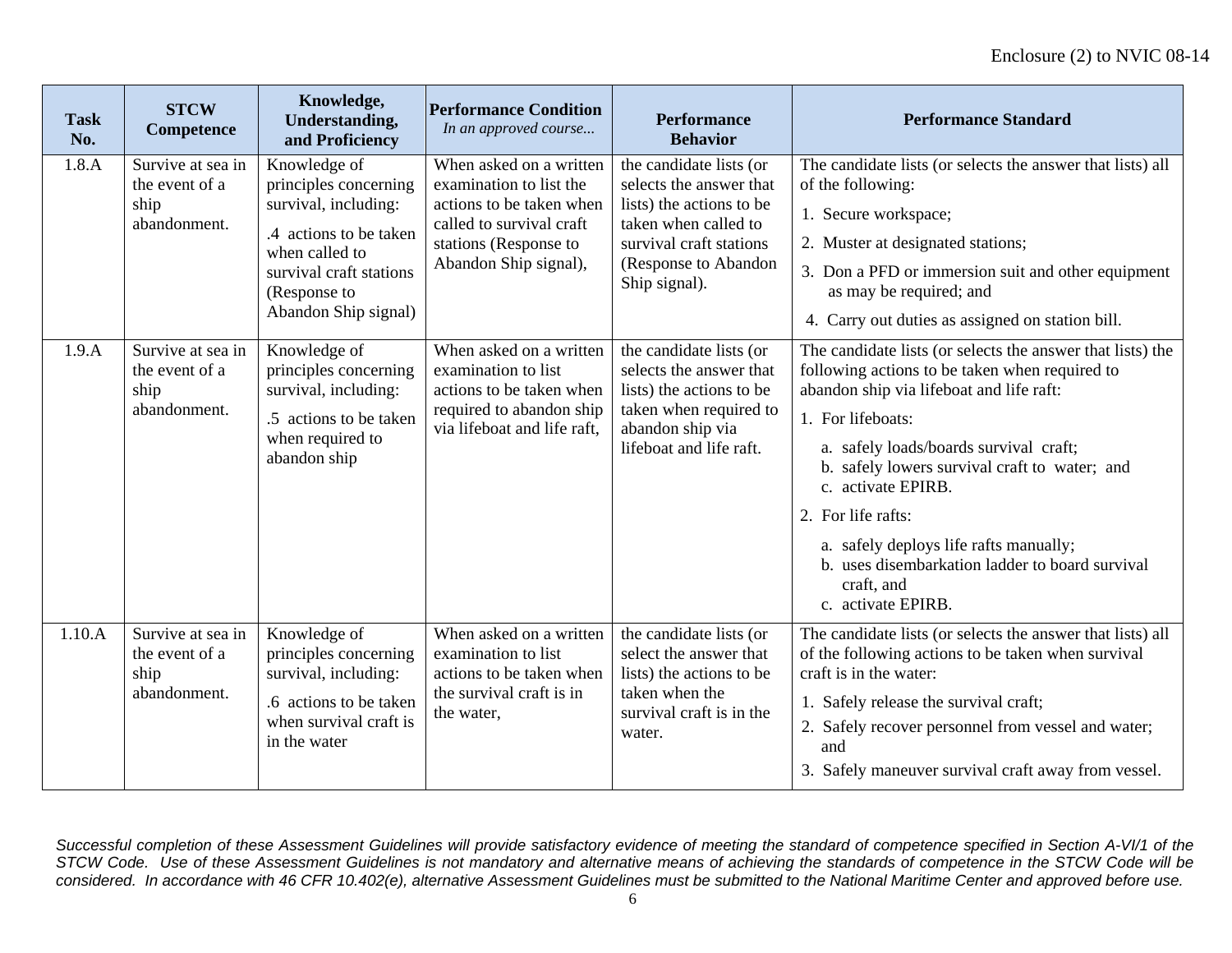| <b>Task</b><br>No. | <b>STCW</b><br>Competence                                   | Knowledge,<br><b>Understanding,</b><br>and Proficiency                                                                          | <b>Performance Condition</b><br>In an approved course                                                                                                                                                    | <b>Performance</b><br><b>Behavior</b>                                                                                                                                                     | <b>Performance Standard</b>                                                                                                                                                                                                                                                                                                                          |
|--------------------|-------------------------------------------------------------|---------------------------------------------------------------------------------------------------------------------------------|----------------------------------------------------------------------------------------------------------------------------------------------------------------------------------------------------------|-------------------------------------------------------------------------------------------------------------------------------------------------------------------------------------------|------------------------------------------------------------------------------------------------------------------------------------------------------------------------------------------------------------------------------------------------------------------------------------------------------------------------------------------------------|
| 1.11.A             | Survive at sea in<br>the event of a<br>ship<br>abandonment. | Knowledge of<br>principles concerning<br>survival, including:<br>.6A actions to be<br>taken by an<br>individual in the<br>water | When asked on a written<br>examination to list<br>actions to be taken by an<br>individual in the water,                                                                                                  | the candidate lists (or<br>selects the answer that<br>lists) the actions to be<br>taken by an individual<br>in the water.                                                                 | The candidate lists (or selects the answer that lists)<br>actions to be taken by an individual in the water, such<br>as:<br>1. Swim away from ship,<br>2. Stay clear of dangers in the water;<br>3. Locate survival craft or others in the water nearby;<br>4. Attract attention; and<br>5. Conserve energy and the effects of loss of body<br>heat. |
| 1.12.A             | Survive at sea in<br>the event of a<br>ship<br>abandonment. | Knowledge of<br>principles concerning<br>survival, including:<br>.7 actions to be taken<br>when aboard a<br>survival craft      | When asked on a written<br>examination to list, in<br>order of priority, the<br>initial actions to take in<br>a survival craft when its<br>away from the vessel to<br>enhance the chance of<br>survival, | the candidate lists (or<br>selects the answer that<br>lists), in order of<br>priority, the initial<br>actions to take aboard a<br>survival craft to<br>enhance the chance of<br>survival. | The candidate lists (or selects the answer that lists)<br>high priority actions, such as:<br>1. Posting a lookout;<br>2. Keeping raft dry;<br>3. Inflating floor;<br>4. Rigging radar reflector;<br>5. Readying distress signals;<br>6. Checking that sea-anchor is deployed; and<br>7. Activating the EPIRB.                                        |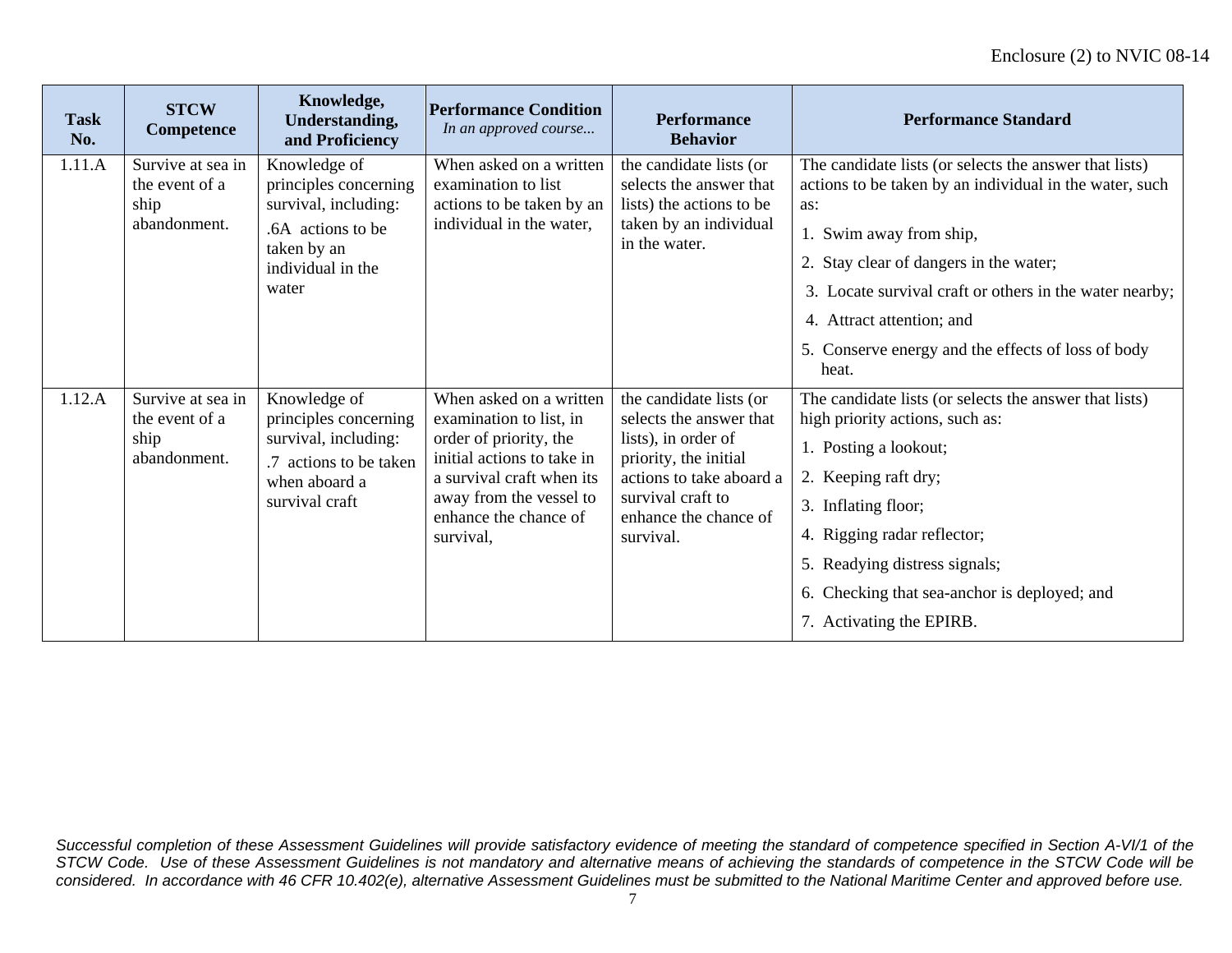| <b>Task</b><br>No. | <b>STCW</b><br>Competence                                   | Knowledge,<br><b>Understanding,</b><br>and Proficiency                                                                     | <b>Performance Condition</b><br>In an approved course                                                                                        | <b>Performance</b><br><b>Behavior</b>                                                                                                                       | <b>Performance Standard</b>                                                                                                                                                                                                                                                                                                                                                                                                                                                                                                                                                                                                                                                                                                                                                                                                       |
|--------------------|-------------------------------------------------------------|----------------------------------------------------------------------------------------------------------------------------|----------------------------------------------------------------------------------------------------------------------------------------------|-------------------------------------------------------------------------------------------------------------------------------------------------------------|-----------------------------------------------------------------------------------------------------------------------------------------------------------------------------------------------------------------------------------------------------------------------------------------------------------------------------------------------------------------------------------------------------------------------------------------------------------------------------------------------------------------------------------------------------------------------------------------------------------------------------------------------------------------------------------------------------------------------------------------------------------------------------------------------------------------------------------|
| 1.12.B             | Survive at sea in<br>the event of a<br>ship<br>abandonment. | Knowledge of<br>principles concerning<br>survival, including:<br>.7 actions to be taken<br>when aboard a<br>survival craft | When asked on a written<br>examination to list<br>actions to be take aboard<br>a survival craft at sea to<br>enhance chances of<br>survival, | the candidate lists (or<br>select the answer that<br>lists) the actions to be<br>taken aboard a survival<br>craft at sea to enhance<br>chances of survival. | The candidate lists (or selects the answer that lists)<br>actions to be taken aboard a survival craft at sea to<br>enhance chances of survival, such as:<br>1. Establish chain of command;<br>2.<br>Assign tasks, such as:<br>a. lookout;<br>b. signaling/pyrotechnics;<br>c. radio operator;<br>d. rationing and supplies;<br>e. craft maintenance; and<br>f. medical person.<br>Rig protective cover or close up raft;<br>3.<br>Check rations;<br>4.<br>Check survival equipment;<br>5.<br>Rig rain collection system;<br>6.<br>7.<br>Check water lights;<br>8. Utilize thermal protective aids;<br>9. Keep craft in vicinity of vessel and EPIRB signal<br>through use of sea-anchor;<br>10. Check VHF radio;<br>11. Activate EPIRB;<br>12. Muster or marshal other survival craft; and<br>13. Maintain discipline and morale. |
| 1.13.A             | Survive at sea in<br>the event of a<br>ship<br>abandonment. | Knowledge of<br>principles concerning<br>survival, including:<br>.8 main dangers to<br>survivors                           | When asked on a written<br>examination to list the<br>main dangers to<br>survivors of a vessel<br>casualty,                                  | the candidate lists (or<br>selects the answer that<br>lists) the main dangers<br>to survivors.                                                              | The candidate lists (or selects the answer that lists)<br>dangers such as:<br>1. Drowning;<br>2.<br>Hypothermia;<br>3.<br>Conflict resolution;<br>Dehydration;<br>4.<br>Starvation;<br>5.<br>Exposure, and<br>7. Marine life.                                                                                                                                                                                                                                                                                                                                                                                                                                                                                                                                                                                                     |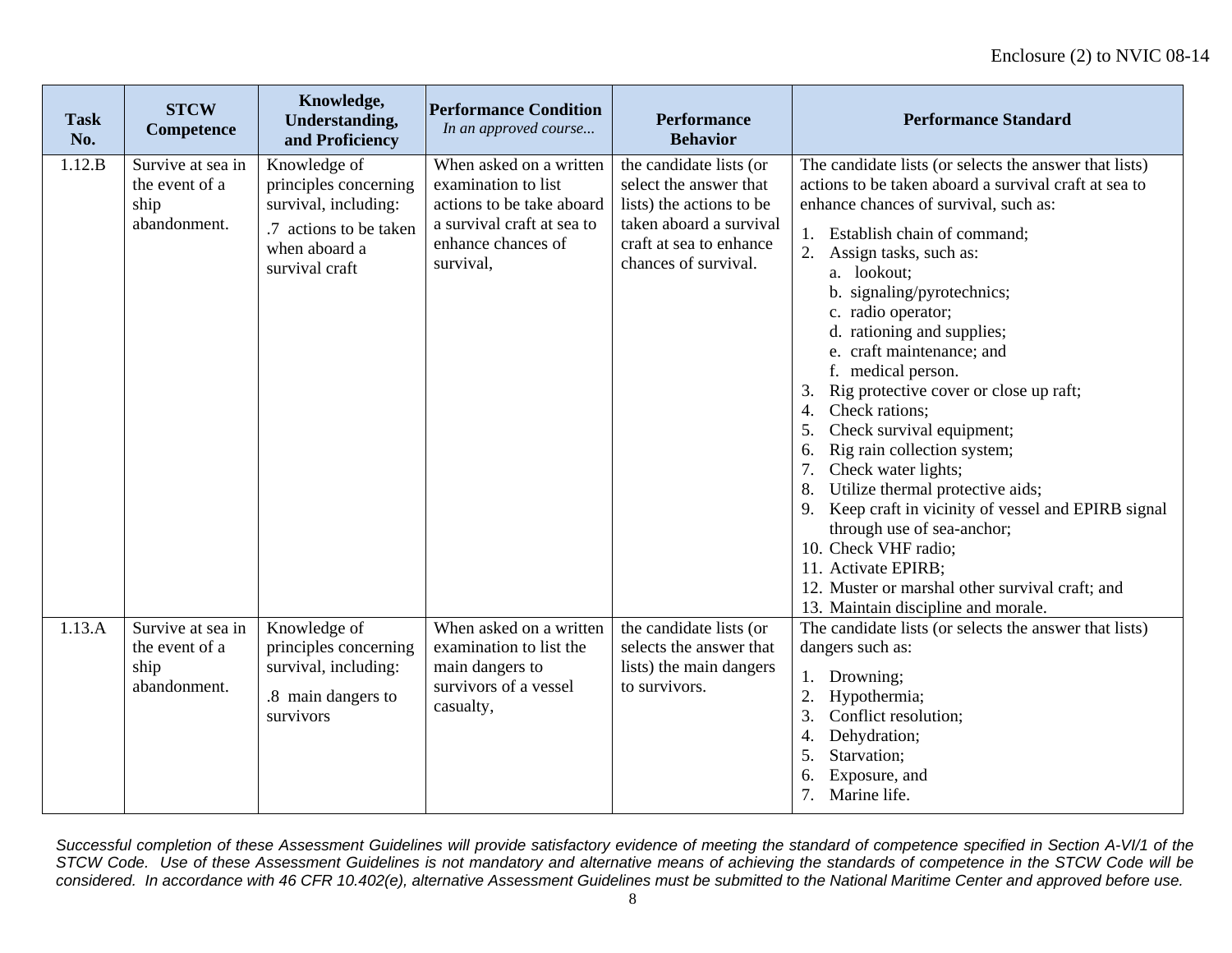| <b>Task</b><br>No. | <b>STCW</b><br><b>Competence</b>                            | Knowledge,<br><b>Understanding,</b><br>and Proficiency                             | <b>Performance Condition</b><br>In an approved course                                   | <b>Performance</b><br><b>Behavior</b>                                                       | <b>Performance Standard</b>                                                                                                                                                                                                                                                                                                                                       |
|--------------------|-------------------------------------------------------------|------------------------------------------------------------------------------------|-----------------------------------------------------------------------------------------|---------------------------------------------------------------------------------------------|-------------------------------------------------------------------------------------------------------------------------------------------------------------------------------------------------------------------------------------------------------------------------------------------------------------------------------------------------------------------|
| 1.14.A             | Survive at sea in<br>the event of a<br>ship<br>abandonment. | Proficiency in the use<br>of lifesaving<br>appliances normally<br>carried on ships | When asked to don a<br>lifejacket,                                                      | the candidate properly<br>dons the lifesaving<br>device.                                    | The candidate dons a lifesaving device in 1 minute,<br>properly fitted, positioned, and secured.                                                                                                                                                                                                                                                                  |
| 1.14.B<br>Note 1   | Survive at sea in<br>the event of a<br>ship<br>abandonment. | Proficiency in the use<br>of lifesaving<br>appliances normally<br>carried on ships | When asked to properly<br>put on an immersion<br>suit.                                  | the candidate properly<br>dons an immersion<br>suit.                                        | The candidate dons an immersion suit in 2 minutes,<br>properly fitted, positioned, and secured.                                                                                                                                                                                                                                                                   |
| 1.14.C             | Survive at sea in<br>the event of a<br>ship<br>abandonment. | Proficiency in the use<br>of lifesaving<br>appliances normally<br>carried on ships | While wearing a life<br>jacket and standing at<br>least 1 meter above the<br>water,     | the candidate jumps<br>into the water in the<br>proper position to<br>prevent injury.       | The candidate jumps safely into water doing all of the<br>following:<br>One hand covering mouth and nose;<br>Other hand across chest to secure jacket from<br>Riding up and coming off; and<br>3. Legs straight and tight together or ankles crossed.                                                                                                             |
| 1.14.D<br>Note 1   | Survive at sea in<br>the event of a<br>ship<br>abandonment. | Proficiency in the use<br>of lifesaving<br>appliances normally<br>carried on ships | While wearing an<br>immersion suit and<br>standing at least 1 meter<br>above the water, | the candidate jumps<br>into the water in the<br>proper position to<br>prevent injury.       | The candidate jumps safely into water doing all of the<br>following:<br>1. One hand covering mouth and nose;<br>$\overline{2}$ .<br>Other hand across chest; and<br>3.<br>Legs straight and tight together or ankles crossed.                                                                                                                                     |
| 1.14.E<br>Note 1   | Survive at sea in<br>the event of a<br>ship<br>abandonment. | Proficiency in the use<br>of lifesaving<br>appliances normally<br>carried on ships | While in the water,<br>wearing either a<br>lifejacket or an<br>immersion suit.          | the candidate rights an<br>inverted inflatable life<br>raft rated for 6 persons<br>or more. | Within 10 minutes the candidate successfully<br>completes all of the following:<br>Swim to side with $CO2$ bottle;<br>1.<br>2.<br>Climb aboard;<br>3.<br>Grab righting straps on side opposite $CO2$ bottle;<br>Stand on or straddle bottle;<br>$\overline{4}$ .<br>Lean back holding onto righting straps and right<br>5.<br>raft; and<br>6. Swim clear of raft. |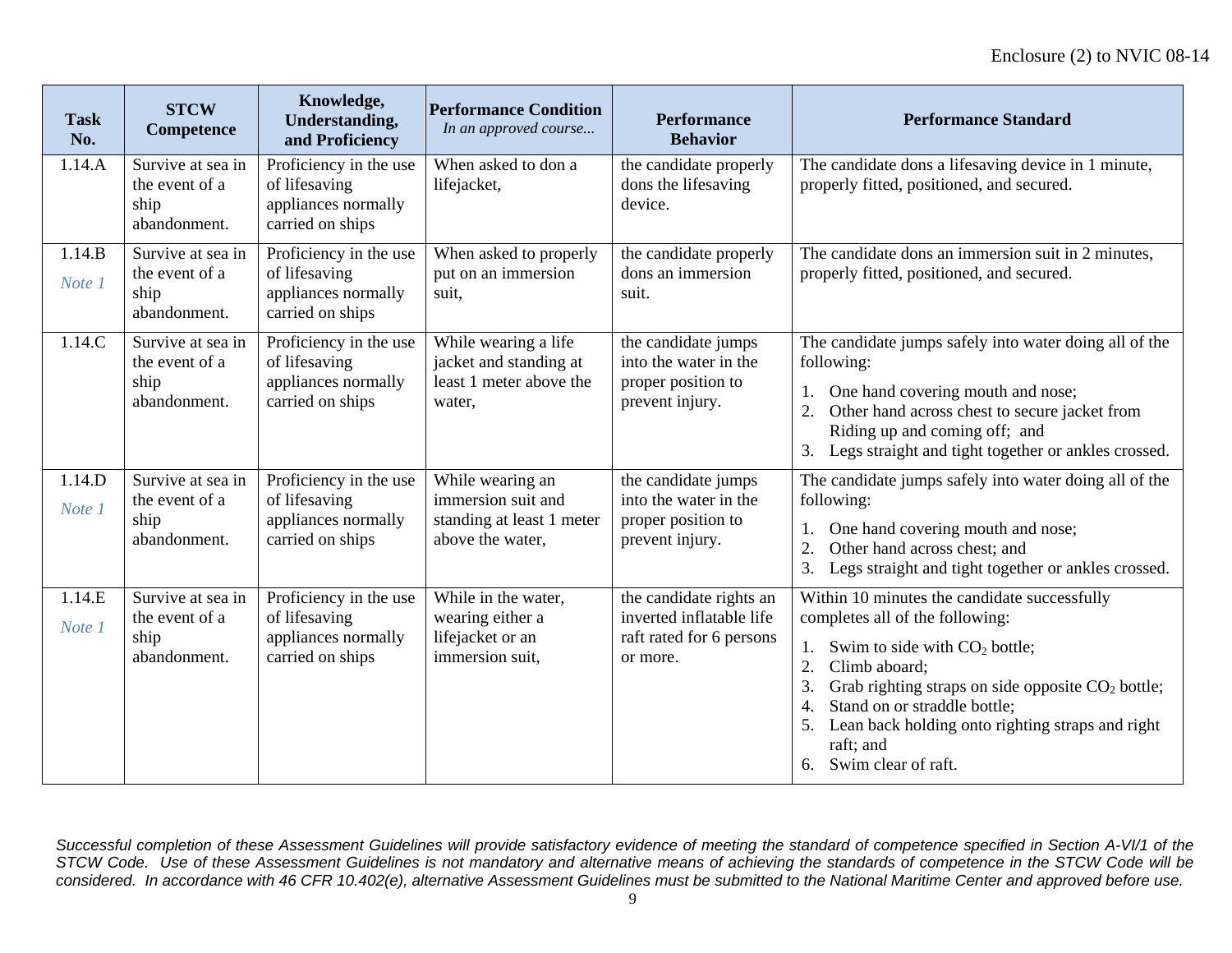| <b>Task</b><br>No. | <b>STCW</b><br><b>Competence</b>                            | Knowledge,<br><b>Understanding,</b><br>and Proficiency                             | <b>Performance Condition</b><br>In an approved course                                                                                                                                         | <b>Performance</b><br><b>Behavior</b>                                                                                                                                                             | <b>Performance Standard</b>                                                                                                                                                                      |
|--------------------|-------------------------------------------------------------|------------------------------------------------------------------------------------|-----------------------------------------------------------------------------------------------------------------------------------------------------------------------------------------------|---------------------------------------------------------------------------------------------------------------------------------------------------------------------------------------------------|--------------------------------------------------------------------------------------------------------------------------------------------------------------------------------------------------|
| 1.14.F<br>Note 1   | Survive at sea in<br>the event of a<br>ship<br>abandonment. | Proficiency in the use<br>of lifesaving<br>appliances normally<br>carried on ships | While in the water<br>wearing a life jacket,                                                                                                                                                  | the candidate swims.                                                                                                                                                                              | The candidate swims at least 20 feet.                                                                                                                                                            |
| 1.14.G<br>Note 1   | Survive at sea in<br>the event of a<br>ship<br>abandonment. | Proficiency in the use<br>of lifesaving<br>appliances normally<br>carried on ships | In water, without either<br>a life jacket or an<br>immersion suit,                                                                                                                            | the candidate keeps<br>afloat.                                                                                                                                                                    | The candidate remains afloat for at least 1 minute.                                                                                                                                              |
| 1.14.H             | Survive at sea in<br>the event of a<br>ship<br>abandonment. | Proficiency in the use<br>of lifesaving<br>appliances normally<br>carried on ships | Wearing either a life<br>jacket or an immersion<br>suit, and given a<br>covered life raft in the<br>water,                                                                                    | the candidate safely<br>boards the life raft<br>from the vessel.                                                                                                                                  | The candidate safely boards the liferaft using the<br>proper technique.                                                                                                                          |
| 1.14.I             | Survive at sea in<br>the event of a<br>ship<br>abandonment. | Proficiency in the use<br>of lifesaving<br>appliances normally<br>carried on ships | In the water, wearing<br>either a life jacket or an<br>immersion suit and<br>given a covered life raft<br>having a boarding<br>height of not less than 1/2<br>meter nor more than 1<br>meter, | the candidate safely<br>boards the life raft<br>unassisted from the<br>water.                                                                                                                     | The candidate correctly demonstrates all of the<br>following:<br>Swim to boarding ramp;<br>2.<br>Grab boarding straps;<br>3.<br>Kick legs while pulling self into raft; and<br>Board raft.<br>4. |
| 1.14J              | Survive at sea in<br>the event of a<br>ship<br>abandonment. | Proficiency in the use<br>of lifesaving<br>appliances normally<br>carried on ships | In a lifeboat, life raft or<br>a training device that<br>replicates a lifeboat or<br>life raft, and given a<br>packed sea anchor or a<br>training device that<br>replicates a sea anchor,     | the candidate<br>demonstrates the,<br>deployment of the sea<br>anchor and check for<br>fouled deployment of<br>the main lifeboat sea<br>anchor, or the main and<br>spare life raft sea<br>anchor. | The candidate locates the instructions and properly<br>deploys the sea anchor.                                                                                                                   |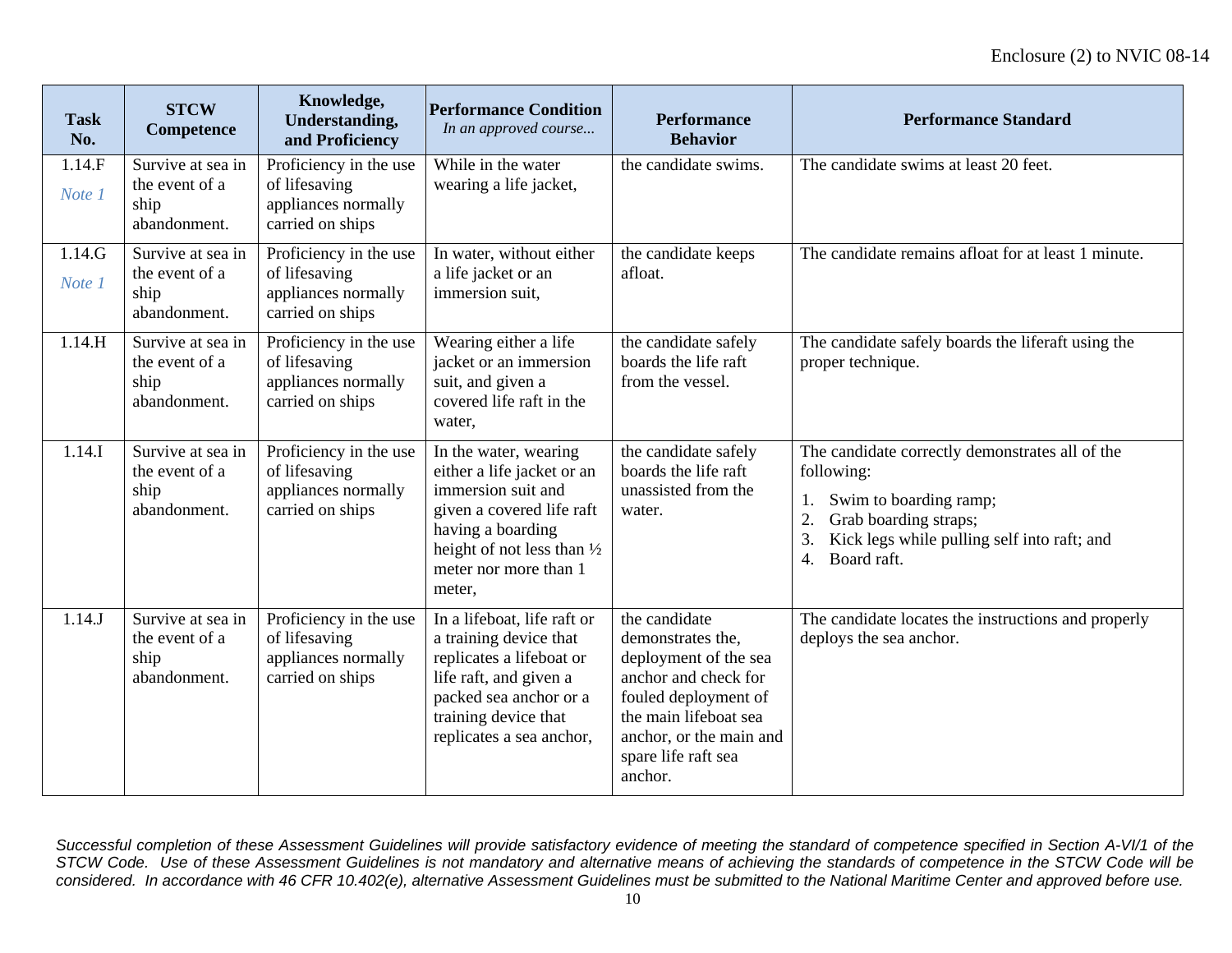| <b>Task</b><br>No. | <b>STCW</b><br>Competence                                   | Knowledge,<br><b>Understanding,</b><br>and Proficiency                             | <b>Performance Condition</b><br>In an approved course                                                                                                   | <b>Performance</b><br><b>Behavior</b>                                                                                                    | <b>Performance Standard</b>                                                                                                                                                                                                                                                                                                                                                    |
|--------------------|-------------------------------------------------------------|------------------------------------------------------------------------------------|---------------------------------------------------------------------------------------------------------------------------------------------------------|------------------------------------------------------------------------------------------------------------------------------------------|--------------------------------------------------------------------------------------------------------------------------------------------------------------------------------------------------------------------------------------------------------------------------------------------------------------------------------------------------------------------------------|
| 1.14.K             | Survive at sea in<br>the event of a<br>ship<br>abandonment. | Proficiency in the use<br>of lifesaving<br>appliances normally<br>carried on ships | Given an orange smoke<br>canister, a red parachute<br>flare, and a red hand<br>held flare.                                                              | the candidate simulates<br>the proper method to<br>safely activate each<br>device.                                                       | The candidate correctly simulates the proper method<br>to activate each device, while holding the device at a<br>safe distance downwind from persons and survival<br>craft.                                                                                                                                                                                                    |
| 1.14.L             | Survive at sea in<br>the event of a<br>ship<br>abandonment. | Proficiency in the use<br>of lifesaving<br>appliances normally<br>carried on ships | Given a hand held<br>portable VHF radio, and<br>given an emergency<br>scenario or the order to<br>communicate by radio<br>with approaching<br>rescuers, | the candidate simulates<br>operating the controls<br>of a portable VHF<br>radio to properly<br>communicate with<br>approaching rescuers. | The candidate correctly demonstrates all of the<br>following operations, features and controls:<br>Turning radio on;<br>Adjusting volume;<br>3<br>Adjusting squelch;<br>Operating switch to transmit; and<br>4.<br>Simulating the broadcast of the appropriate<br>5.<br>message on the proper channel for the scenario<br>given or communicating with approaching<br>rescuers. |
| 1.14.M             | Survive at sea in<br>the event of a<br>ship<br>abandonment. | Proficiency in the use<br>of lifesaving<br>appliances normally<br>carried on ships | Given an EPIRB set in<br>the "test" mode,                                                                                                               | the candidate brings<br>the EPIRB to the<br>survival craft and<br>simulate activation.                                                   | The candidate correctly simulates activating the<br>EPIRB in less than 1 minute.                                                                                                                                                                                                                                                                                               |
| 1.14.N             | Survive at sea in<br>the event of a<br>ship<br>abandonment. | Proficiency in the use<br>of lifesaving<br>appliances normally<br>carried on ships | Given a SART set in the<br>"test" mode,                                                                                                                 | the candidate simulates<br>activating the SART.                                                                                          | The candidate correctly demonstrates how to rig,<br>activate, and hold or mount the SART equipment at<br>the highest point possible in craft.                                                                                                                                                                                                                                  |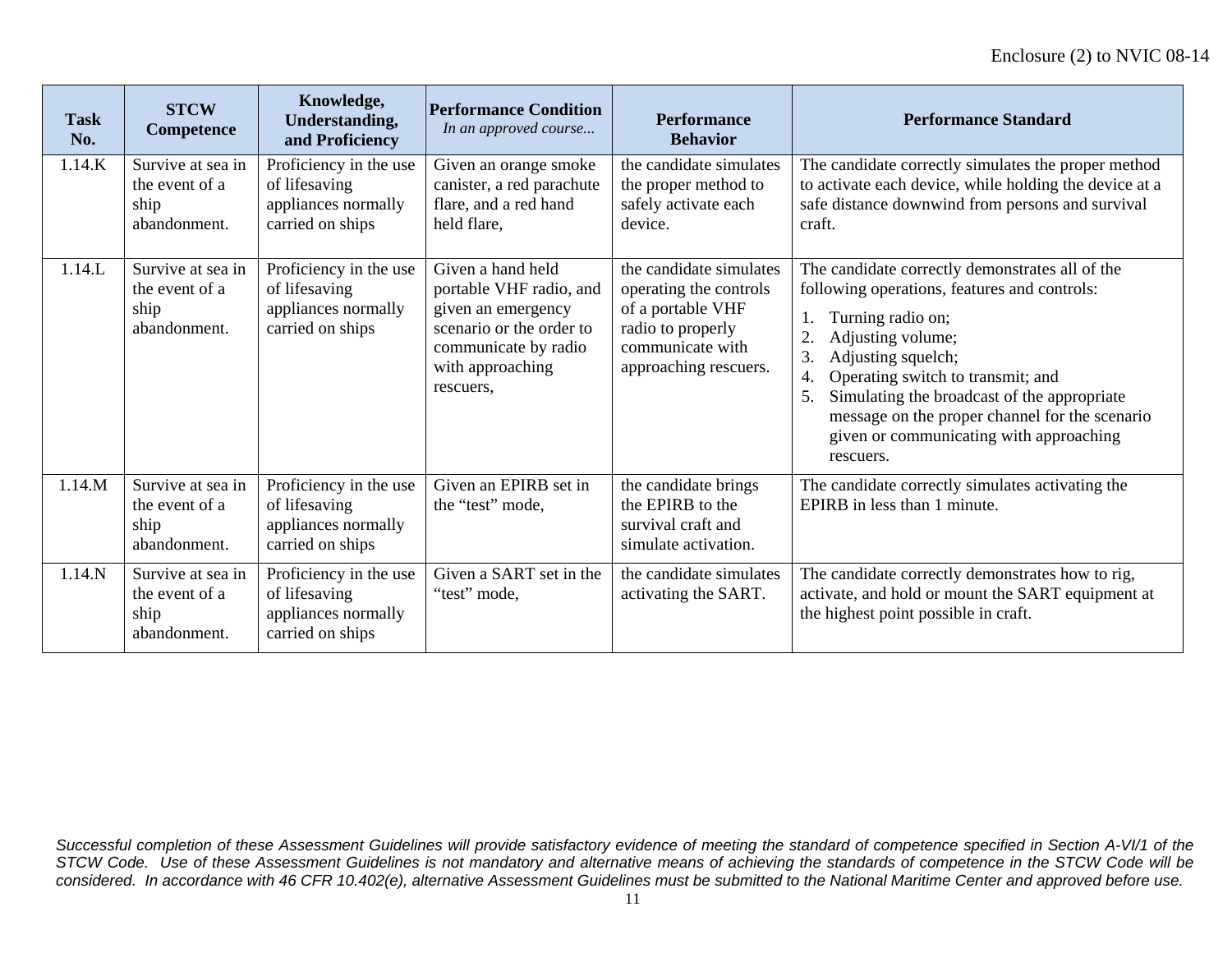| Task No. | <b>STCW</b><br>Competence                                                                                                           | Knowledge,<br><b>Understanding,</b><br>and Proficiency                    | <b>Performance Condition</b><br>In an approved course                                                                                                                                  | <b>Performance Behavior</b>                                                                                                                                                                                                              | <b>Performance Standard</b>                                                                                                                                                                                                                                                                                                                                                                                                                                                                                                                                                                     |
|----------|-------------------------------------------------------------------------------------------------------------------------------------|---------------------------------------------------------------------------|----------------------------------------------------------------------------------------------------------------------------------------------------------------------------------------|------------------------------------------------------------------------------------------------------------------------------------------------------------------------------------------------------------------------------------------|-------------------------------------------------------------------------------------------------------------------------------------------------------------------------------------------------------------------------------------------------------------------------------------------------------------------------------------------------------------------------------------------------------------------------------------------------------------------------------------------------------------------------------------------------------------------------------------------------|
| 2.1.A    | Minimize the<br>risk of fire and<br>maintain a state<br>of readiness to<br>respond to<br>emergency<br>situations<br>involving fire. | Shipboard fire<br>fighting organization                                   | When asked on a written<br>examination to list the<br>various positions and<br>duties of the ship fire<br>fighting organization,                                                       | the candidate lists (or<br>selects the answer that<br>lists) the various<br>positions and duties of<br>the ship fire fighting<br>organization.                                                                                           | The candidate lists (or selects the answer that lists) the<br>following positions and duties:<br>1. Master / Officer in Charge: the person in overall<br>charge of the fire fighting;<br>On Scene Leader / Officer in Charge at scene: the<br>2.<br>person in charge at the actual fire scene;<br>Hose Team Leader (if appropriate): the person in<br>3.<br>charge of the hose team;<br>Nozzleman: directs the stream and chooses the<br>4.<br>stream pattern;<br>Back-up man: takes up the nozzle reaction<br>5.<br>pressure and helps move the hose;<br>Crewmember: duties as assigned.<br>6. |
| 2.2.A    | Minimize the<br>risk of fire and<br>maintain a state<br>of readiness to<br>respond to<br>emergency<br>situations<br>involving fire. | Location of fire<br>fighting appliances<br>and emergency<br>escape routes | When given a set of a<br>ship's fire plans and<br>asked on a written<br>examination to identify<br>the locations of fire<br>fighting appliances and<br>trace certain escape<br>routes, | the candidate identifies<br>(or selects the answer<br>that identifies) the<br>locations of fire<br>fighting appliances and<br>trace (or select the<br>answer that traces) the<br>escape routes from<br>spaces identified on the<br>plan. | The candidate:<br>1. Identifies (or selects the answer that identifies) the<br>locations of fire fighting appliances on the plan;<br>and<br>2.<br>Traces (or selects the answer that traces) the<br>escape routes and identifies the most direct escape<br>routes from the locations given, which will<br>minimally include:<br>the bridge;<br>a.<br>crew mess area;<br>b.<br>engine room;<br>c.<br>passenger or crew stateroom;<br>workspace forward;<br>workspace aft; and<br>cargo area.<br>g.                                                                                               |

### **Assessment Guidelines for Fire Prevention and Fire Fighting**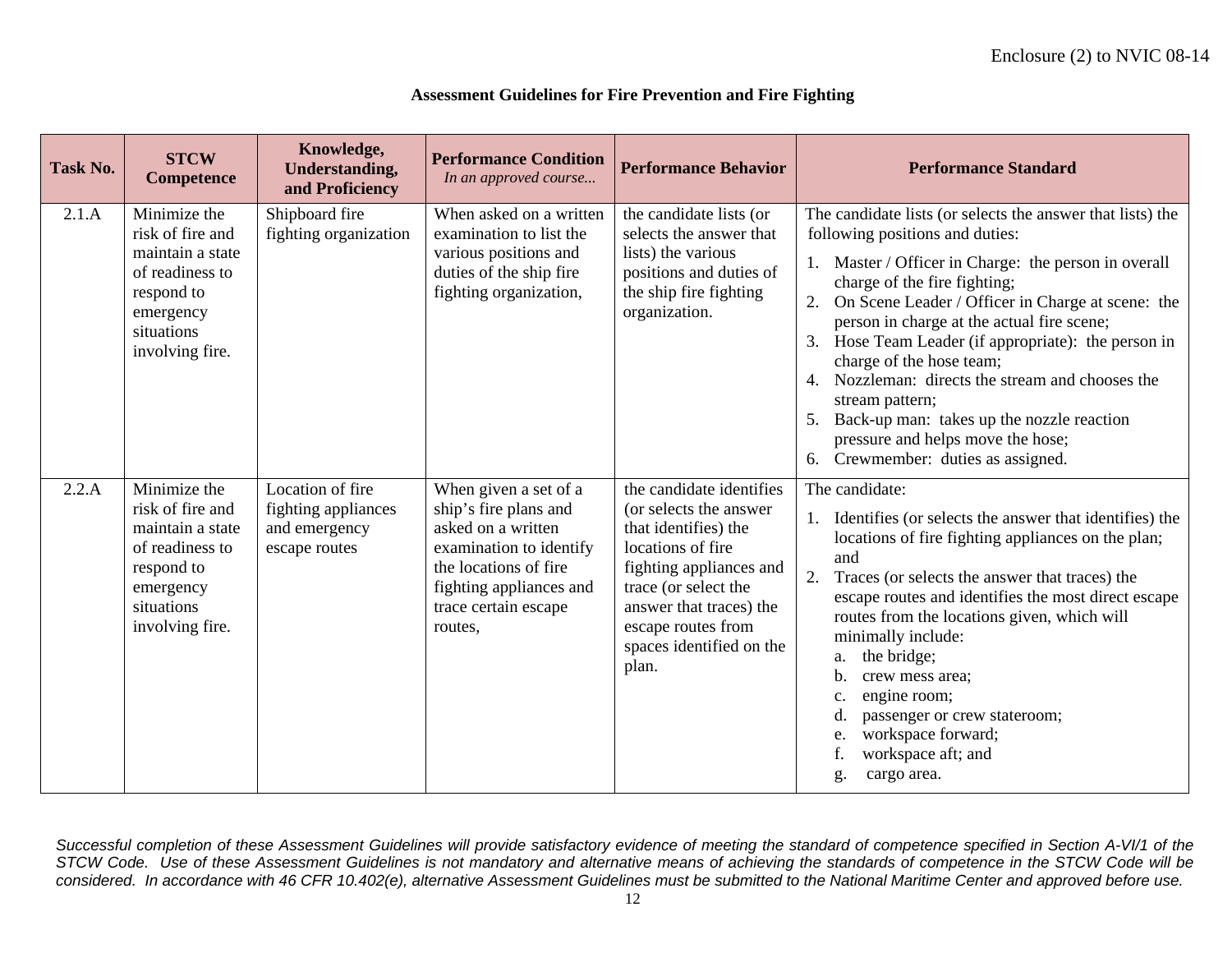| <b>Task No.</b> | <b>STCW</b><br><b>Competence</b>                                                                                                    | Knowledge,<br><b>Understanding,</b><br>and Proficiency      | <b>Performance Condition</b><br>In an approved course                                                                                                                     | <b>Performance Behavior</b>                                                                                                                                                                                 | <b>Performance Standard</b>                                                                                                                                                                                                                                                                                                                                                                                                                                          |
|-----------------|-------------------------------------------------------------------------------------------------------------------------------------|-------------------------------------------------------------|---------------------------------------------------------------------------------------------------------------------------------------------------------------------------|-------------------------------------------------------------------------------------------------------------------------------------------------------------------------------------------------------------|----------------------------------------------------------------------------------------------------------------------------------------------------------------------------------------------------------------------------------------------------------------------------------------------------------------------------------------------------------------------------------------------------------------------------------------------------------------------|
| 2.3.A           | Minimize the<br>risk of fire and<br>maintain a state<br>of readiness to<br>respond to<br>emergency<br>situations<br>involving fire. | The elements of fire<br>and explosion                       | When asked on a written<br>examination to list and<br>state the significance of<br>the four sides of the fire<br>tetrahedron and the three<br>sides of the fire triangle, | the candidate lists and<br>states (or selects the<br>answer that lists and<br>states) the significance<br>of the four sides of the<br>fire tetrahedron and the<br>three sides of the fire<br>triangle.      | The candidate lists and states (or selects the answer<br>that lists and states):<br>Heat, oxygen, fuel and chemical chain reaction as<br>1.<br>the sides of the fire tetrahedron, or<br>2.<br>Heat, oxygen, and fuel as the sides of the fire<br>triangle<br>The candidate also answers that all of these<br>components are necessary for a fire to occur and that<br>the removal of any one component will cause the fire<br>to be extinguished.                    |
| 2.4.A           | Minimize the<br>risk of fire and<br>maintain a state<br>of readiness to<br>respond to<br>emergency<br>situations<br>involving fire. | Types and sources of<br>ignition                            | When asked on a written<br>examination to list the<br>major sources of ignition<br>aboard ship, and<br>describe precautions to<br>be taken for each,                      | the candidate lists (or<br>selects the answer that<br>lists) the major sources<br>of ignition aboard ship,<br>and describe (or select<br>the answer that<br>describes) precautions<br>to be taken for each. | The candidate lists (or select the answer that lists)<br>major sources, such as:<br>Smoking materials;<br>1.<br>2.<br>Spontaneous ignition;<br>3.<br>Electrical equipment,;<br>Galley operations;<br>4.<br>5.<br>Welding and burning;<br>6.<br>Fuel oil transfer and service operations; and<br>7.<br>Tanker loading and discharging, and collisions.<br>The candidate also describes (or select the answer that<br>describes) the precautions to be taken for each. |
| 2.5.A           | Minimize the<br>risk of fire and<br>maintain a state<br>of readiness to<br>respond to<br>emergency<br>situations<br>involving fire. | Flammable materials,<br>fire hazards, and<br>spread of fire | When asked on a written<br>examination to list<br>examples of flammable<br>materials for each of the<br>three physical states,                                            | the candidate lists (or<br>selects the answer that<br>lists) examples of<br>flammable materials for<br>each of the three<br>physical states.                                                                | The candidate lists (or select the answer that lists) at<br>least 2 examples of solid, liquid, or gas flammable<br>materials.                                                                                                                                                                                                                                                                                                                                        |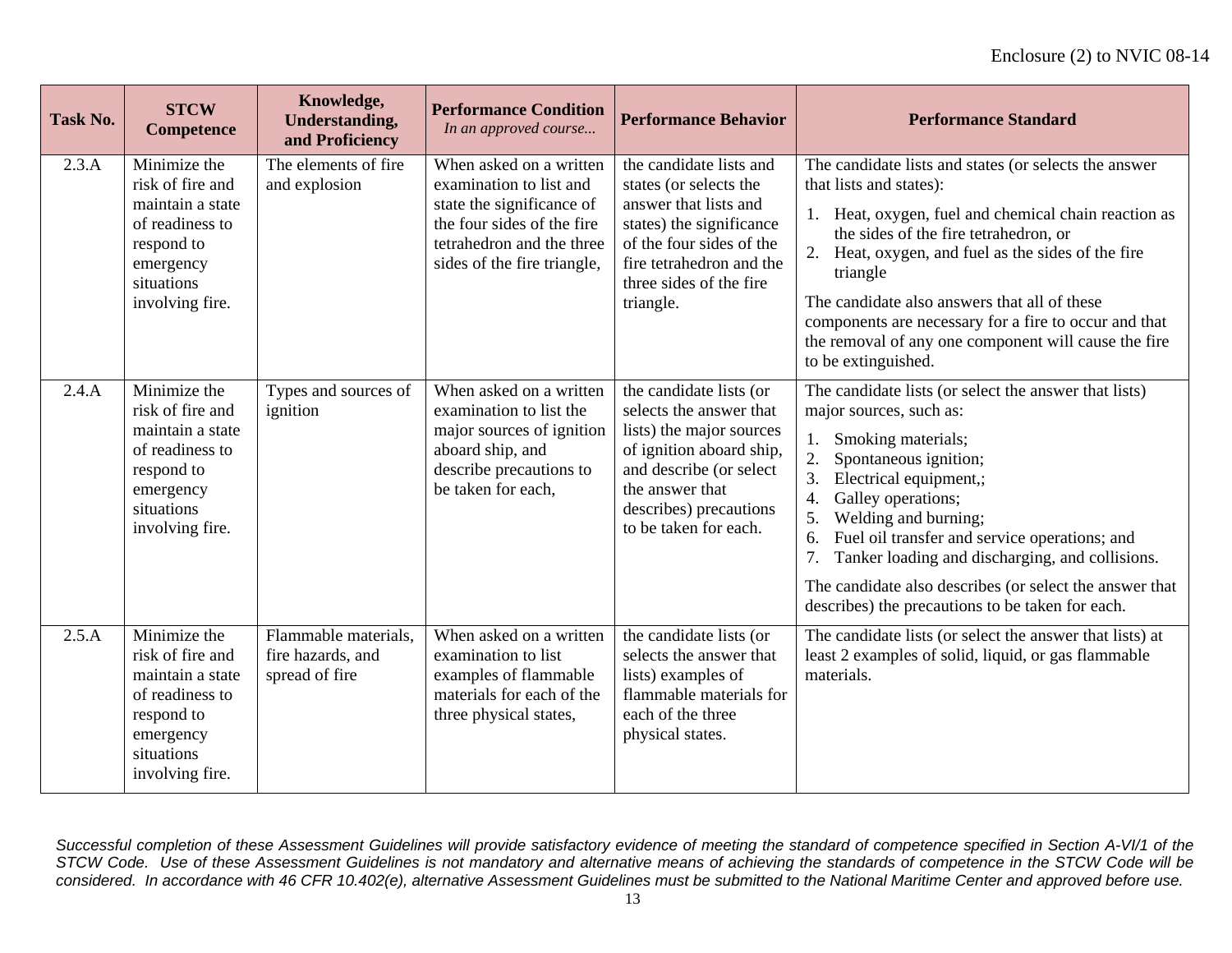| Task No. | <b>STCW</b><br><b>Competence</b>                                                                                                    | Knowledge,<br><b>Understanding,</b><br>and Proficiency         | <b>Performance Condition</b><br>In an approved course                                                                                      | <b>Performance Behavior</b>                                                                                                                                                                      | <b>Performance Standard</b>                                                                                                                                                                                                                                                                                                                                                              |
|----------|-------------------------------------------------------------------------------------------------------------------------------------|----------------------------------------------------------------|--------------------------------------------------------------------------------------------------------------------------------------------|--------------------------------------------------------------------------------------------------------------------------------------------------------------------------------------------------|------------------------------------------------------------------------------------------------------------------------------------------------------------------------------------------------------------------------------------------------------------------------------------------------------------------------------------------------------------------------------------------|
| 2.5.B    | Minimize the<br>risk of fire and<br>maintain a state<br>of readiness to<br>respond to<br>emergency<br>situations<br>involving fire. | Flammable materials,<br>fire hazards, and<br>spread of fire    | When asked on a written<br>examination to list<br>examples of common<br>fire hazards, and<br>describe precautions to<br>be taken for each, | the candidate lists (or<br>selects the answer that<br>lists) examples of<br>common fire hazards,<br>and describe(or select<br>the answer that<br>describes) precautions<br>to be taken for each. | The candidate lists (or select the answer that lists)<br>examples of poor housekeeping practices,<br>complacency about fire safety on the job, careless<br>disposal of smoking materials, defective electrical<br>components, spillage of flammable materials, and<br>careless work habits; and describes (or selects the<br>answer that describes) precautions to be taken for<br>each. |
| 2.5.C    | Minimize the<br>risk of fire and<br>maintain a state<br>of readiness to<br>respond to<br>emergency<br>situations<br>involving fire. | Flammable materials,<br>fire hazards, and<br>spread of fire    | When asked on a written<br>examination to list and<br>describe the methods of<br>fire spread,                                              | the candidate lists and<br>describes (or select the<br>answer that lists and<br>describes) the methods<br>of fire spread.                                                                        | The candidate lists and describes (or selects the<br>answer that lists and describes) the following 3<br>methods of fire spread:<br>Conduction – heat through a solid;<br>1.<br>2.<br>Convection - heat transfer by fluid motion; and<br>Radiation – heat transfer by electro-magnetic or<br>3.<br>radiant energy propagation.                                                           |
| 2.6.A    | Minimize the<br>risk of fire and<br>maintain a state<br>of readiness to<br>respond to<br>emergency<br>situations<br>involving fire. | The need for constant<br>vigilance                             | When asked on a written<br>examination to state the<br>need for constant<br>vigilance,                                                     | the candidate states (or<br>selects the answer that<br>states) why constant<br>vigilance is needed.                                                                                              | The candidate states (or selects the answer that states):<br>"constant vigilance is needed to prevent the loss of life<br>and damage to the ship and the environment from<br>fire."                                                                                                                                                                                                      |
| 2.7.A    | Minimize the<br>risk of fire and<br>maintain a state<br>of readiness to<br>respond to<br>emergency<br>situations<br>involving fire. | Actions to be taken<br>upon discovery of<br>fire on board ship | When asked on a written<br>examination to state the<br>actions to be taken upon<br>discovery of fire on<br>board ship,                     | the candidate states (or<br>selects the answer that<br>states) the actions to be<br>taken upon discovery<br>of fire on board ship.                                                               | The candidate states (or selects the answer that states)<br>all the following actions:<br>Sound the alarm;<br>1.<br>2.<br>Accurately report the location, type and size of<br>fire;<br>Personnel requiring rescue; and<br>3.<br>Actions taken so far, such as confining the fire.<br>4.                                                                                                  |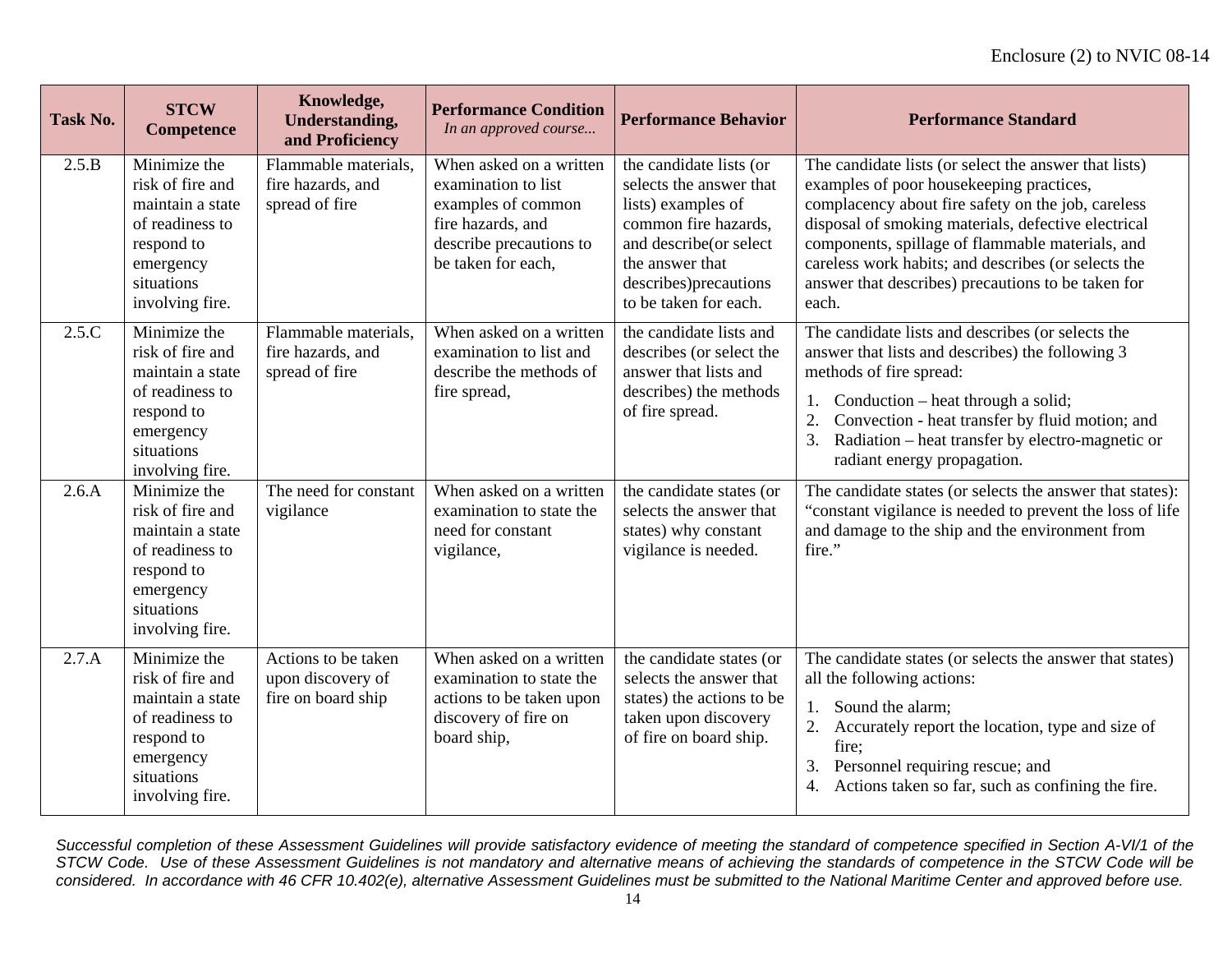| <b>Task No.</b> | <b>STCW</b><br><b>Competence</b>                                                                                                    | Knowledge,<br><b>Understanding,</b><br>and Proficiency         | <b>Performance Condition</b><br>In an approved course                                                                                                                                                               | <b>Performance Behavior</b>                                                                                                                                                                                                                                                    | <b>Performance Standard</b>                                                                                                                                                                                                                                                          |
|-----------------|-------------------------------------------------------------------------------------------------------------------------------------|----------------------------------------------------------------|---------------------------------------------------------------------------------------------------------------------------------------------------------------------------------------------------------------------|--------------------------------------------------------------------------------------------------------------------------------------------------------------------------------------------------------------------------------------------------------------------------------|--------------------------------------------------------------------------------------------------------------------------------------------------------------------------------------------------------------------------------------------------------------------------------------|
| 2.8.A           | Minimize the<br>risk of fire and<br>maintain a state<br>of readiness to<br>respond to<br>emergency<br>situations<br>involving fire. | Fire and smoke<br>detection, and<br>automatic alarm<br>systems | When asked on a written<br>examination to describe<br>the procedure for<br>locating the space in<br>which a smoke, heat or<br>flame detector has been<br>activated and<br>acknowledging the<br>alarm signal,        | the candidate describes<br>(or selects the answer)<br>that describes) the<br>procedure for locating<br>the space in which a<br>smoke, heat or flame<br>detector has been<br>activated and<br>acknowledging the<br>alarm signal.                                                | The candidate describes (or selects the answer that<br>describes) the procedure for locating the space in<br>which a smoke, heat or flame detector has been<br>activated and acknowledging the alarm signal. Too<br>advanced. Suggest discussing only different types of<br>systems. |
| 2.8.B           | Minimize the<br>risk of fire and<br>maintain a state<br>of readiness to<br>respond to<br>emergency<br>situations<br>involving fire. | Fire and smoke<br>detection, and<br>automatic alarm<br>systems | When asked on a written<br>examination to describe<br>the procedure for<br>locating the space in<br>which an automatic<br>sprinkler has been<br>activated,                                                          | the candidate describes<br>(or selects the answer<br>that describes) the<br>procedure for locating<br>the space in which an<br>automatic sprinkler has<br>been activated.                                                                                                      | The candidate describes (or selects the answer that<br>describes) the procedure for locating the space in<br>which an automatic sprinkler has been activated. Too<br>advanced. Suggest discussing only different types of<br>systems.                                                |
| 2.8.C           | Minimize the<br>risk of fire and<br>maintain a state<br>of readiness to<br>respond to<br>emergency<br>situations<br>involving fire. | Fire and smoke<br>detection, and<br>automatic alarm<br>systems | When asked on a written<br>examination to describe<br>the signal and list the<br>actions to be taken when<br>the $CO2$ (or other<br>potentially hazardous<br>extinguishing agents)<br>flooding alarm is<br>sounded, | the candidate describes<br>(or selects the answer<br>that describes) the<br>signal and list (or<br>selects the answer that<br>lists) the actions to be<br>taken when the $CO2$ (or<br>other potentially<br>hazardous<br>extinguishing agents)<br>flooding alarm is<br>sounded. | The candidate describes (or selects the answer that<br>describes) the signal and list (or selects the answer<br>that lists) all actions to be taken when the $CO2$ (or<br>other potentially hazardous extinguishing agents)<br>flooding alarm is sounded.                            |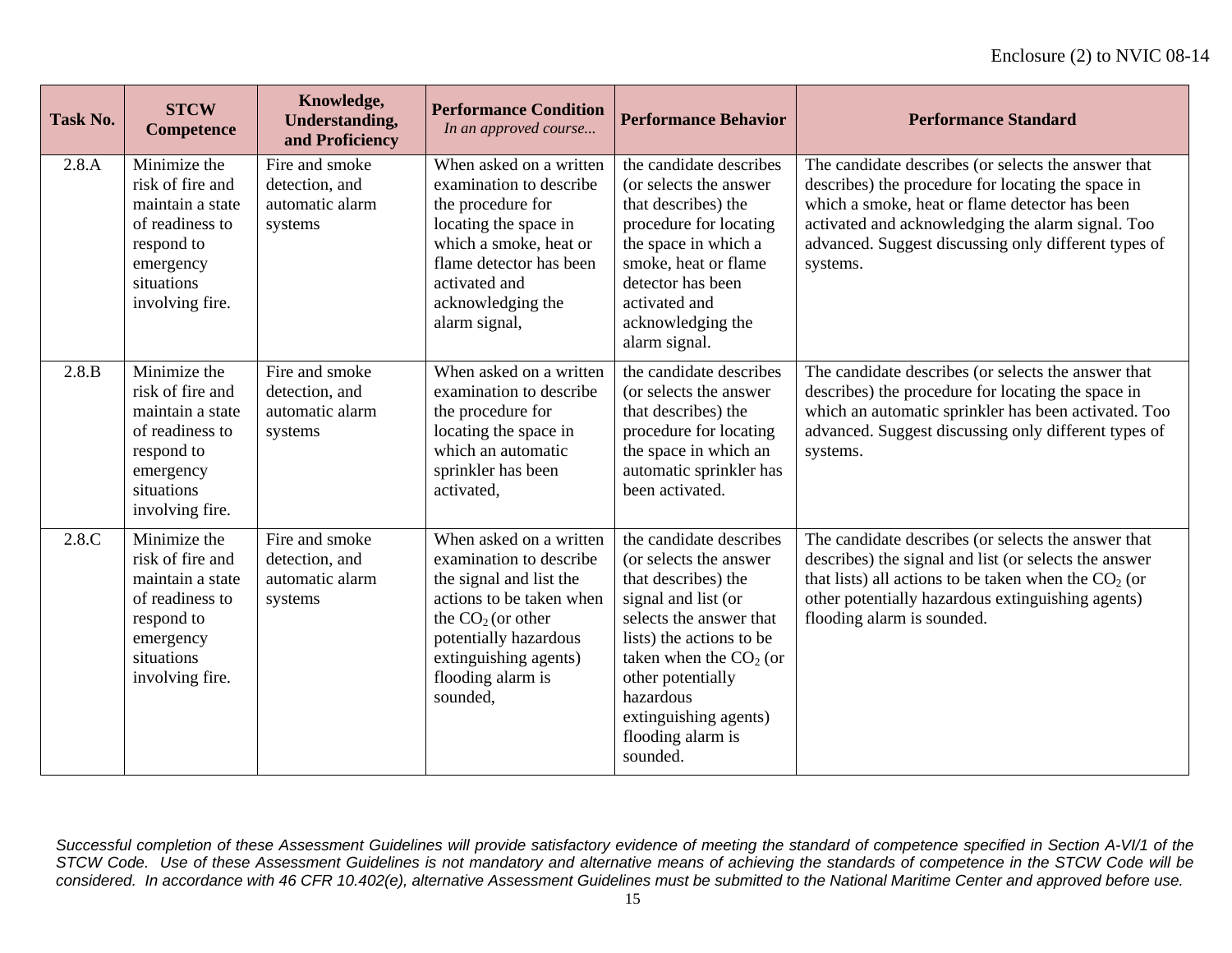| <b>Task No.</b> | <b>STCW</b><br><b>Competence</b>                                                                                                    | Knowledge,<br><b>Understanding,</b><br>and Proficiency           | <b>Performance Condition</b><br>In an approved course                                                                                      | <b>Performance Behavior</b>                                                                                                                                                                     | <b>Performance Standard</b>                                                                                                                                                                                                                                                                                                                                                                                                        |
|-----------------|-------------------------------------------------------------------------------------------------------------------------------------|------------------------------------------------------------------|--------------------------------------------------------------------------------------------------------------------------------------------|-------------------------------------------------------------------------------------------------------------------------------------------------------------------------------------------------|------------------------------------------------------------------------------------------------------------------------------------------------------------------------------------------------------------------------------------------------------------------------------------------------------------------------------------------------------------------------------------------------------------------------------------|
| 2.9.A           | Minimize the<br>risk of fire and<br>maintain a state<br>of readiness to<br>respond to                                               | Classification of fire<br>and applicable<br>extinguishing agents | When asked on a written<br>examination to list and<br>define the classes of fire,                                                          | the candidate lists and<br>defines (or selects the<br>answer that lists and<br>defines) the classes of<br>fire.                                                                                 | The candidate lists and defines (or selects the answer<br>that lists and defines) five classes of fire:<br>1. Class A - combustible solids;<br>2. Class B - combustible and flammable liquids and                                                                                                                                                                                                                                  |
|                 | emergency<br>situations<br>involving fire.                                                                                          |                                                                  |                                                                                                                                            |                                                                                                                                                                                                 | gases;<br>3. Class C - energized electrical equipment; and<br>4. Class D - combustible metals.                                                                                                                                                                                                                                                                                                                                     |
| 2.9.B           | Minimize the<br>risk of fire and<br>maintain a state<br>of readiness to<br>respond to<br>emergency<br>situations<br>involving fire. | Classification of fire<br>and applicable<br>extinguishing agents | When asked on a written<br>examination to list<br>extinguishing agents and<br>name the classes of fire<br>for which they are<br>effective, | the candidate lists (or<br>selects the answer that<br>lists) extinguishing<br>agents and names (or<br>selects the answer that<br>names) the classes of<br>fire for which they are<br>effective. | The candidate lists (or selects the answer that lists)<br>extinguishing agents and names (or selects the answer<br>that names) the following extinguishing agents and<br>name at least one of the classes of fire for which they<br>are effective:<br>1. Water - normally used on Class A (ordinary<br>combustibles) materials;<br>2. Steam – normally for Class A and Class B fires;<br>3. Foam - normally used on Class B fires; |
|                 |                                                                                                                                     |                                                                  |                                                                                                                                            |                                                                                                                                                                                                 | 4. Carbon dioxide $(CO_2)$ – usually used on Class B<br>and C fires;<br>5. Dry chemical – Class B and C and sometimes<br>Class A;<br>6. Dry powder - Class D only; and<br>7. Halon™ or Halon™ alternative agents - Class B<br>and C.                                                                                                                                                                                               |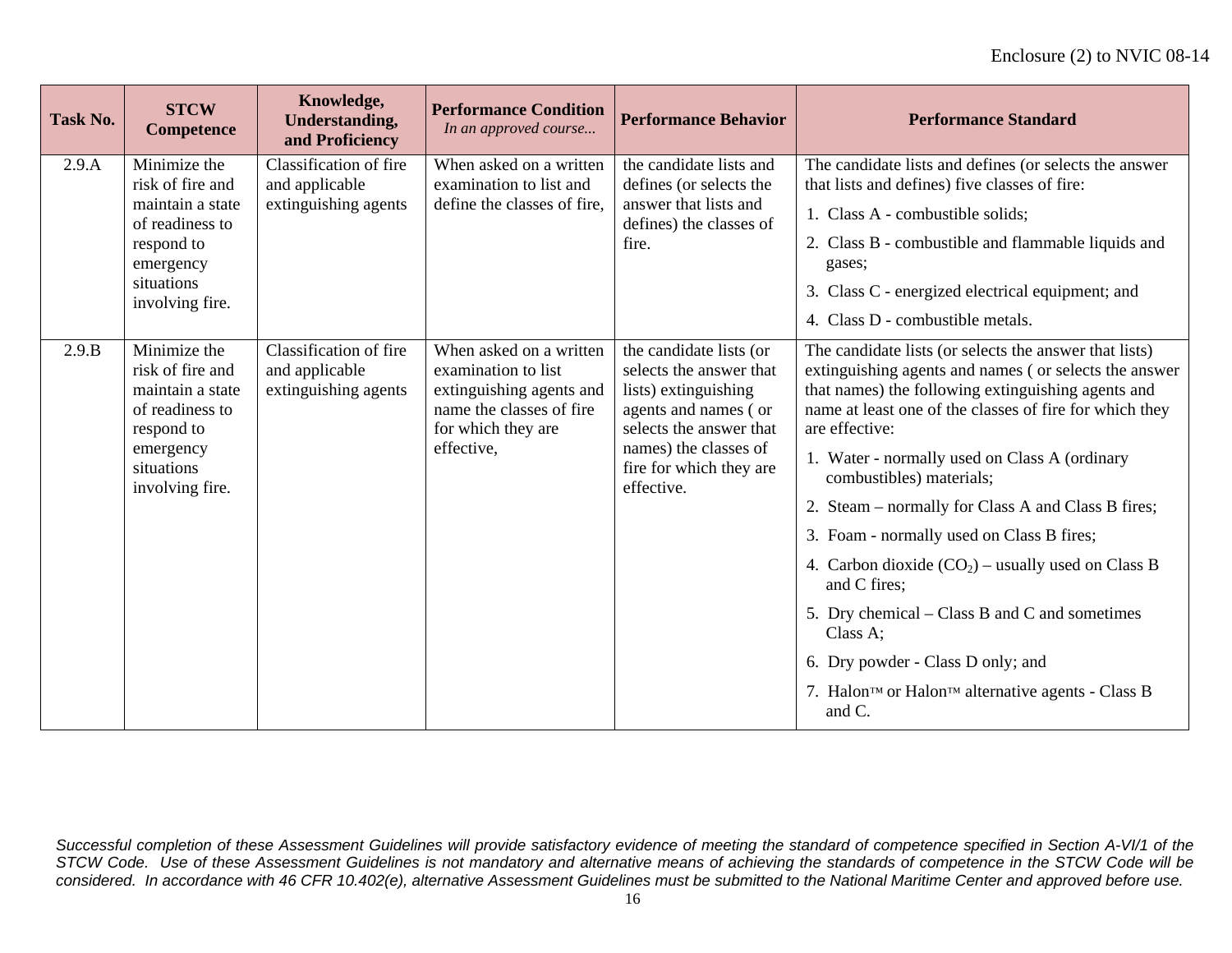| Task No. | <b>STCW</b><br><b>Competence</b> | Knowledge,<br><b>Understanding,</b><br>and Proficiency                               | <b>Performance Condition</b><br>In an approved course                                                                                                | <b>Performance Behavior</b>                                                                                                                                        | <b>Performance Standard</b>                                                                                                                                                                                                                                                                                                                                                                                                                                  |
|----------|----------------------------------|--------------------------------------------------------------------------------------|------------------------------------------------------------------------------------------------------------------------------------------------------|--------------------------------------------------------------------------------------------------------------------------------------------------------------------|--------------------------------------------------------------------------------------------------------------------------------------------------------------------------------------------------------------------------------------------------------------------------------------------------------------------------------------------------------------------------------------------------------------------------------------------------------------|
| 3.1.A    | Fight and<br>extinguish fires.   | Fire fighting<br>equipment and its<br>location on board:<br>.1 fixed installations   | When asked on a written<br>examination to list the<br>safety procedures to be<br>utilized when a fixed fire<br>fighting system is to be<br>employed, | the candidate lists (or<br>selects the answer that<br>lists) the safety<br>procedures to be<br>utilized when a fixed<br>fire fighting system is<br>to be employed. | The candidate lists (or selects the answer that lists) the<br>following safety procedures to be utilized when a<br>fixed fire fighting system is to be employed:<br>1. All crewmembers must be instructed in the<br>evacuation procedures to be taken when the alarm<br>is activated;<br>2. Complete crew muster must be taken;<br>3. Proper authorization must be granted to use the<br>system; and<br>4. Only trained personnel should operate the system. |
| 3.2.A    | Fight and<br>extinguish fires.   | Fire fighting<br>equipment and its<br>location on board:<br>.2 fire fighter's outfit | When given a complete<br>fire fighter's outfit and<br>asked to demonstrate the<br>proper donning<br>procedure,                                       | the candidate<br>demonstrates the proper<br>donning procedure for<br>the fire fighter's outfit.                                                                    | The candidate demonstrates proper donning of all the<br>following equipment in 3 minutes:<br>1. Flash hood,<br>2. Turnout pants and boots;<br>3. Turnout coat;<br>4. Helmet;<br>5. Gloves, and<br>6. Eye protection                                                                                                                                                                                                                                          |
| 3.2.B    | Fight and<br>extinguish fires.   | Fire fighting<br>equipment and its<br>location on board:<br>.2 fire fighter's outfit | When asked on a written<br>examination to list the<br>dangers / limitations of a<br>fire fighter's outfit,                                           | the candidate lists (or<br>selects the answer that<br>lists) the dangers /<br>limitations of a fire<br>fighter's outfit.                                           | The candidate lists (or selects the answer that lists) the<br>following:<br>1. Tendency to induce heat exhaustion; and<br>2. Decrease in mobility/dexterity/endurance and<br>limits to protective qualities.                                                                                                                                                                                                                                                 |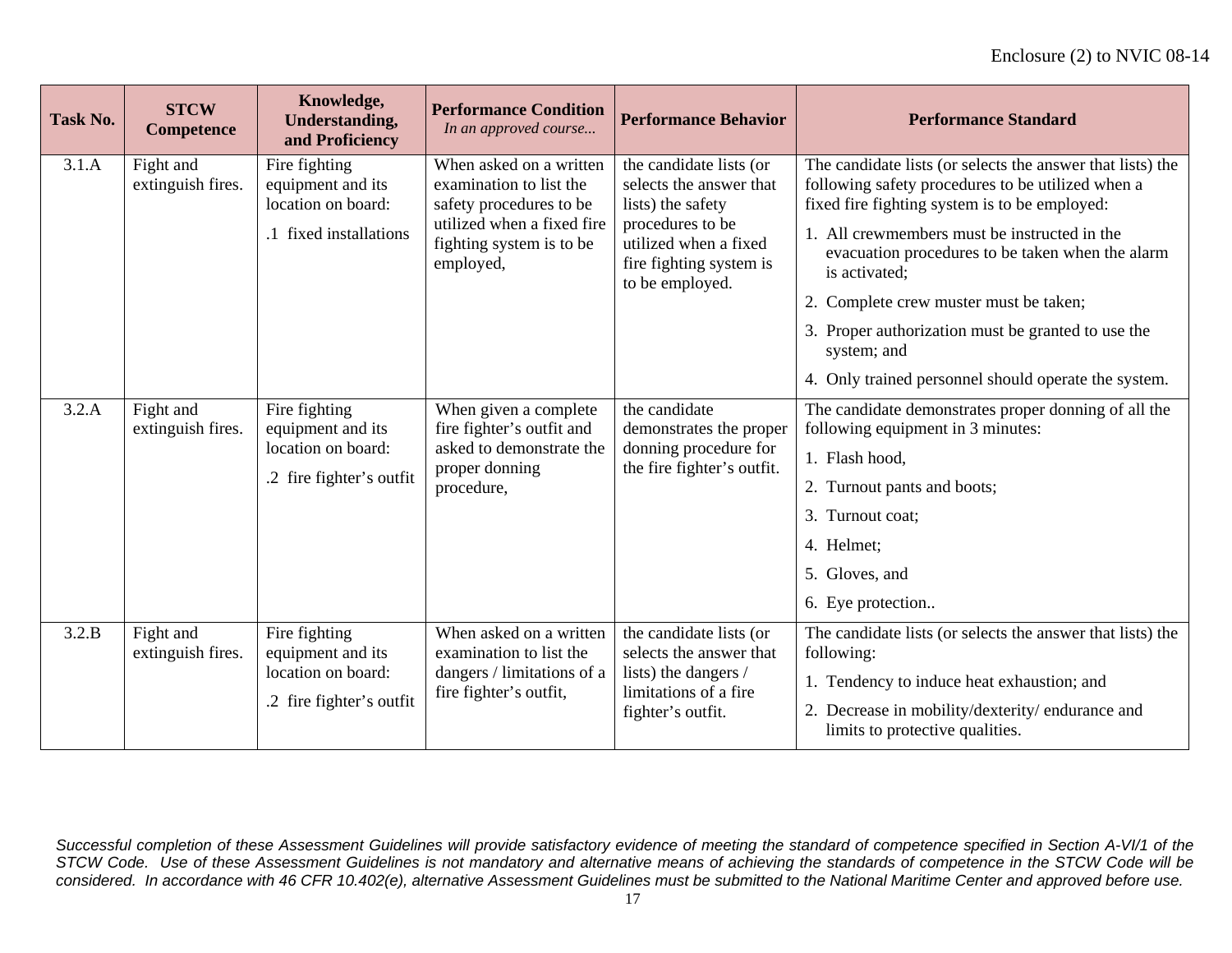| <b>Task No.</b> | <b>STCW</b><br><b>Competence</b> | Knowledge,<br><b>Understanding,</b><br>and Proficiency                                                       | <b>Performance Condition</b><br>In an approved course                                                                                                          | <b>Performance Behavior</b>                                                                                                                                                                            | <b>Performance Standard</b>                                                                                                                                                                                                                                                                                               |
|-----------------|----------------------------------|--------------------------------------------------------------------------------------------------------------|----------------------------------------------------------------------------------------------------------------------------------------------------------------|--------------------------------------------------------------------------------------------------------------------------------------------------------------------------------------------------------|---------------------------------------------------------------------------------------------------------------------------------------------------------------------------------------------------------------------------------------------------------------------------------------------------------------------------|
| 3.3.A           | Fight and<br>extinguish fires.   | Fire fighting<br>equipment and its<br>location on board:<br>.3 personal<br>equipment                         | When asked on a written<br>examination to list<br>personal equipment<br>carried during fire<br>fighting operations and<br>describe their use,                  | the candidate lists (or<br>selects the answer that<br>lists and describes)<br>personal equipment<br>carried during fire<br>fighting operations and<br>describe their use.                              | The candidate lists and describes the use of (or selects)<br>the answer that lists and describes) the personal<br>equipment such as the following, which may be<br>carried during fire fighting operations:<br>1. Flashlight;<br>2. Life line;<br>3. PASS device; and<br>4. Personal atmospheric meters.                  |
| 3.4.A           | Fight and<br>extinguish fires.   | .Fire fighting<br>equipment and its<br>location on board:<br>.4 fire fighting<br>equipment and<br>appliances | When asked on a written<br>examination to list fire<br>fighting equipment most<br>typically used during<br>fire fighting operations<br>and describe their use, | the candidate lists and<br>describes the use (or<br>selects the answer that<br>list and describes the<br>use) of fire fighting<br>equipment most<br>typically used during<br>fire fighting operations. | The candidate lists and describes the use (or selects)<br>the answer that lists and describes the use) of fire<br>fighting equipment most typically used during fire<br>fighting operations, such as:<br>1. Ax;<br>2. Spanner wrench; and<br>3. Other hand tools.                                                         |
| 3.4.B           | Fight and<br>extinguish fires.   | Fire fighting<br>equipment and its<br>location on board:<br>4 fire fighting<br>equipment and<br>appliances   | When asked on a written<br>examination to list<br>commonly used fire<br>fighting appliances and<br>state their purpose,                                        | the candidate lists and<br>states the purpose (or<br>selects the answer that<br>lists and states the<br>purpose) of commonly<br>used fire fighting<br>appliances.                                      | The candidate lists and states the purpose (or selects<br>the answer that lists and states the purpose) of the<br>following commonly used fire fighting appliances,<br>such as:<br>1. Gated wye;<br>2. Reducer;<br>3. Adapter;<br>4. Nozzle (variable stream or high velocity fog $\&$<br>applicator); and<br>5. Monitor. |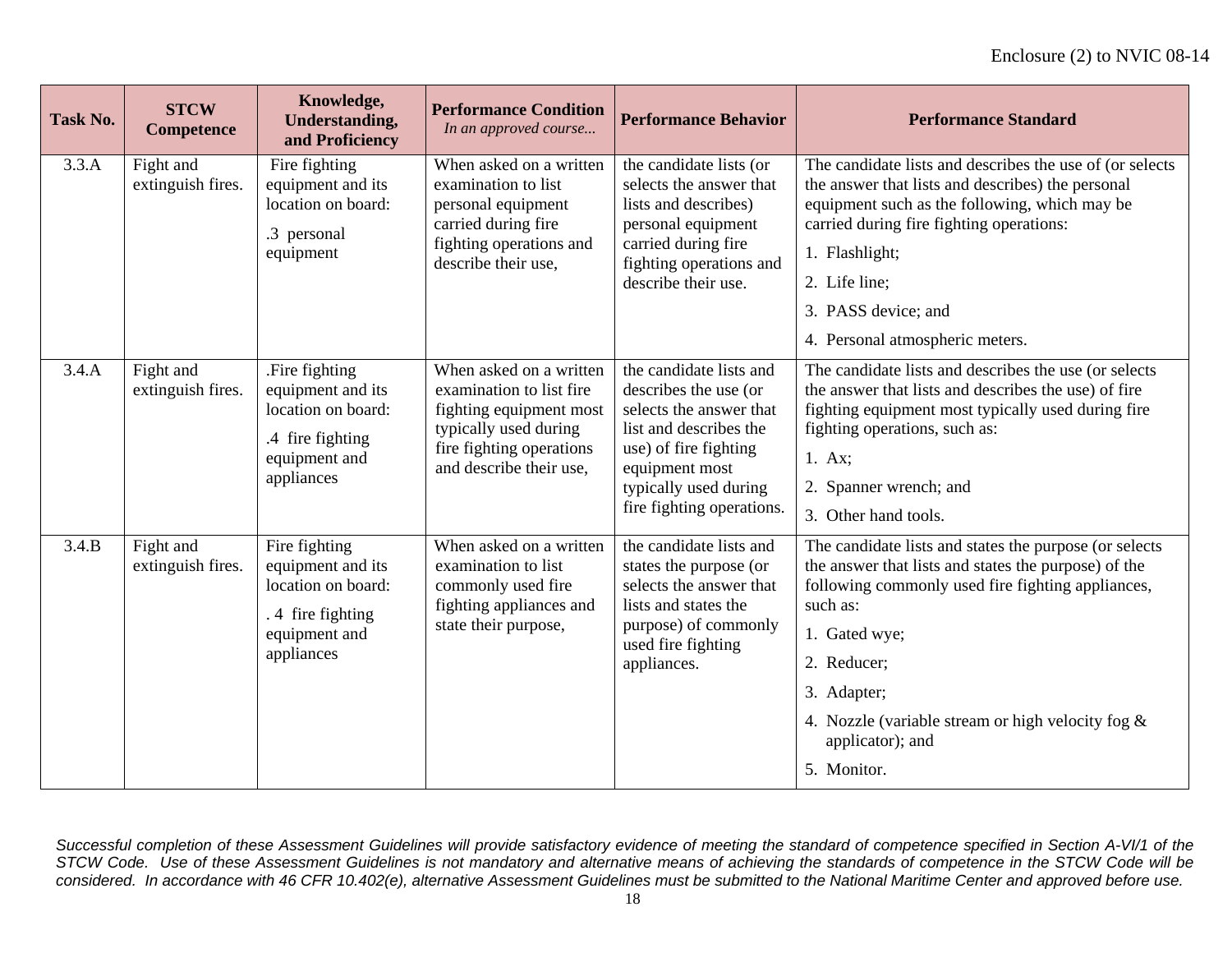| Task No.        | <b>STCW</b><br>Competence      | Knowledge,<br><b>Understanding,</b><br>and Proficiency                                     | <b>Performance Condition</b><br>In an approved course                                                                                          | <b>Performance Behavior</b>                                                                                                                                                        | <b>Performance Standard</b>                                                                                                                                                                                                                                                                                                                                                                                                                                                                            |
|-----------------|--------------------------------|--------------------------------------------------------------------------------------------|------------------------------------------------------------------------------------------------------------------------------------------------|------------------------------------------------------------------------------------------------------------------------------------------------------------------------------------|--------------------------------------------------------------------------------------------------------------------------------------------------------------------------------------------------------------------------------------------------------------------------------------------------------------------------------------------------------------------------------------------------------------------------------------------------------------------------------------------------------|
| 3.5.A           | Fight and<br>extinguish fires. | Fire fighting<br>equipment and its<br>location on board:<br>.5 fire fighting<br>methods    | When told the name of<br>each of the 2 strategies<br>of fire fighting and<br>asked on a written<br>examination to describe<br>their objective, | the candidate describes<br>(or selects the answer<br>that describes) the<br>objectives of the 2<br>strategies of fire<br>fighting.                                                 | The candidate describes (or selects the answer that<br>describes) the 2 strategies of fire fighting by stating<br>the descriptive phrases for each method:<br>Defensive – objective is confinement,<br>1.<br>accomplished by doing closures, and boundary<br>cooling; and<br>Offensive - objective is extinguishment,<br>2.<br>accomplished by applying extinguishing agent(s)<br>onto the fire.                                                                                                       |
| 3.6.A           | Fight and<br>extinguish fires. | Fire fighting<br>equipment and its<br>location on board:<br>.6 fire fighting<br>agents     | When asked on a written<br>examination to list the<br>various fire fighting<br>agents and state how<br>they extinguish fires,                  | the candidate lists (or<br>selects the answer that<br>lists) the various fire<br>fighting agents; and<br>state (or select the<br>answer that states) how<br>they extinguish fire.  | The candidate lists (or selects the answer that lists)<br>various fire fighting agents, and state (or select the<br>answer that states) how they extinguish fires, such as:<br>Water $-$ cooling;<br>1.<br>2.<br>Steam - cooling and smothering;<br>3.<br>Foam – smothering;<br>Carbon dioxide – smothering;<br>4.<br>Dry chemical – smothering and chemical chain<br>5.<br>breaking;<br>Dry powder – smothering; and<br>6.<br>Halon™ or Halon™ alternative agents – chemical<br>7.<br>chain breaking. |
| 3.7.A<br>Note 1 | Fight and<br>extinguish fires. | Fire fighting<br>equipment and its<br>location on board:<br>.7 fire fighting<br>procedures | When presented with<br>one or more small fires,                                                                                                | the candidate utilizes<br>the appropriate<br>extinguisher (water,<br>$CO2$ , foam, dry<br>chemical, or dry<br>powder, etc.) and<br>demonstrate correct<br>firefighting procedures. | The candidate correctly demonstrates fire fighting<br>procedures for one or more small fire(s) by doing all<br>of the following:<br>1. Selecting proper class fire extinguisher;<br>2. Employing safe tactics (standing up-wind), and<br>making effective application of agent (for example,<br>aimed at base of flames; and<br>3. For foam, building up blanket) to fully extinguish<br>the fire before the agent is exhausted.                                                                       |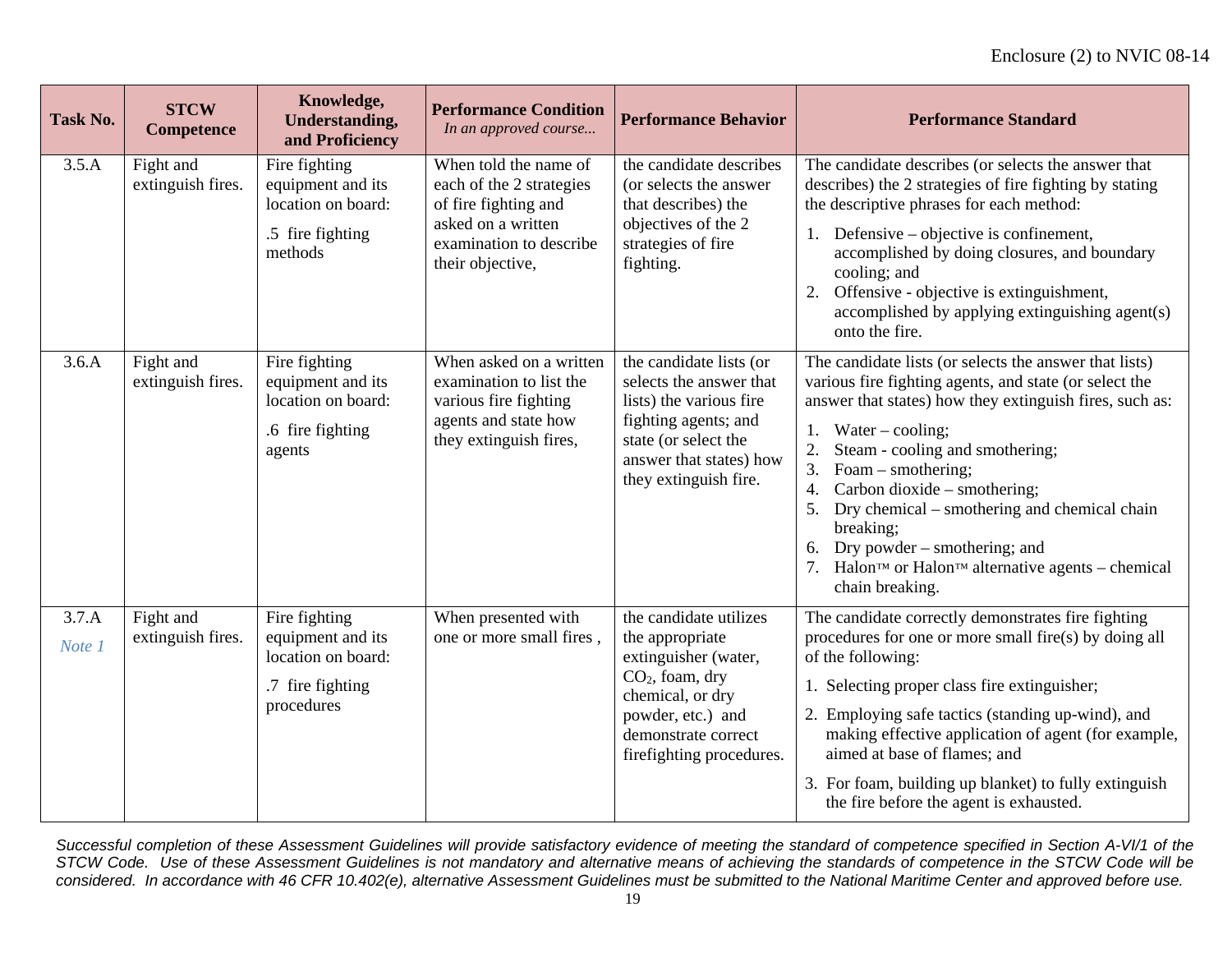| Task No.        | <b>STCW</b><br><b>Competence</b> | Knowledge,<br><b>Understanding,</b><br>and Proficiency                                                                                      | <b>Performance Condition</b><br>In an approved course                                                                                                                                                                                 | <b>Performance Behavior</b>                                                                                            | <b>Performance Standard</b>                                                                                                                                                                                                                                                                                                                                                                                                               |
|-----------------|----------------------------------|---------------------------------------------------------------------------------------------------------------------------------------------|---------------------------------------------------------------------------------------------------------------------------------------------------------------------------------------------------------------------------------------|------------------------------------------------------------------------------------------------------------------------|-------------------------------------------------------------------------------------------------------------------------------------------------------------------------------------------------------------------------------------------------------------------------------------------------------------------------------------------------------------------------------------------------------------------------------------------|
| 3.8.A<br>Note 1 | Fight and<br>extinguish fires.   | Fire fighting<br>equipment and its<br>location on board:<br>.8 use of breathing<br>apparatus for fighting<br>fires and effecting<br>rescues | When dressed in a fire<br>fighter's outfit (without<br>gloves on), given a self-<br>contained breathing<br>apparatus and asked to<br>demonstrate one of the<br>proper donning methods<br>for self-contained<br>breathing apparatus,   | the candidate<br>demonstrates one of the<br>proper donning<br>methods for self-<br>contained breathing<br>apparatus.   | The candidate demonstrates the proper donning of a<br>self-contained breathing apparatus using one of the<br>following methods:<br>Off the wall;<br>1.<br>Partner assist (must demonstrate both roles:<br>2.<br>assisting and being assisted);<br>Coat swing; or,<br>3.<br>Over the head,<br>4.<br>The candidate must achieve a proper fit of the unit<br>with no loose or incorrect strap connections, and<br>perform a user seal check. |
| 3.8.B<br>Note 1 | Fight and<br>extinguish fires.   | Fire fighting<br>equipment and its<br>location on board:<br>.8 use of breathing<br>apparatus for fighting<br>fires and effecting<br>rescues | While wearing a fire<br>fighter's outfit (wearing<br>gloves) and with a self-<br>contained breathing<br>apparatus donned, when<br>asked to demonstrate<br>proper use of the<br>apparatus under normal<br>and emergency<br>conditions, | the candidate<br>demonstrates proper<br>use of the breathing<br>apparatus under normal<br>and emergency<br>conditions. | The candidate correctly demonstrates all of the<br>following:<br>1. Normal breathing;<br>2. Changing the bottle; and<br>3. Emergency breathing.                                                                                                                                                                                                                                                                                           |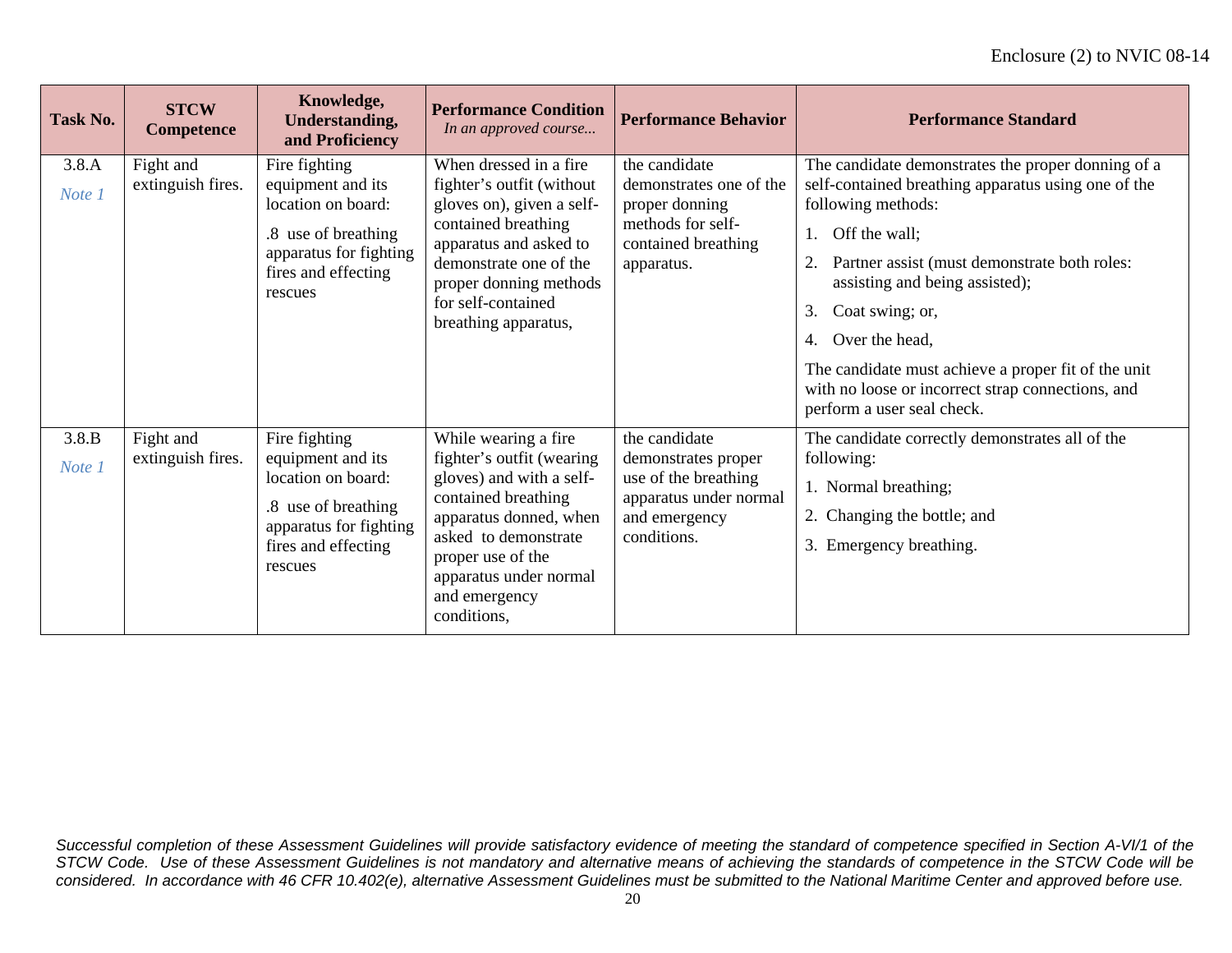| Task No.        | <b>STCW</b><br><b>Competence</b> | Knowledge,<br><b>Understanding,</b><br>and Proficiency                                                                                      | <b>Performance Condition</b><br>In an approved course                                                                                                                                                                                                                                                                                               | <b>Performance Behavior</b>                                                                                         | <b>Performance Standard</b>                                                                                                                                                                                                                                                                                                                                                                                                                      |
|-----------------|----------------------------------|---------------------------------------------------------------------------------------------------------------------------------------------|-----------------------------------------------------------------------------------------------------------------------------------------------------------------------------------------------------------------------------------------------------------------------------------------------------------------------------------------------------|---------------------------------------------------------------------------------------------------------------------|--------------------------------------------------------------------------------------------------------------------------------------------------------------------------------------------------------------------------------------------------------------------------------------------------------------------------------------------------------------------------------------------------------------------------------------------------|
| 3.8.C<br>Note 1 | Fight and<br>extinguish fires.   | Fire fighting<br>equipment and its<br>location on board:<br>.8 use of breathing<br>apparatus for fighting<br>fires and effecting<br>rescues | When presented with an<br>extensive fire, with<br>heavy smoke in an<br>enclosed space, given jet<br>and spray nozzles on a<br>charged hose line,<br>wearing a fire fighter's<br>outfit and a properly<br>donned self-contained<br>breathing apparatus, and<br>asked to demonstrate the<br>hose team leader<br>procedures to extinguish<br>the fire, | the candidate<br>demonstrates the proper<br>hose team leader<br>procedures for<br>extinguishing extensive<br>fires. | The candidate correctly demonstrates all of the<br>following hose team leader procedures for<br>extinguishing an extensive fire:<br>1. Selecting proper nozzle settings and advancing the<br>hose line;<br>2. Employing safe tactics (crouching low and<br>approaching from upwind or with a clear exit<br>path);<br>3. Making effective application of water streams<br>(using accepted motion(s) of nozzle); and<br>4. Extinguishing the fire. |
| 3.8.D<br>Note 1 | Fight and<br>extinguish fires.   | Fire fighting<br>equipment and its<br>location on board:<br>.8 use of breathing<br>apparatus for fighting<br>fires and effecting<br>rescues | When presented with<br>smoke-filled space,<br>wearing a fire fighter's<br>outfit and a properly<br>donned self-contained<br>breathing apparatus, and<br>asked to effect a rescue                                                                                                                                                                    | the candidate<br>demonstrates the proper<br>procedures for effecting<br>a rescue.                                   | The candidate correctly demonstrates procedures for<br>affecting a rescue by doing all of the following:<br>1. Conducting a search that is thorough and has a<br>pattern; and<br>2. Locating and removing an adult-sized rescue<br>mannequin.                                                                                                                                                                                                    |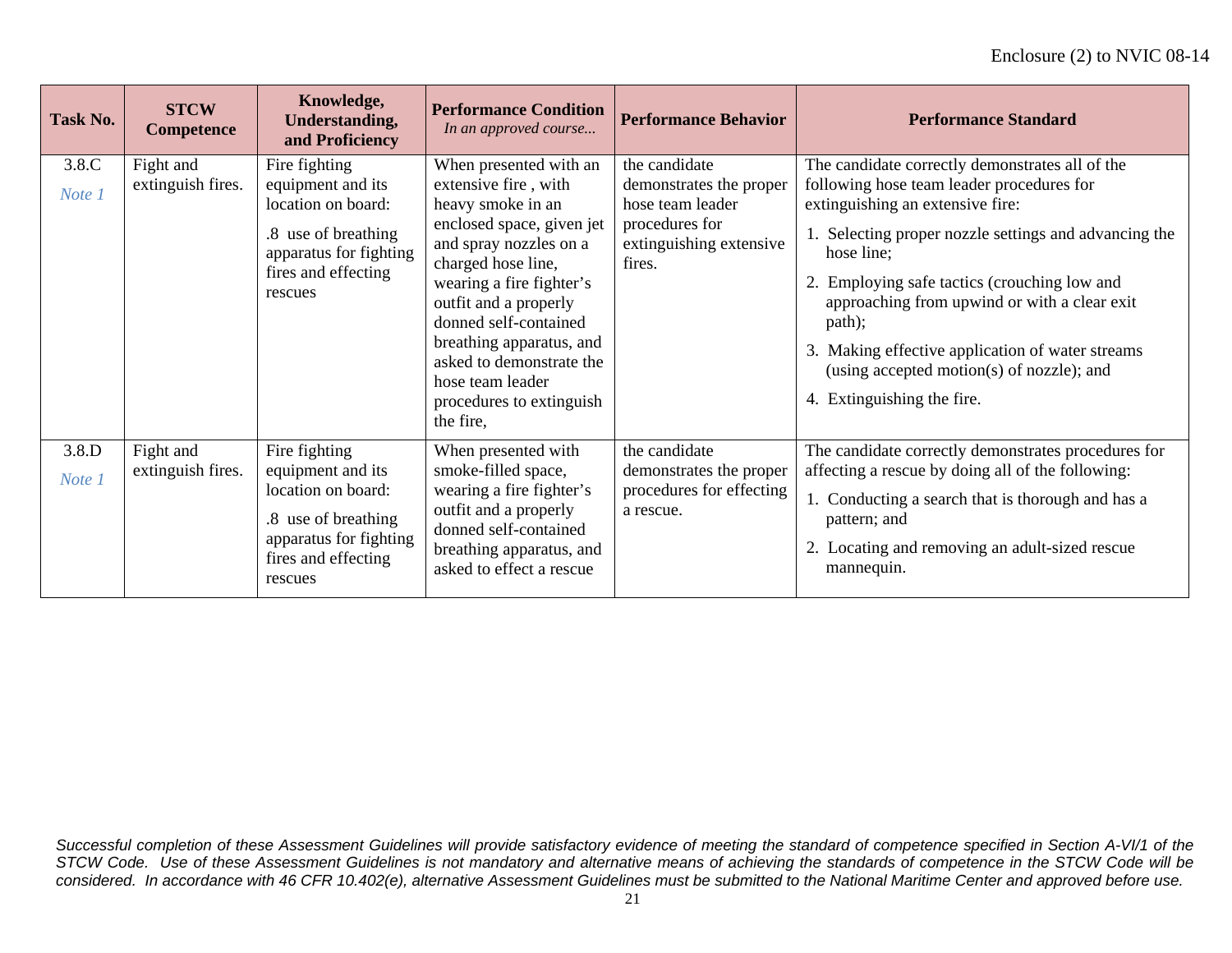#### **Assessment Guidelines for Elementary First Aid**

| Task No. | <b>STCW</b><br><b>Competence</b>                                                               | Knowledge,<br><b>Understanding,</b><br>and Proficiency            | <b>Performance Condition</b><br>In an approved course                                                       | <b>Performance Behavior</b>                                                                                                                 | <b>Performance Standard</b>                                                                                                                                                                                 |
|----------|------------------------------------------------------------------------------------------------|-------------------------------------------------------------------|-------------------------------------------------------------------------------------------------------------|---------------------------------------------------------------------------------------------------------------------------------------------|-------------------------------------------------------------------------------------------------------------------------------------------------------------------------------------------------------------|
| 4.1.A    | Take immediate<br>action upon<br>encountering an<br>accident or other<br>medical<br>emergency. | Assessment of needs<br>of casualties and<br>threats to own safety | When asked on a written<br>examination to state the<br>importance of body<br>substance isolation,           | the candidate states (or<br>selects the answer that<br>states) the importance<br>of body substance<br>isolation.                            | The candidate states (or selects the answer that states)<br>that the importance of "body substance isolation" to<br>reduce the health threat to emergency and medical<br>personnel."                        |
| 4.1.B    | Take immediate<br>action upon<br>encountering an<br>accident or other<br>medical<br>emergency. | Assessment of needs<br>of casualties and<br>threats to own safety | When asked on a written<br>examination to list body<br>substance barrier<br>devices,                        | the candidate lists (or<br>selects the answer that<br>lists) body substance<br>barrier devices.                                             | The candidate lists (or selects the answer that lists)<br>barrier devices such as:<br>1. Gloves;<br>2. Masks;<br>3. Goggles; and<br>4. Resuscitation masks.                                                 |
| 4.1.C    | Take immediate<br>action upon<br>encountering an<br>accident or other<br>medical<br>emergency. | Assessment of needs<br>of casualties and<br>threats to own safety | When asked on a written<br>examination to identify<br>4 scene safety hazards,                               | the candidate identifies<br>(or selects the answer)<br>that identifies) 4 scene<br>safety hazards.                                          | The candidate identifies (or selects the answer that<br>identifies) scene safety hazards such as:<br>1. Environmental hazards;<br>2. Electrical hazards;<br>3. Fire hazards; and<br>4. Hazardous materials. |
| 4.1.D    | Take immediate<br>action upon<br>encountering an<br>accident or other<br>medical<br>emergency. | Assessment of needs<br>of casualties and<br>threats to own safety | When asked on a written<br>examination what to do<br>when a medical or<br>trauma emergency is<br>suspected, | the candidate states (or<br>selects the answer that<br>states) what is to be<br>done when a medical or<br>trauma emergency is<br>suspected. | The candidate states (or selects the answer that states)<br>that help should be called whenever a medical or<br>trauma emergency is suspected.                                                              |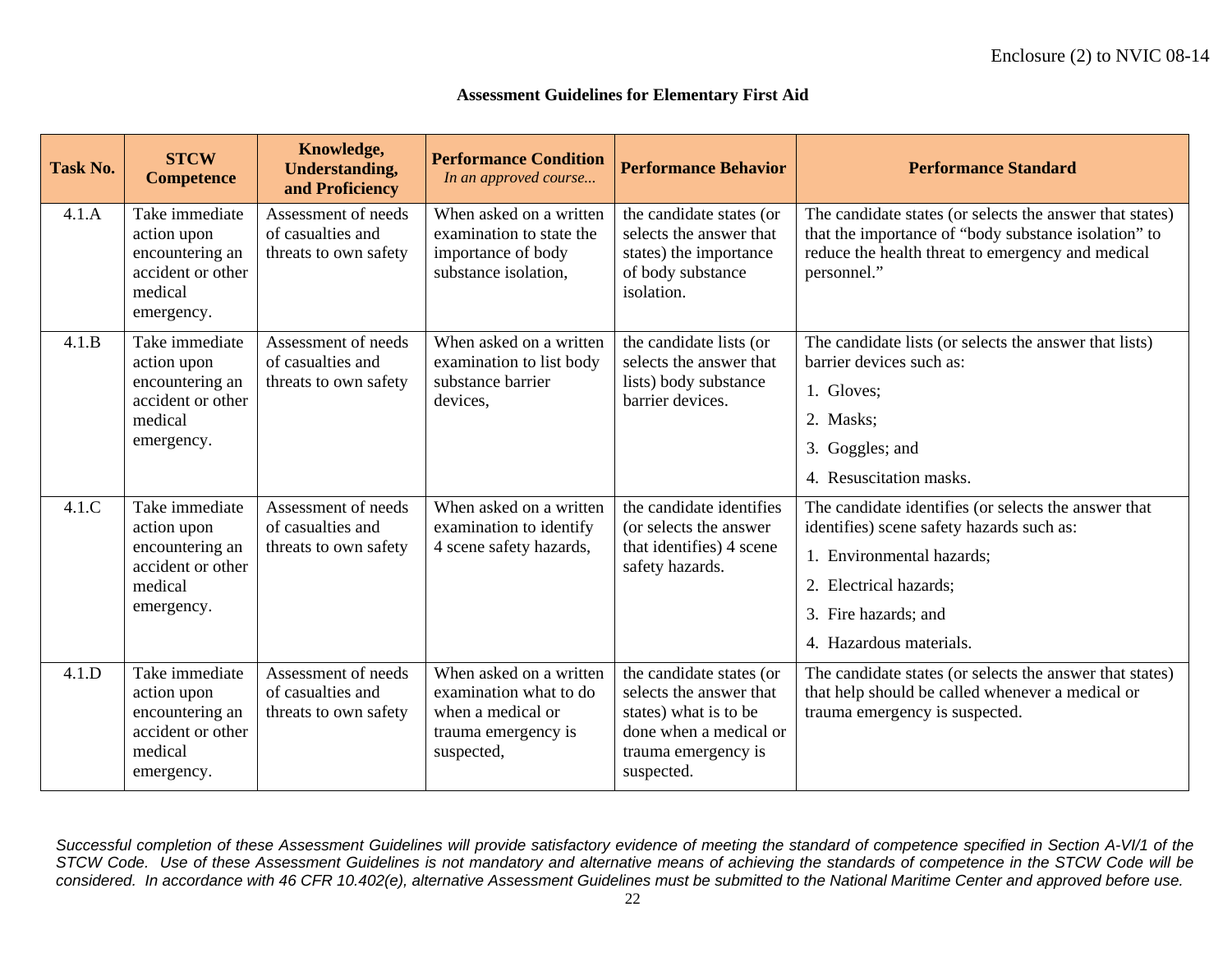| <b>Task No.</b> | <b>STCW</b><br><b>Competence</b>                                                               | Knowledge,<br><b>Understanding,</b><br>and Proficiency                                                                              | <b>Performance Condition</b><br>In an approved course                                                        | <b>Performance Behavior</b>                                                                                                               | <b>Performance Standard</b>                                                                                                                                                                                                                                                                                                                                                                              |
|-----------------|------------------------------------------------------------------------------------------------|-------------------------------------------------------------------------------------------------------------------------------------|--------------------------------------------------------------------------------------------------------------|-------------------------------------------------------------------------------------------------------------------------------------------|----------------------------------------------------------------------------------------------------------------------------------------------------------------------------------------------------------------------------------------------------------------------------------------------------------------------------------------------------------------------------------------------------------|
| 4.1.E           | Take immediate<br>action upon<br>encountering an<br>accident or other<br>medical<br>emergency. | Assessment of needs<br>of casualties and<br>threats to own safety                                                                   | When asked on a written<br>examination to describe<br>patient assessment<br>procedures in correct<br>order,  | the candidate describes<br>(or selects the answer<br>that describes) patient<br>assessment procedures<br>in correct order.                | The candidate describes (or selects the answer that<br>describes) all of the following patient assessment<br>procedures in accordance with currently accepted<br>practices, in the following order:<br>1. Responsiveness (by verbal communication or<br>touching);<br>2. Airway (by listening and feeling);<br>3. Breathing (by listening, feeling and observing);<br>and<br>4. Bleeding (by observing). |
| 4.2.A           | Take immediate<br>action upon<br>encountering an<br>accident or other<br>medical<br>emergency. | Appreciation of body<br>structure and function                                                                                      | When asked on a written<br>examination,                                                                      | the candidate describes<br>body structure in terms<br>of<br>skeleton;<br>joints, muscles and<br>2.<br>tendons; and<br>3.<br>major organs, | The candidate identifies and states in simple words<br>the functions of the parts forming the body structure:<br>1. Principal bones;<br>2. Regions of the body;<br>3. Main organs of the chest and the functions of each<br>(brain, heart, lungs, etc.);<br>4. The nervous system;<br>5. The respiratory system; and<br>6. Circulatory system.                                                           |
| 4.3.A           | Take immediate<br>action upon<br>encountering an<br>accident or other<br>medical<br>emergency. | Knowledge of<br>immediate measures<br>to take in cases of<br>emergency, including<br>the ability to:<br>.1 position the<br>casualty | When asked on a written<br>examination to list the<br>reasons for not changing<br>the position of a patient, | the candidate lists (or<br>selects the answer that<br>lists) the reasons for not<br>changing the position<br>of a patient.                | The candidate lists (or selects the answer that lists) the<br>reason or reasons for not changing the position of a<br>patient, such as the possibility of:<br>1. Causing further injury or aggravating other<br>internal injuries; and<br>2. The existence of a spinal cord injury.                                                                                                                      |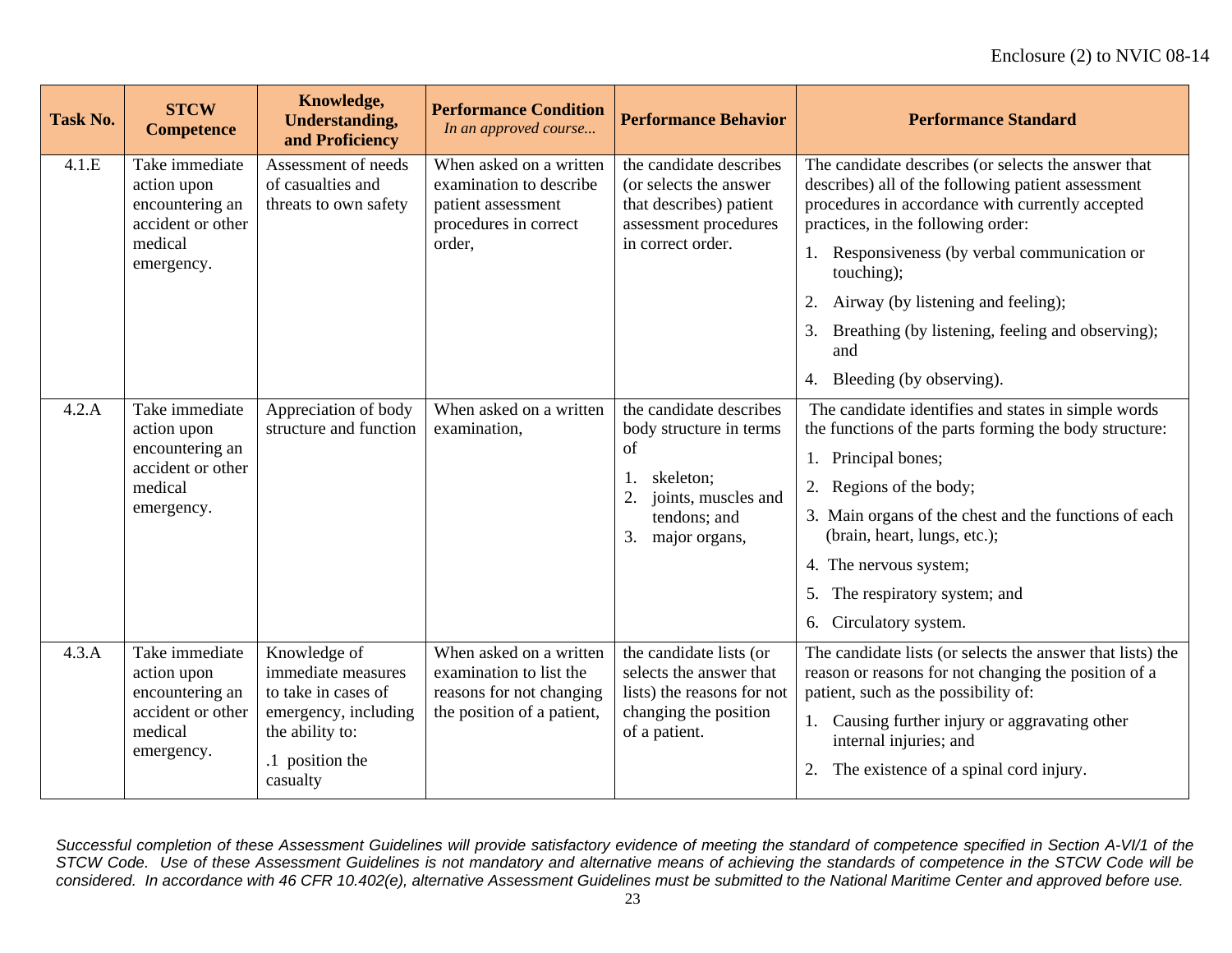| <b>Task No.</b> | <b>STCW</b><br><b>Competence</b>                                                               | Knowledge,<br><b>Understanding,</b><br>and Proficiency                                                                                       | <b>Performance Condition</b><br>In an approved course                                                                                                                                                     | <b>Performance Behavior</b>                                                                                                    | <b>Performance Standard</b>                                                                                                                                                                                                                                 |
|-----------------|------------------------------------------------------------------------------------------------|----------------------------------------------------------------------------------------------------------------------------------------------|-----------------------------------------------------------------------------------------------------------------------------------------------------------------------------------------------------------|--------------------------------------------------------------------------------------------------------------------------------|-------------------------------------------------------------------------------------------------------------------------------------------------------------------------------------------------------------------------------------------------------------|
| 4.3.B           | Take immediate<br>action upon<br>encountering an<br>accident or other<br>medical<br>emergency. | Knowledge of<br>immediate measures<br>to take in cases of<br>emergency, including<br>the ability to:<br>.1 position the<br>casualty          | When asked on a written<br>examination to list the<br>reasons for changing the<br>position of a patient,                                                                                                  | the candidate lists (or<br>selects the answer that<br>lists) the reasons for<br>positioning a patient.                         | The candidate lists (or selects the answer that lists) the<br>reason or reasons for positioning a patient, such as:<br>Eliminate airway obstruction;<br>1.<br>2.<br>Remove the patient from imminent hazard, or<br>Minimize potential for aspiration.<br>3. |
| 4.4.A           | Take immediate<br>action upon<br>encountering an<br>accident or other<br>medical<br>emergency. | Knowledge of<br>immediate measures<br>to take in cases of<br>emergency, including<br>the ability to:<br>.2 apply resuscitation<br>techniques | Given a resuscitation<br>mannequin, when asked<br>to demonstrate<br>determining whether<br>resuscitation is required,<br>follow currently<br>accepted guidelines<br>(e.g., American Heart<br>Association) | the candidate uses the<br>resuscitation<br>mannequin to<br>demonstrate<br>determining whether<br>resuscitation is<br>required. | To be performed to currently accepted standards as<br>published by the American Heart Association and/or<br>the American Red Cross.                                                                                                                         |
| 4.4.B           | Take immediate<br>action upon<br>encountering an<br>accident or other<br>medical<br>emergency. | Knowledge of<br>immediate measures<br>to take in cases of<br>emergency, including<br>the ability to:<br>.2 apply resuscitation<br>techniques | Given a resuscitation<br>mannequin, when asked<br>to demonstrate the<br>opening of the airway<br>and checking for<br>breathing,                                                                           | the candidate<br>demonstrates the<br>opening of the airway<br>and checking for<br>breathing.                                   | To be performed to currently accepted standards as<br>published by the American Heart Association and/or<br>the American Red Cross.                                                                                                                         |
| 4.4.C           | Take immediate<br>action upon<br>encountering an<br>accident or other<br>medical<br>emergency. | Knowledge of<br>immediate measures<br>to take in cases of<br>emergency, including<br>the ability to:<br>.2 apply resuscitation<br>techniques | When asked on a<br>written examination to<br>describe procedures for<br>two-person CPR,                                                                                                                   | the candidate lists (or<br>selects the answer that<br>lists) the proper<br>procedures for two-<br>person CPR.                  | To be performed to currently accepted standards as<br>published by the American Heart Association and/or<br>the American Red Cross.                                                                                                                         |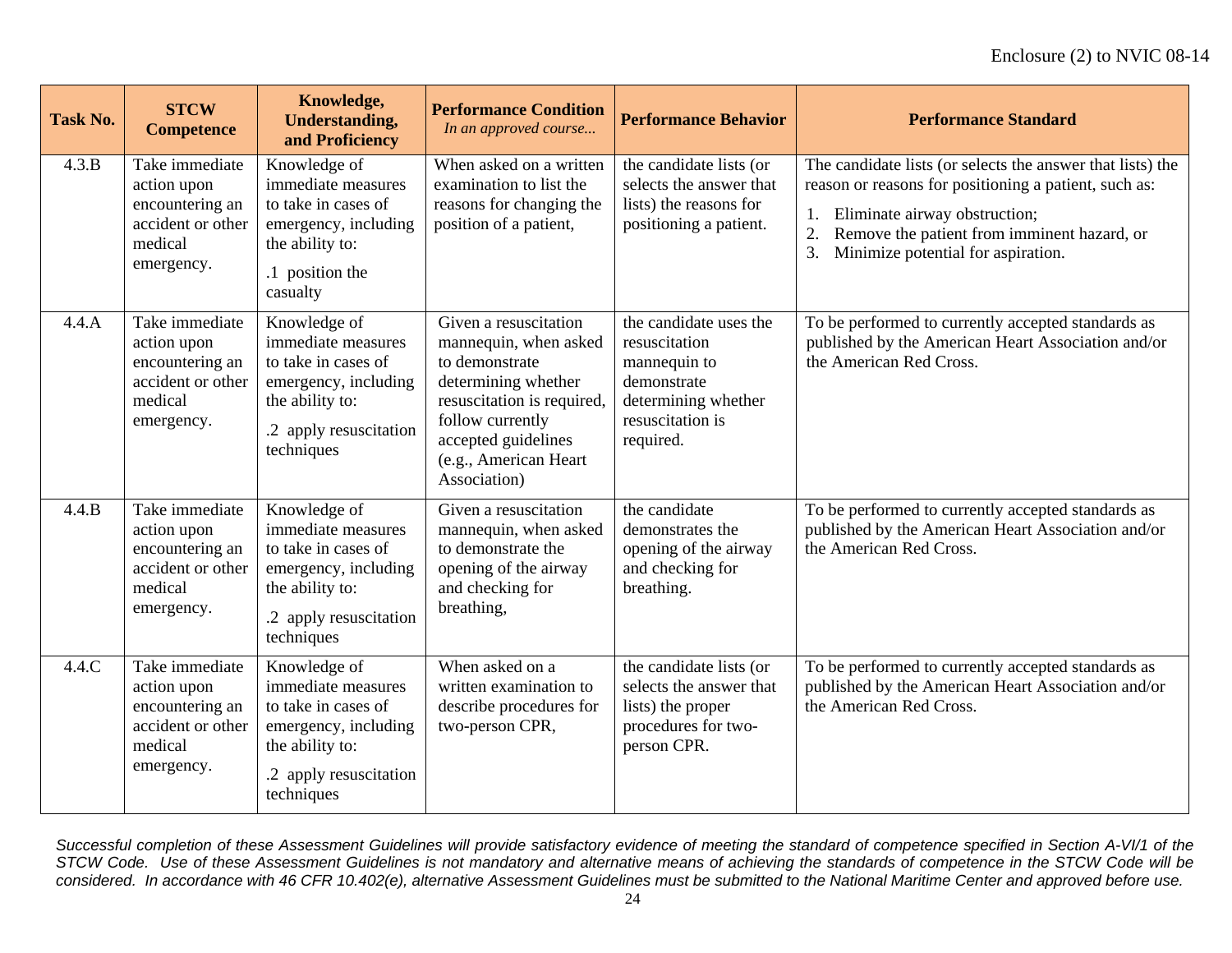| <b>Task No.</b> | <b>STCW</b><br><b>Competence</b>                                                               | Knowledge,<br><b>Understanding,</b><br>and Proficiency                                                                                       | <b>Performance Condition</b><br>In an approved course                                                                                    | <b>Performance Behavior</b>                                                                                      | <b>Performance Standard</b>                                                                                                         |
|-----------------|------------------------------------------------------------------------------------------------|----------------------------------------------------------------------------------------------------------------------------------------------|------------------------------------------------------------------------------------------------------------------------------------------|------------------------------------------------------------------------------------------------------------------|-------------------------------------------------------------------------------------------------------------------------------------|
| 4.4.D           | Take immediate<br>action upon<br>encountering an<br>accident or other<br>medical<br>emergency. | Knowledge of<br>immediate measures<br>to take in cases of<br>emergency, including<br>the ability to:<br>.2 apply resuscitation<br>techniques | Given a resuscitation<br>mannequin, and told to<br>take the appropriate<br>action for an<br>unresponsive person<br>who is not breathing, | the candidate<br>demonstrates the proper<br>action to take for an<br>unresponsive person<br>who is not breathing | To be performed to currently accepted standards as<br>published by the American Heart Association and/or<br>the American Red Cross. |
| 4.4.E           | Take immediate<br>action upon<br>encountering an<br>accident or other<br>medical<br>emergency. | Knowledge of<br>immediate measures<br>to take in cases of<br>emergency, including<br>the ability to:<br>2 apply resuscitation<br>techniques  | Given a resuscitation<br>mannequin, and asked<br>to demonstrate the<br>procedure for<br>determining if a patient<br>has a pulse,         | the candidate<br>demonstrates the<br>procedure for<br>determining if a patient<br>has a pulse.                   | To be performed to currently accepted standards as<br>published by the American Heart Association and/or<br>the American Red Cross. |
| 4.4.F           | Take immediate<br>action upon<br>encountering an<br>accident or other<br>medical<br>emergency. | Knowledge of<br>immediate measures<br>to take in cases of<br>emergency, including<br>the ability to:<br>.2 apply resuscitation<br>techniques | Given a resuscitation<br>mannequin, and asked<br>to demonstrate proper<br>hand placements for<br>chest compressions,                     | the candidate<br>demonstrates proper<br>hand placements for<br>chest compressions.                               | To be performed to currently accepted standards as<br>published by the American Heart Association and/or<br>the American Red Cross. |
| 4.4.G           | Take immediate<br>action upon<br>encountering an<br>accident or other<br>medical<br>emergency. | Knowledge of<br>immediate measures<br>to take in cases of<br>emergency, including<br>the ability to:<br>.2 apply resuscitation<br>techniques | Given a resuscitation<br>mannequin, when asked<br>to demonstrate proper<br>CPR compressions for 2<br>minutes,                            | the candidate<br>demonstrates proper<br>CPR compressions for<br>2 minutes.                                       | To be performed to currently accepted standards as<br>published by the American Heart Association and/or<br>the American Red Cross. |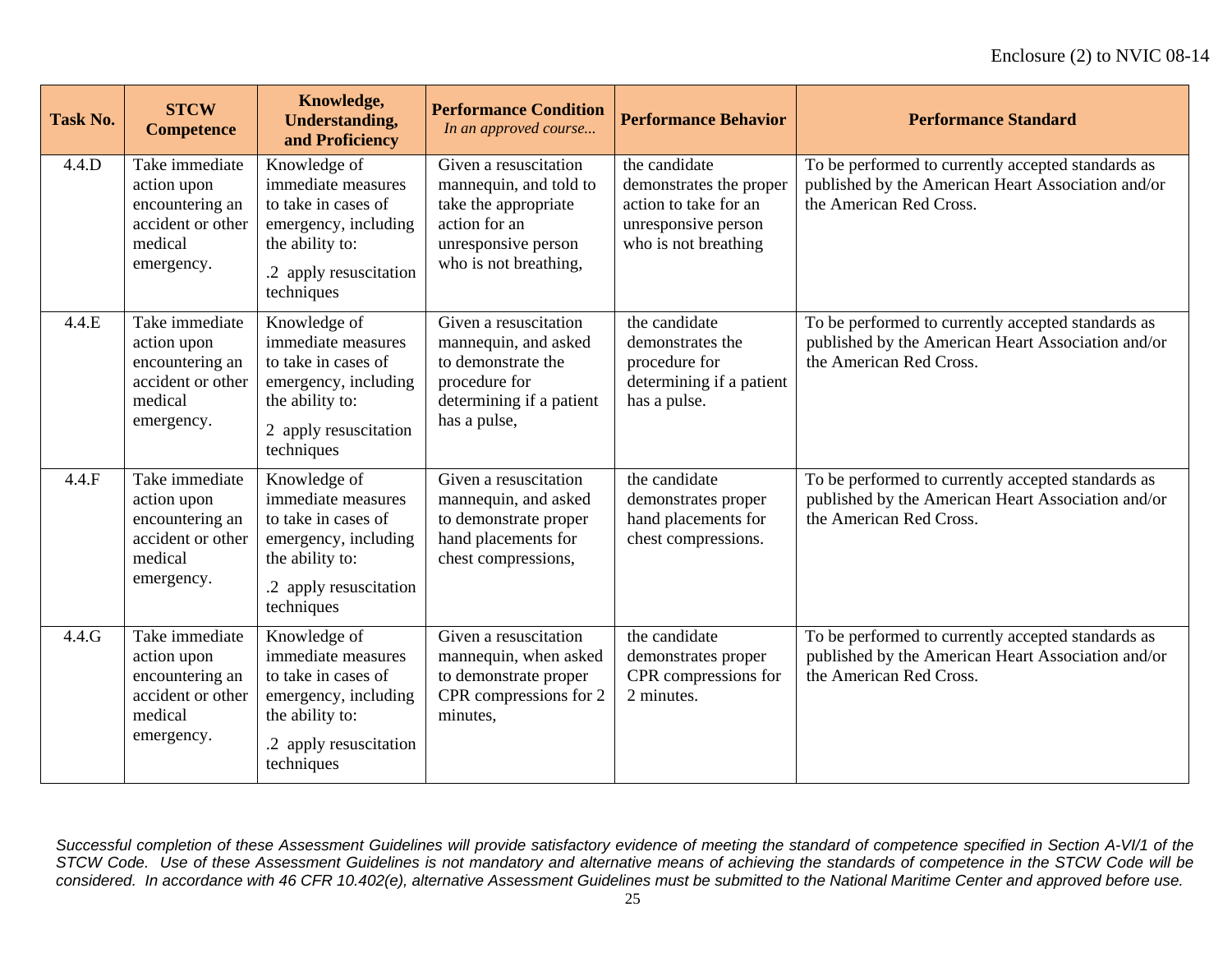| Task No. | <b>STCW</b><br><b>Competence</b>                                                               | Knowledge,<br><b>Understanding,</b><br>and Proficiency                                                                                       | <b>Performance Condition</b><br>In an approved course                                                                                                                                                                                | <b>Performance Behavior</b>                                                                                                                                                                                                            | <b>Performance Standard</b>                                                                                                                                                                                                        |
|----------|------------------------------------------------------------------------------------------------|----------------------------------------------------------------------------------------------------------------------------------------------|--------------------------------------------------------------------------------------------------------------------------------------------------------------------------------------------------------------------------------------|----------------------------------------------------------------------------------------------------------------------------------------------------------------------------------------------------------------------------------------|------------------------------------------------------------------------------------------------------------------------------------------------------------------------------------------------------------------------------------|
| 4.4.H    | Take immediate<br>action upon<br>encountering an<br>accident or other<br>medical<br>emergency. | Knowledge of<br>immediate measures<br>to take in cases of<br>emergency, including<br>the ability to:<br>.2 apply resuscitation<br>techniques | Given a resuscitation<br>mannequin, when<br>asked to demonstrate<br>proper actions for a<br>conscious adult with a<br>foreign body airway<br>blockage,                                                                               | the candidate<br>demonstrates proper<br>actions for a conscious<br>adult with a foreign<br>body airway blockage.                                                                                                                       | To be performed to currently accepted standards as<br>published by the American Heart Association and/or<br>the American Red Cross.                                                                                                |
| 4.4.1    | Take immediate<br>action upon<br>encountering an<br>accident or other<br>medical<br>emergency. | Knowledge of<br>immediate measures<br>to take in cases of<br>emergency, including<br>the ability to:<br>.2 apply resuscitation               | Given a resuscitation<br>mannequin, when<br>asked to demonstrate<br>the proper series of<br>actions for an adult<br>with a foreign body<br>airway blockage and<br>slipping into an<br>unconscious state,                             | the candidate<br>demonstrates the<br>proper series of<br>actions for an<br>unconscious adult<br>with a foreign body<br>airway blockage until<br>attempts are<br>successful.                                                            | To be performed to currently accepted standards as<br>published by the American Heart Association and/or<br>the American Red Cross.                                                                                                |
| 4.5.A    | Take immediate<br>action upon<br>encountering an<br>accident or other<br>medical<br>emergency. | Knowledge of<br>immediate measures<br>to take in cases of<br>emergency, including<br>the ability to:<br>.3 control bleeding                  | Given a rescue<br>mannequin with a<br>bleeding injury<br>simulated or described<br>and asked to<br>demonstrate proper<br>bleeding control<br>techniques, taking into<br>consideration the<br>location and severity of<br>the injury, | the candidate uses the<br>rescue mannequin with<br>a simulated or<br>described bleeding<br>injury to demonstrate<br>proper bleeding control<br>techniques, taking into<br>consideration the<br>location and severity of<br>the injury. | Using the rescue mannequin, the candidate correctly<br>demonstrates proper basic bleeding control<br>techniques, taking into consideration the location and<br>severity of the injury, following currently accepted<br>guidelines. |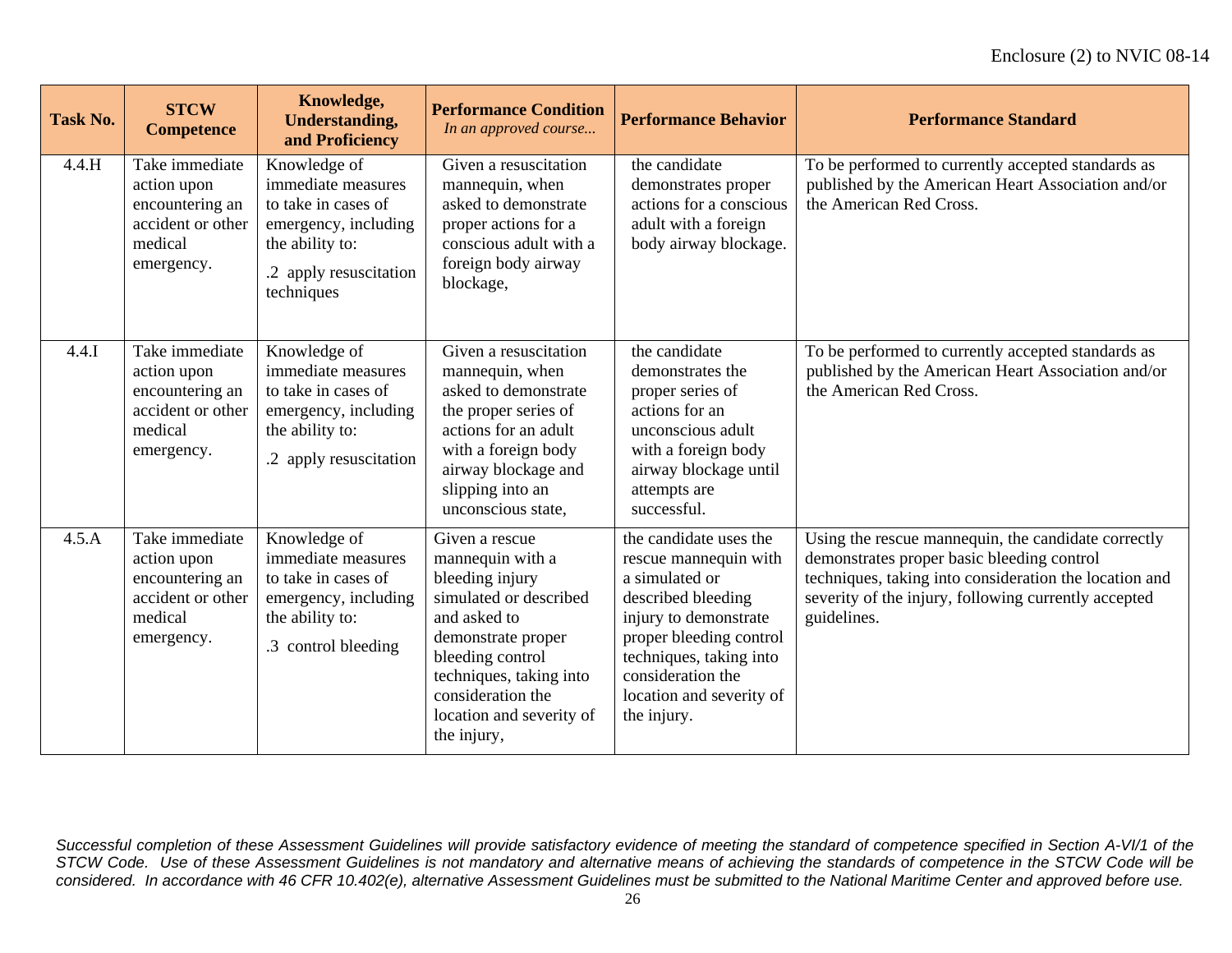| <b>Task No.</b> | <b>STCW</b><br><b>Competence</b>                                                               | Knowledge,<br><b>Understanding,</b><br>and Proficiency                                                                                                                                                                            | <b>Performance Condition</b><br>In an approved course                                                                                                                           | <b>Performance Behavior</b>                                                                                                                                                                        | <b>Performance Standard</b>                                                                                                                                                                                                                                                  |
|-----------------|------------------------------------------------------------------------------------------------|-----------------------------------------------------------------------------------------------------------------------------------------------------------------------------------------------------------------------------------|---------------------------------------------------------------------------------------------------------------------------------------------------------------------------------|----------------------------------------------------------------------------------------------------------------------------------------------------------------------------------------------------|------------------------------------------------------------------------------------------------------------------------------------------------------------------------------------------------------------------------------------------------------------------------------|
| 4.6.A           | Take immediate<br>action upon<br>encountering an<br>accident or other<br>medical<br>emergency. | Knowledge of<br>immediate measures<br>to take in cases of<br>emergency, including<br>the ability to:<br>.4 apply appropriate<br>measures of basic<br>shock management                                                             | When asked on a written<br>examination to identify<br>the signs and symptoms<br>of shock development,                                                                           | the candidate identifies<br>(or selects the answer<br>that identifies) the signs<br>and symptoms of shock<br>development.                                                                          | The candidate identifies (or selects the answer that<br>identifies) signs and symptoms of shock development,<br>such as:<br>1. Rapid and shallow respiration;<br>2. Thirst, nausea and vomiting;<br>3. Weak and rapid pulse; and<br>4. Restlessness, excitement and anxiety. |
| 4.6.B           | Take immediate<br>action upon<br>encountering an<br>accident or other<br>medical<br>emergency. | Knowledge of<br>immediate measures<br>to take in cases of<br>emergency, including<br>the ability to:<br>.4 apply appropriate<br>measures of basic<br>shock management                                                             | When asked on a written<br>examination to describe<br>the position for a patient<br>in shock that does not<br>appear to have an injury<br>to the spine or a lower<br>extremity, | the candidate describes<br>(or selects the answer)<br>that describes) the<br>position for a patient in<br>shock that does not<br>appear to have an<br>injury to the spine or a<br>lower extremity. | The candidate describes (or selects the answer that<br>describes) the position for a shock patient that does<br>not appear to have an injury to the spine or a lower<br>extremity including the following:<br>1. Patient lying on the floor, and<br>2. Legs elevated.        |
| 4.7.A           | Take immediate<br>action upon<br>encountering an<br>accident or other<br>medical<br>emergency. | Knowledge of<br>immediate measures<br>to take in cases of<br>emergency, including<br>the ability to:<br>.5 apply appropriate<br>measures in event of<br>burns and scalds,<br>including accidents<br>caused by electric<br>current | When asked on a written<br>examination to identify<br>the kinds of burns that<br>can occur,                                                                                     | the candidate identifies<br>(or selects the answer<br>identifies) the kinds of<br>burns that can occur.                                                                                            | The candidate identifies (or selects the answer that<br>identifies) the following kinds of burns: thermal,<br>chemical and electrical.                                                                                                                                       |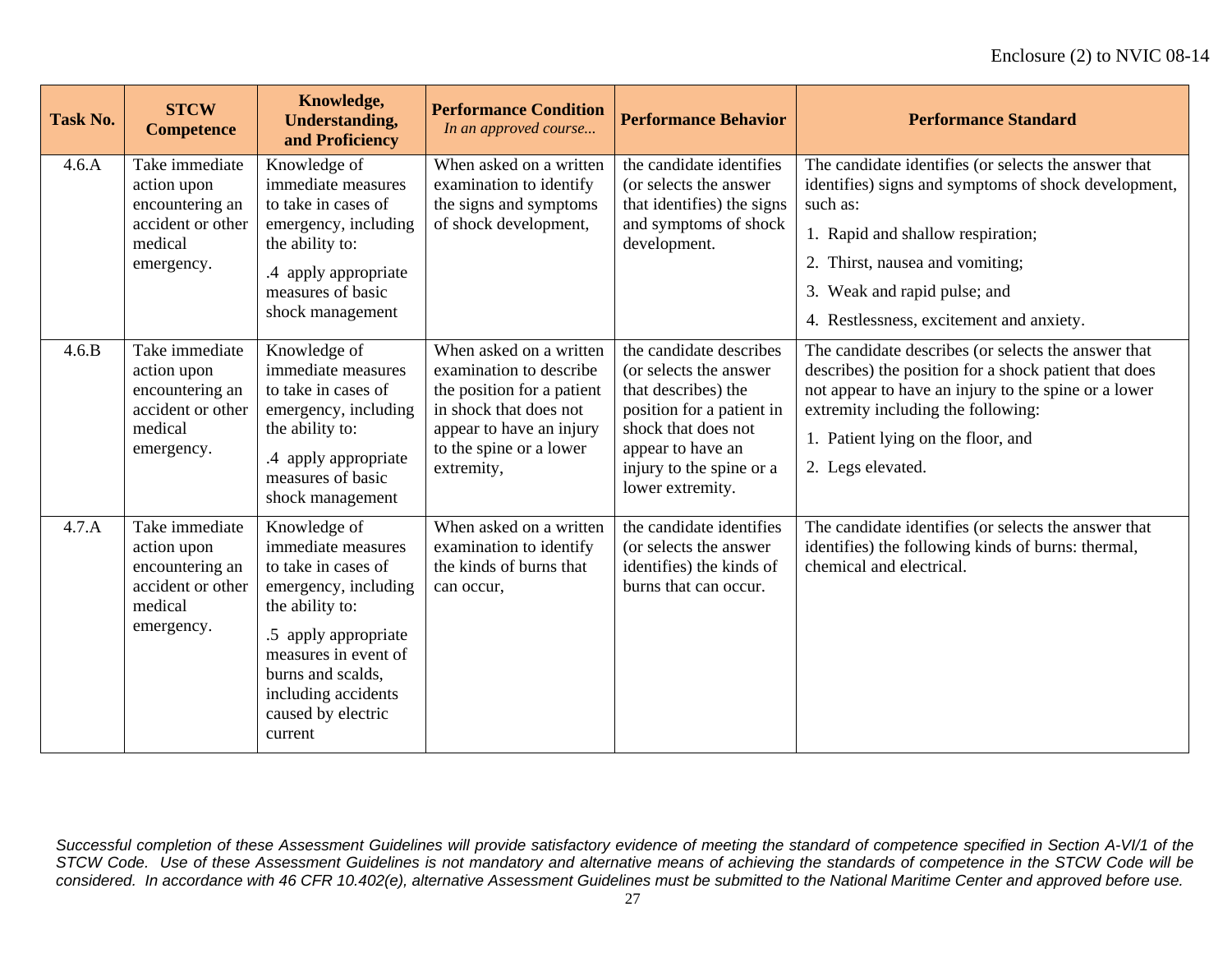| <b>Task No.</b> | <b>STCW</b><br><b>Competence</b>                                                               | Knowledge,<br><b>Understanding,</b><br>and Proficiency                                                                                                                                                                            | <b>Performance Condition</b><br>In an approved course                                                                                                                | <b>Performance Behavior</b>                                                                                                                                                            | <b>Performance Standard</b>                                                                                                                                                                                                                                                                                                                                                                                                                                                                                                                                                                                      |
|-----------------|------------------------------------------------------------------------------------------------|-----------------------------------------------------------------------------------------------------------------------------------------------------------------------------------------------------------------------------------|----------------------------------------------------------------------------------------------------------------------------------------------------------------------|----------------------------------------------------------------------------------------------------------------------------------------------------------------------------------------|------------------------------------------------------------------------------------------------------------------------------------------------------------------------------------------------------------------------------------------------------------------------------------------------------------------------------------------------------------------------------------------------------------------------------------------------------------------------------------------------------------------------------------------------------------------------------------------------------------------|
| 4.7.B           | Take immediate<br>action upon<br>encountering an<br>accident or other<br>medical<br>emergency. | Knowledge of<br>immediate measures<br>to take in cases of<br>emergency, including<br>the ability to:<br>.5 apply appropriate<br>measures in event of<br>burns and scalds,<br>including accidents<br>caused by electric<br>current | When asked on a written<br>examination to describe<br>the nature, severity and<br>differentiating<br>characteristics of first,<br>second, and third degree<br>burns, | the candidate describes<br>(or selects the answer<br>that describes) the<br>nature, severity and<br>differentiating<br>characteristics of first,<br>second, and third<br>degree burns. | The candidate describes (or selects the answer that<br>describes) one or more of: first, second and third<br>degree burns:<br>1. First degree – affects only outer epidermal area,<br>characterized by redness, pain, increased warmth,<br>or tenderness:<br>2. Second degree – affects entire layer of epidermis,<br>characterized by blistering, deep reddening,<br>considerable swelling and severe pain; and<br>3. Third degree – affects epidermis and possibly<br>muscle and bone, characterized by charring which<br>may be black, brown, hard, cherry red and dry,<br>milk white, or thick and leathery. |
| 4.7.C           | Take immediate<br>action upon<br>encountering an<br>accident or other<br>medical<br>emergency. | Knowledge of<br>immediate measures<br>to take in cases of<br>emergency, including<br>the ability to:<br>.5 apply appropriate<br>measures in event of<br>burns and scalds,<br>including accidents<br>caused by electric<br>current | When asked on a written<br>examination to identify<br>the means of reducing<br>the possibility of<br>infection for burn<br>victims,                                  | the candidate identifies<br>(or selects the answer<br>that identifies) the<br>means of reducing the<br>possibility of infection.                                                       | The candidate identifies (or selects the answer that<br>identifies) the following means of reducing the<br>possibility of infection:<br>1. Scrubbing hands before treating burn;<br>2. Using sterile gloves;<br>3. Cleansing area with water and povidone-iodine<br>solution:<br>4. Removing dirt and debris from around burn site;<br>and<br>5. Not opening blisters or removing pieces of tissue.                                                                                                                                                                                                              |
| 4.8.A           | Take immediate<br>action upon<br>encountering an<br>accident or other<br>medical<br>emergency. | Knowledge of<br>immediate measures<br>to take in cases of<br>emergency, including<br>the ability to:<br>.6 rescue and<br>transport a casualty                                                                                     | When asked on a written<br>examination when the<br>victim should not be<br>moved <i>prior</i> to<br>evaluation and<br>treatment,                                     | the candidate states (or<br>selects the statement<br>that states) the<br>circumstances when the<br>victim should not be<br>moved <i>prior</i> to<br>evaluation and<br>treatment.       | The candidate states (or selects the answer that states)<br>that the victim should not be moved prior to<br>evaluation and treatment unless in danger from an<br>imminent hazard, such as: fire, flooding, explosion<br>and toxic substances, or any other immediate threat to<br>life.                                                                                                                                                                                                                                                                                                                          |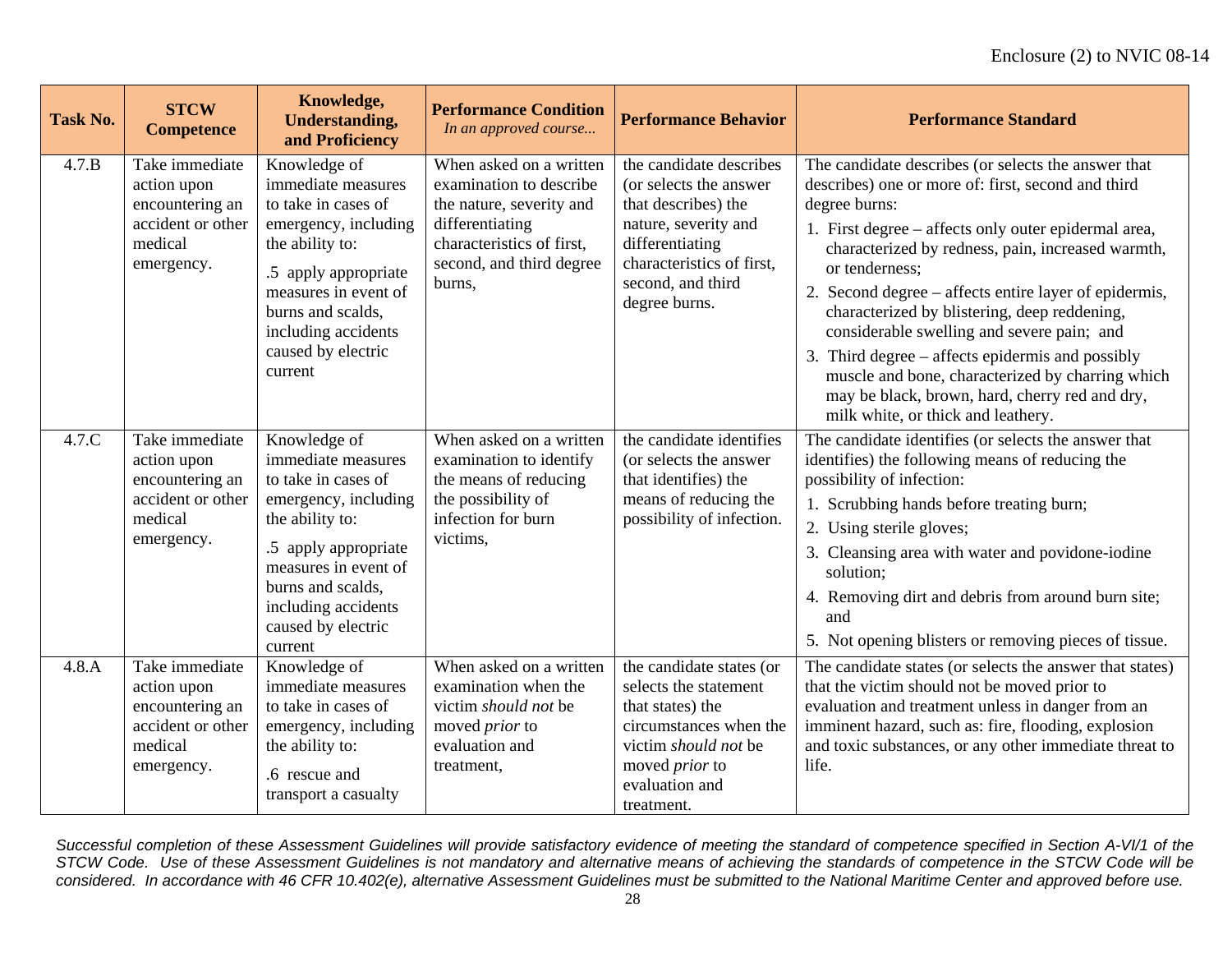| <b>Task No.</b> | <b>STCW</b><br><b>Competence</b>                                                               | Knowledge,<br><b>Understanding,</b><br>and Proficiency                                                                                        | <b>Performance Condition</b><br>In an approved course                                                                                                                                 | <b>Performance Behavior</b>                                                                                                                                                            | <b>Performance Standard</b>                                                                                                                                                                                                                                                                                                                                        |
|-----------------|------------------------------------------------------------------------------------------------|-----------------------------------------------------------------------------------------------------------------------------------------------|---------------------------------------------------------------------------------------------------------------------------------------------------------------------------------------|----------------------------------------------------------------------------------------------------------------------------------------------------------------------------------------|--------------------------------------------------------------------------------------------------------------------------------------------------------------------------------------------------------------------------------------------------------------------------------------------------------------------------------------------------------------------|
| 4.8.B           | Take immediate<br>action upon<br>encountering an<br>accident or other<br>medical<br>emergency. | Knowledge of<br>immediate measures<br>to take in cases of<br>emergency, including<br>the ability to:<br>.6 rescue and<br>transport a casualty | When asked on a written<br>examination to list the<br>circumstances when a<br>victim <i>should</i> be moved<br>from the scene,                                                        | the candidate lists (or<br>selects the answer that<br>lists) the circumstances<br>when a victim should<br>be moved from the<br>scene.                                                  | The candidate lists (or selects the answer that lists) the<br>circumstances when a victim should be moved from<br>the scene by indicating both of the following:<br>1. After suspected fractures have been immobilized<br>and severe bleeding has been stopped; and<br>2. Movement is necessary due to an unsafe scene or<br>in order to further treat the victim. |
| 4.8.C           | Take immediate<br>action upon<br>encountering an<br>accident or other<br>medical<br>emergency. | Knowledge of<br>immediate measures<br>to take in cases of<br>emergency, including<br>the ability to:<br>.6 rescue and<br>transport a casualty | Given a rescue<br>mannequin or a<br>volunteer patient, and<br>given a variety of splints<br>and ties, when asked to<br>demonstrate the<br>immobilization of a<br>fracture,            | the candidate<br>demonstrates the<br>immobilization of a<br>fracture named by the<br>assessor using splints<br>and ties on either the<br>rescue mannequin or<br>volunteer patient.     | The candidate, in 10 minutes or less, correctly<br>demonstrates the immobilization of a simple limb<br>fracture named by the assessor using splints and ties<br>on either the rescue mannequin or volunteer patient,<br>achieving all of the following:<br>1. Proper traction;<br>2. Stability; and<br>3. Padding.                                                 |
| 4.8.D           | Take immediate<br>action upon<br>encountering an<br>accident or other<br>medical<br>emergency. | Knowledge of<br>immediate measures<br>to take in cases of<br>emergency, including<br>the ability to:<br>.6 rescue and<br>transport a casualty | Given a rescue<br>mannequin or a<br>volunteer patient, when<br>asked to demonstrate<br>one or more generally<br>accepted practices to<br>prepare patient for spinal<br>immobilization | the candidate, uses a<br>rescue mannequin or<br>volunteer patient to<br>demonstrate one or<br>more generally<br>accepted practices to<br>prepare patient for<br>spinal immobilization. | Using the rescue mannequin or volunteer patient, the<br>candidate, in 10 minutes or less, correctly<br>demonstrates one or more generally accepted practices<br>to prepare a patient for spinal immobilization                                                                                                                                                     |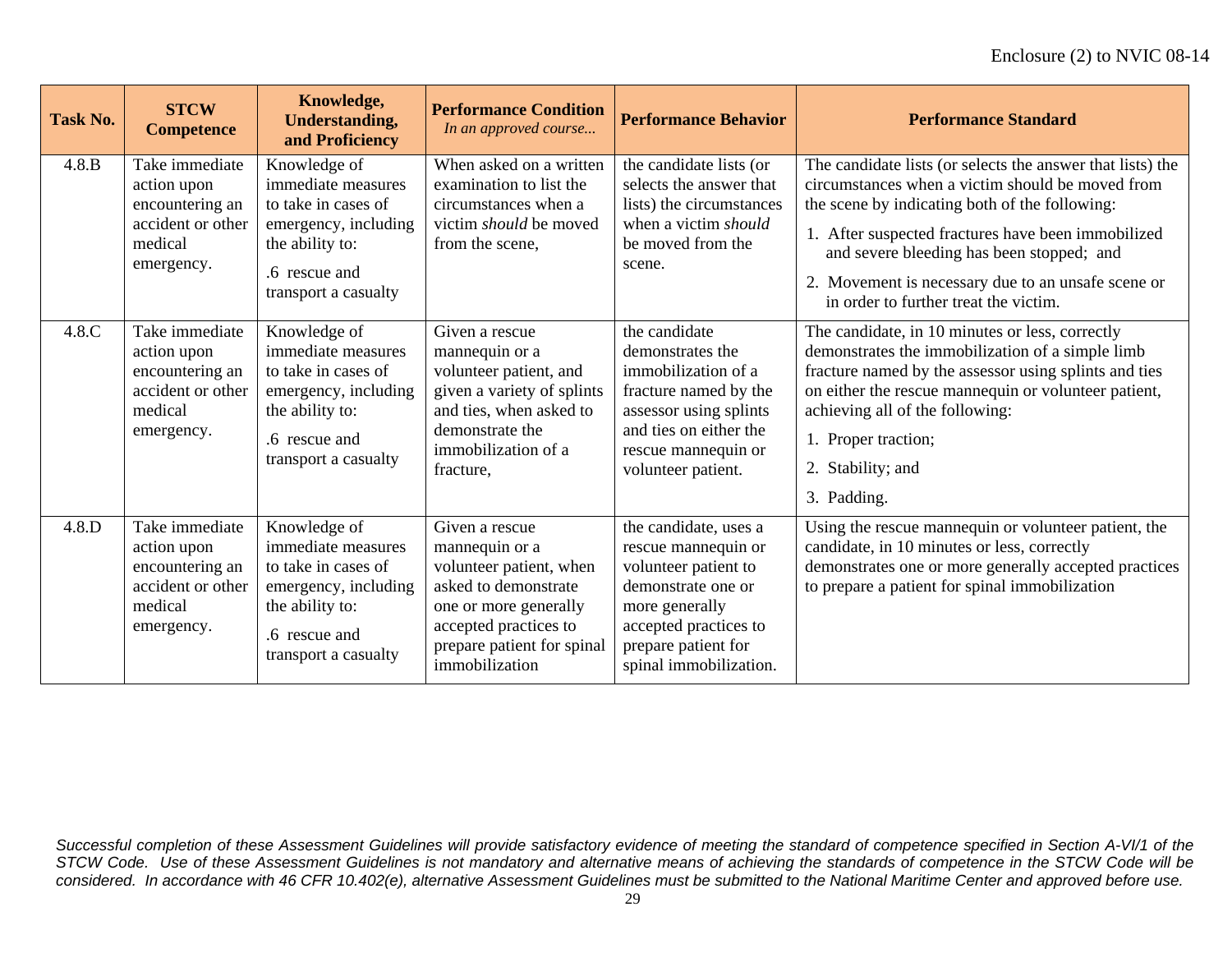| <b>Task No.</b> | <b>STCW</b><br><b>Competence</b>                                                               | Knowledge,<br><b>Understanding,</b><br>and Proficiency                                                                                                                    | <b>Performance Condition</b><br>In an approved course                                                                                                                                                           | <b>Performance Behavior</b>                                                                                                                                                        | <b>Performance Standard</b>                                                                                                                                                                                                                                                                                                                                                                                                                                                                                                                                                                     |
|-----------------|------------------------------------------------------------------------------------------------|---------------------------------------------------------------------------------------------------------------------------------------------------------------------------|-----------------------------------------------------------------------------------------------------------------------------------------------------------------------------------------------------------------|------------------------------------------------------------------------------------------------------------------------------------------------------------------------------------|-------------------------------------------------------------------------------------------------------------------------------------------------------------------------------------------------------------------------------------------------------------------------------------------------------------------------------------------------------------------------------------------------------------------------------------------------------------------------------------------------------------------------------------------------------------------------------------------------|
| 4.9.A           | Take immediate<br>action upon<br>encountering an<br>accident or other<br>medical<br>emergency. | Knowledge of<br>immediate measures<br>to take in cases of<br>emergency, including<br>the ability to:<br>.7 improvise<br>bandages and use<br>materials in first aid<br>kit | Given a roller bandage,<br>a triangular bandage, a<br>tubular rolled bandage<br>and a cravat, when asked<br>to demonstrate<br>bandaging techniques<br>for wound treatment for<br>each injury site<br>indicated, | the candidate selects<br>the appropriate<br>$bandage(s)$ and/or<br>cravat, and demonstrate<br>the bandaging<br>technique for wound<br>treatment for each<br>injury site indicated. | The candidate selects the proper bandage(s) and/or<br>cravat, and correctly demonstrate the bandaging<br>technique for wound treatment that holds dressing<br>securely in place, but does not interfere with<br>circulation for 70% (3) of any 4 of the following<br>injury sites (named by the assessor) in the time frame<br>indicated:<br>1. Forearm (5 minutes; uses roller bandage);<br>2. Chest or back (10 minutes; uses triangular<br>bandage);<br>3. Shoulder or hip (10 minutes; uses cravat and<br>triangular bandages); or<br>4. Hand or foot (5 minutes; uses triangular bandage). |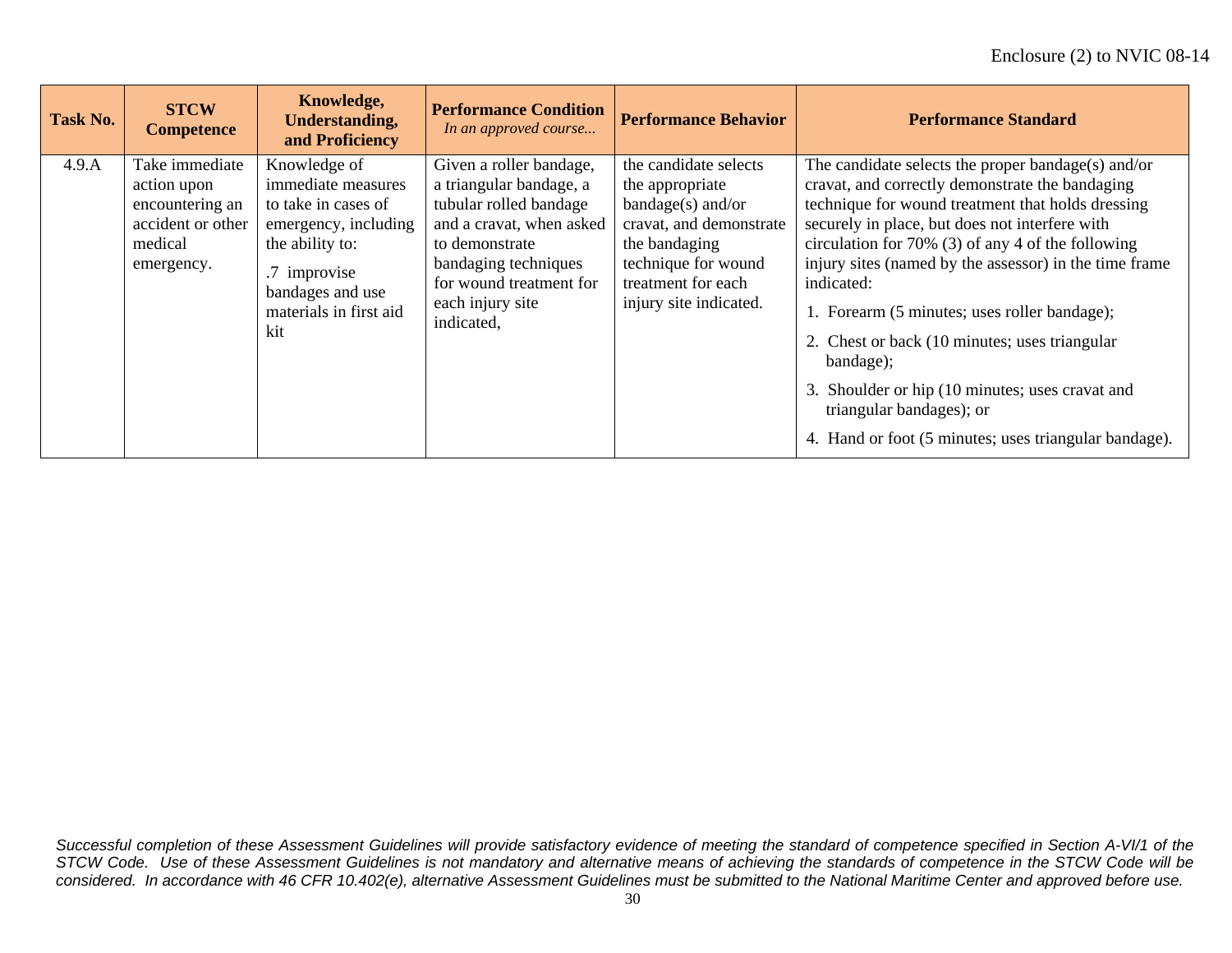| <b>Task</b><br>No. | <b>STCW</b><br><b>Competence</b>        | Knowledge,<br><b>Understanding,</b><br>and Proficiency                                                                                                                             | <b>Performance Condition</b><br>In an approved course                                                                                                                                                                                                    | <b>Performance Behavior</b>                                                                                                                                                                                                                                                 | <b>Performance Standard</b>                                                                                                                                                                                                                                                                                                                                                                                                                                                |
|--------------------|-----------------------------------------|------------------------------------------------------------------------------------------------------------------------------------------------------------------------------------|----------------------------------------------------------------------------------------------------------------------------------------------------------------------------------------------------------------------------------------------------------|-----------------------------------------------------------------------------------------------------------------------------------------------------------------------------------------------------------------------------------------------------------------------------|----------------------------------------------------------------------------------------------------------------------------------------------------------------------------------------------------------------------------------------------------------------------------------------------------------------------------------------------------------------------------------------------------------------------------------------------------------------------------|
| 5.1.A              | Comply with<br>emergency<br>procedures. | Knowledge of types<br>of emergencies which<br>may occur                                                                                                                            | When asked to describe<br>the types of emergencies<br>which may occur,                                                                                                                                                                                   | the candidate describes<br>in writing the types of<br>emergencies that may<br>occur.                                                                                                                                                                                        | The candidate correctly describes (or selects the<br>answer that describes) one or more of the following<br>emergencies:<br>Collision;<br>$\mathbf{1}$<br>$\overline{2}$<br>Fire;<br>Foundering;<br>Grounding; and<br>$\overline{4}$<br>Weather-related emergencies.<br>5.                                                                                                                                                                                                 |
| 5.2.A              | Comply with<br>emergency<br>procedures. | Knowledge of<br>emergency signals<br>and specific duties<br>allocated to crew<br>members in the<br>muster list; muster<br>stations; correct use<br>of personal safety<br>equipment | When asked to state the<br>location of station bills<br>and forecastle card, and<br>describe the information<br>they contain,                                                                                                                            | the candidate states in<br>writing the location of<br>station bills and<br>forecastle card, and<br>describe the<br>information they<br>contain.                                                                                                                             | The candidate correctly describes (or selects the<br>answer that describes) the general location(s) of<br>station bills and forecastle card, and describe one or<br>more the following items they contain:<br>Fire alarm signal;<br>1.<br>2.<br>Actions to be taken by crew and passengers upon<br>hearing the general alarm;<br>Abandon ship signal; and,<br>3.<br>Duties assigned to each member of the crew along<br>4.<br>with the location of their lifeboat station. |
| 5.2.B              | Comply with<br>emergency<br>procedures. | Knowledge of<br>emergency signals<br>and specific duties<br>allocated to crew<br>members in the<br>muster list; muster<br>stations; correct use<br>of personal safety<br>equipment | When asked to state the<br>purpose, location, and<br>circumstances requiring<br>equipment such as<br>lifejackets, exposure<br>suits, hardhats, goggles,<br>respirators, emergency<br>escape breathing device,<br>hearing protection, and<br>safety shoes | the candidate states in<br>writing the purpose,<br>location, and<br>circumstances requiring<br>equipment such as<br>lifejackets, exposure<br>suits, hardhats, goggles,<br>respirators, emergency<br>escape breathing<br>device, hearing<br>protection, and safety<br>shoes. | The candidate correctly describes (or selects the<br>answer that describes) the purpose, location, and<br>circumstances requiring equipment such as lifejackets,<br>exposure suits, hardhats, goggles, respirators,<br>emergency escape breathing device, hearing<br>protection, and safety shoes.                                                                                                                                                                         |

#### **Assessment Guidelines for Personal Safety and Social Responsibilities**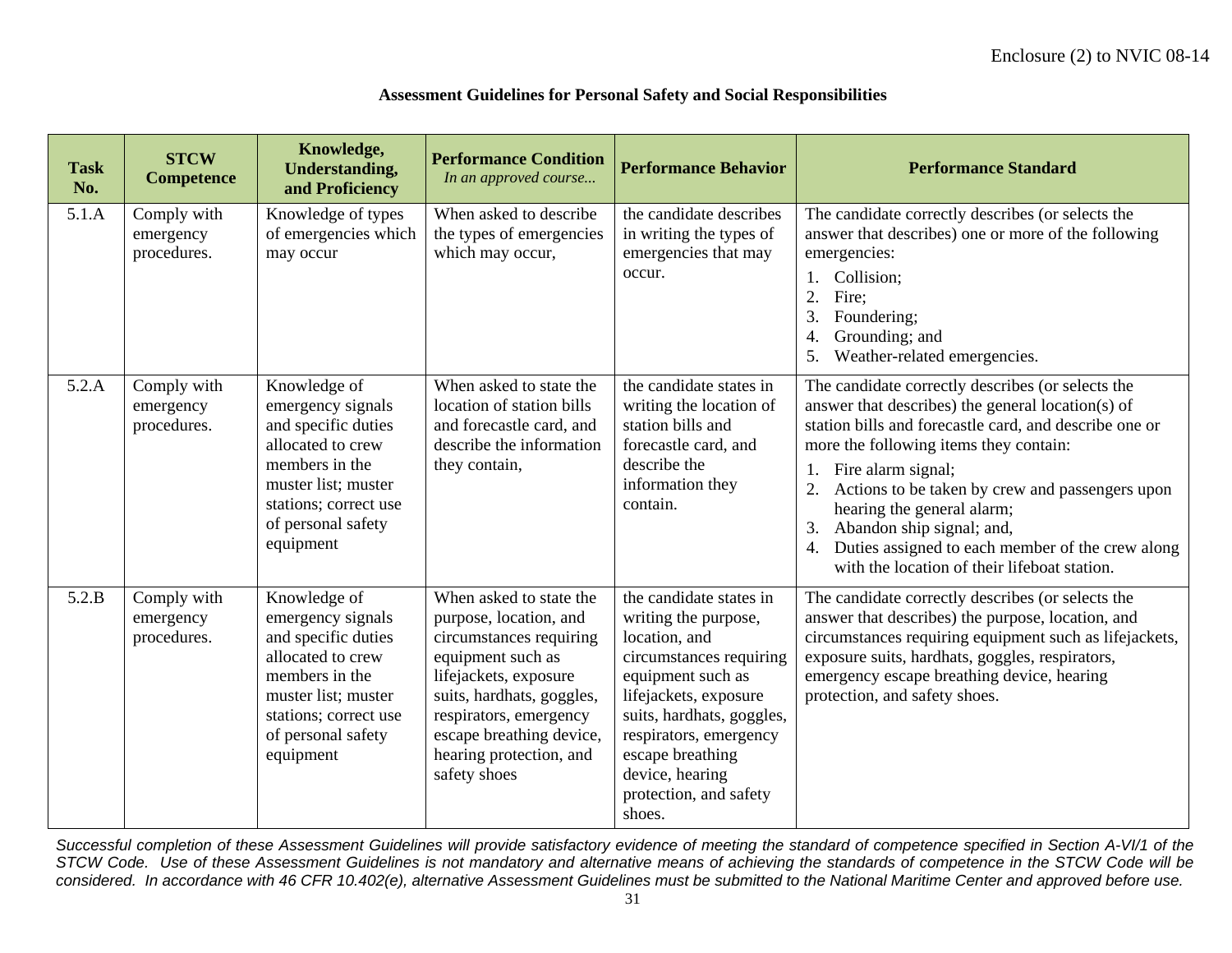| <b>Task</b><br>No. | <b>STCW</b><br><b>Competence</b>                     | Knowledge,<br><b>Understanding,</b><br>and Proficiency                           | <b>Performance Condition</b><br>In an approved course                                         | <b>Performance Behavior</b>                                                                               | <b>Performance Standard</b>                                                                                                                                                                                                                                                                                   |
|--------------------|------------------------------------------------------|----------------------------------------------------------------------------------|-----------------------------------------------------------------------------------------------|-----------------------------------------------------------------------------------------------------------|---------------------------------------------------------------------------------------------------------------------------------------------------------------------------------------------------------------------------------------------------------------------------------------------------------------|
| 5.3.A              | Comply with<br>emergency<br>procedures.              | Knowledge of<br>shipboard<br>contingency plans for                               | When asked to list the<br>steps to taken to report a<br>fire,                                 | the candidate lists in<br>writing the steps to<br>taken to report a fire.                                 | The candidate correctly describes (or selects the<br>answer that describes) all of the following steps to be<br>taken to report a fire:                                                                                                                                                                       |
|                    |                                                      | response to<br>emergencies                                                       |                                                                                               |                                                                                                           | 1. Pass the word to an area where an alarm can be<br>sounded i.e. bridge or engine room or sound the<br>general alarm if available;                                                                                                                                                                           |
|                    |                                                      |                                                                                  |                                                                                               |                                                                                                           | 2. Give all pertinent details concerning the fire<br>location, type and size; and                                                                                                                                                                                                                             |
|                    |                                                      |                                                                                  |                                                                                               |                                                                                                           | 3. Report actions taken so far.                                                                                                                                                                                                                                                                               |
| 5.3.B              | Comply with<br>emergency<br>procedures.              | Knowledge of<br>shipboard<br>contingency plans for<br>response to<br>emergencies | When asked to list the<br>steps to take upon seeing<br>or hearing a person fall<br>overboard, | the candidate lists in<br>writing the steps to take<br>upon seeing or hearing<br>a person fall overboard. | The candidate correctly describes (or selects the<br>answer that describes) all of the following actions to<br>take upon seeing or hearing a person fall overboard:<br>1. Shout "Man Overboard;"<br>2. Throw a life ring and/or other buoyant materials;<br>3. Notify the bridge as quickly as possible; and, |
|                    |                                                      |                                                                                  |                                                                                               |                                                                                                           | 4. Attempt to keep person in sight.                                                                                                                                                                                                                                                                           |
| 5.4.A              | Comply with<br>emergency<br>procedures.<br>potential | Know actions to take<br>on discovering                                           | When given a particular<br>situation, and asked to<br>identify the proper                     | the candidate identifies<br>in writing the proper<br>person to alert for the                              | The candidate correctly describes (or selects the<br>answer that describes) the proper person to alert for<br>all of the following situations given:                                                                                                                                                          |
|                    |                                                      | emergencies,<br>including fire,                                                  | person to alert,                                                                              | situation given.                                                                                          | 1. Fire;                                                                                                                                                                                                                                                                                                      |
|                    |                                                      | collision, foundering                                                            |                                                                                               |                                                                                                           | 2. Collision;                                                                                                                                                                                                                                                                                                 |
|                    |                                                      | and ingress of water<br>into the ship                                            |                                                                                               |                                                                                                           | 3. Foundering; and,                                                                                                                                                                                                                                                                                           |
|                    |                                                      |                                                                                  |                                                                                               |                                                                                                           | 4. Ingress of water into the ship.                                                                                                                                                                                                                                                                            |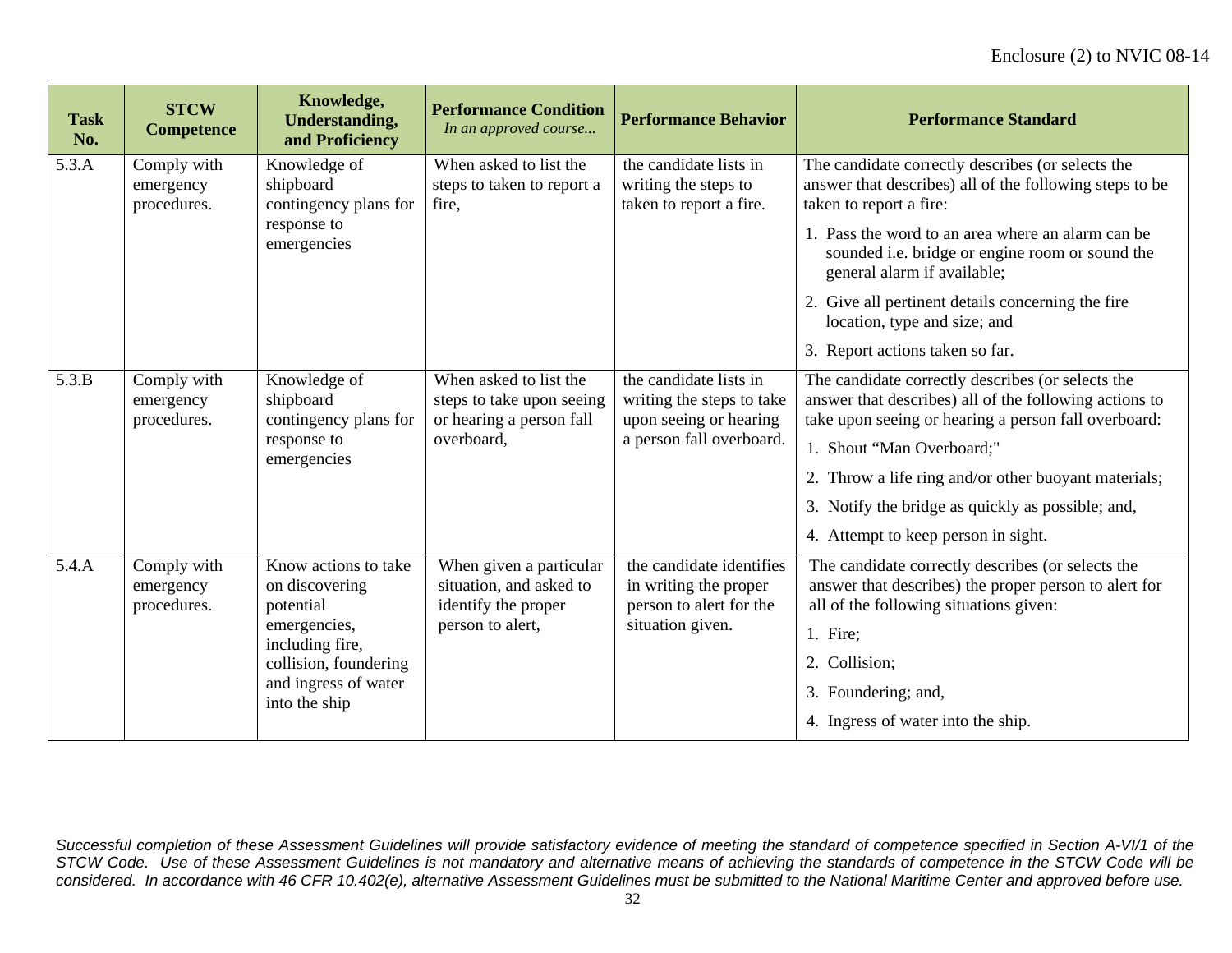| <b>Task</b><br>No. | <b>STCW</b><br><b>Competence</b>        | Knowledge,<br><b>Understanding,</b><br>and Proficiency           | <b>Performance Condition</b><br>In an approved course                                                                  | <b>Performance Behavior</b>                                                                                                           | <b>Performance Standard</b>                                                                                                                                                                                                                                                                                                                                                                                                                                                                        |
|--------------------|-----------------------------------------|------------------------------------------------------------------|------------------------------------------------------------------------------------------------------------------------|---------------------------------------------------------------------------------------------------------------------------------------|----------------------------------------------------------------------------------------------------------------------------------------------------------------------------------------------------------------------------------------------------------------------------------------------------------------------------------------------------------------------------------------------------------------------------------------------------------------------------------------------------|
| 5.5.A              | Comply with<br>emergency<br>procedures. | Know actions to take<br>on hearing<br>emergency alarm<br>signals | When asked to list the<br>actions to be taken upon<br>hearing fire, emergency<br>or abandon ship alarms<br>or signals, | the candidate lists in<br>writing the actions to<br>be taken upon hearing<br>fire, emergency or<br>abandon ship alarms or<br>signals. | The candidate correctly describes (or selects the<br>answer that describes) the actions to be taken upon<br>hearing:<br>1. A fire alarm;<br>2. Other emergency alarm(s) or signal(s); and<br>3. Abandon ship signal.                                                                                                                                                                                                                                                                               |
| 5.6.A              | Comply with<br>emergency<br>procedures. | Know value of<br>training and drills.                            | When asked to list the<br>reasons for requiring<br>crew participation in<br>training and drills,                       | the candidate lists in<br>writing the reasons for<br>requiring crew<br>participation in training<br>and drills.                       | The candidate correctly describes (or selects the<br>answer that describes) at least 1 of the following<br>reasons for requiring crew participation in training and<br>drills:<br>1. Prepares crew for any possible emergency;<br>2. Repetition through drills allows for an immediate<br>response to emergencies;<br>3. Proper emergency procedures can save your life;<br><b>or</b><br>4. All crew members rely on each other to carry out<br>their assigned duties during emergency situations. |
| 5.6.B              | Comply with<br>emergency<br>procedures. | Know value of<br>training and drills.                            | When the candidate is<br>asked to describe<br>shipboard<br>communication devices.                                      | the candidate describes<br>in writing the general<br>location, purpose and<br>function of each<br>shipboard<br>communication device   | The candidate correctly describes (or selects the<br>answer that describes), the general location, purpose<br>and function of one or more of the following<br>shipboard communication devices:<br>1. Internal phone system;<br>2. Sound powered phone system;<br>3. Intercoms;<br>4. Voice tubes; and<br>5. Hand-held radios.                                                                                                                                                                      |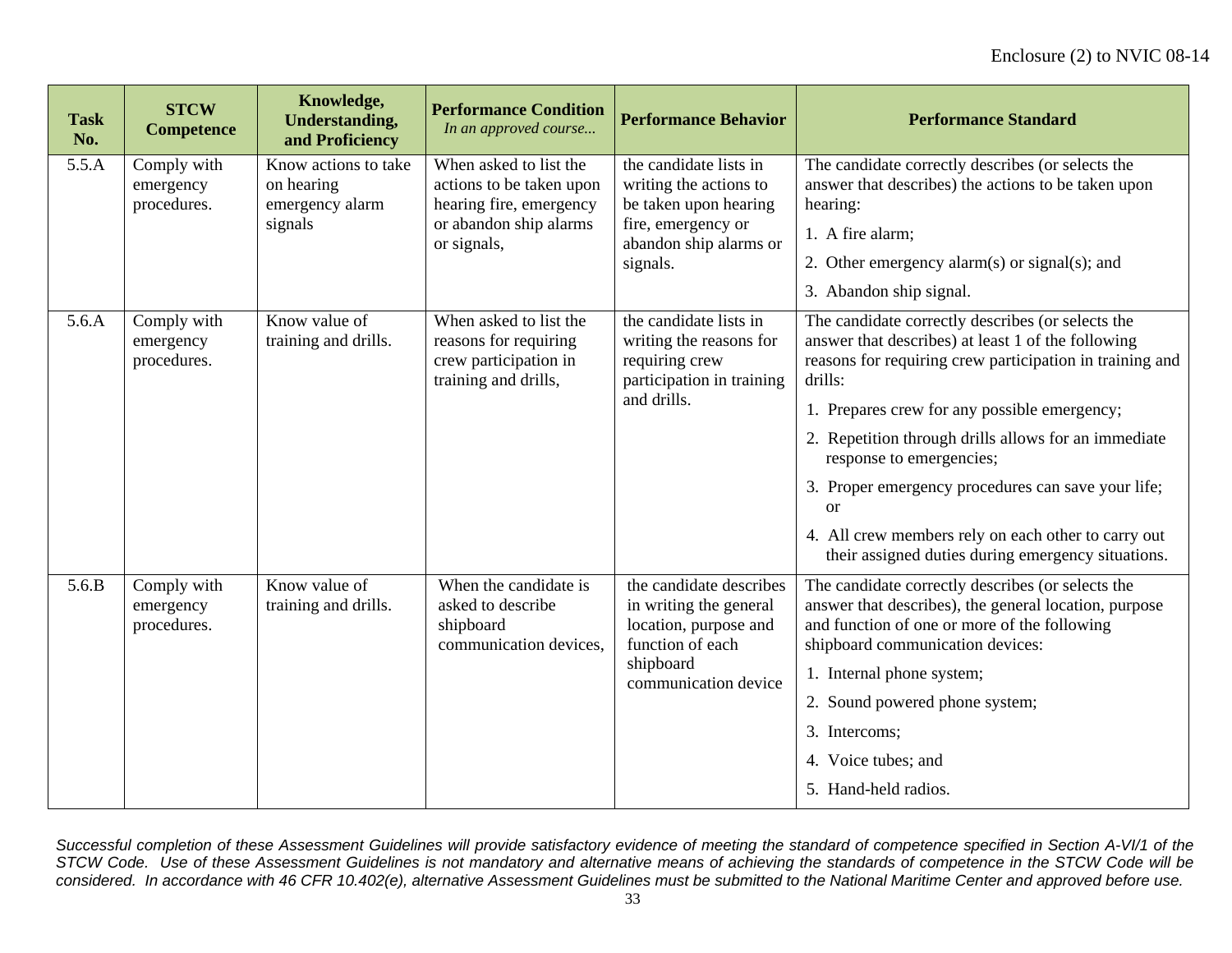| <b>Task</b><br>No. | <b>STCW</b><br><b>Competence</b>                                                | Knowledge,<br><b>Understanding,</b><br>and Proficiency                                                                                                                                                                                                                                  | <b>Performance Condition</b><br>In an approved course                                                                                    | <b>Performance Behavior</b>                                                                                                                | <b>Performance Standard</b>                                                                                                                                                                                                                                          |
|--------------------|---------------------------------------------------------------------------------|-----------------------------------------------------------------------------------------------------------------------------------------------------------------------------------------------------------------------------------------------------------------------------------------|------------------------------------------------------------------------------------------------------------------------------------------|--------------------------------------------------------------------------------------------------------------------------------------------|----------------------------------------------------------------------------------------------------------------------------------------------------------------------------------------------------------------------------------------------------------------------|
| 5.6C               | Comply with<br>emergency<br>procedures.                                         | Know value of<br>training and drills.                                                                                                                                                                                                                                                   | When a shipboard alarm<br>system in named and<br>then, asked to describe<br>its general location,<br>purpose and function of<br>each one | the candidate describes<br>in writing the general<br>location, purpose and<br>function of each of the<br>shipboard alarm<br>systems named. | The candidate correctly describes (or selects the<br>answer that describes) the general location, purpose<br>and function of each of the following shipboard alarm<br>systems:<br>1. General alarms;<br>2. Ship's whistle;<br>3. Ship's bell;<br>4. $CO2$ alarm; and |
|                    |                                                                                 |                                                                                                                                                                                                                                                                                         |                                                                                                                                          |                                                                                                                                            | 5. Engineer's call alarm.                                                                                                                                                                                                                                            |
| 6.1.A              | Take<br>precautions to<br>prevent<br>pollution of the<br>marine<br>environment. | Basic knowledge of<br>the impact of<br>shipping on the<br>marine environment<br>and the effects of<br>operational or<br>accidental pollution<br>on it<br>Basic environmental<br>protection procedures<br>Basic knowledge of<br>complexity and<br>diversity of the<br>marine environment | When asked to describe<br>the short and long term<br>effects of pollution on<br>water, the shoreline and<br>marine life,                 | the candidate in writing<br>describes the short and<br>long-term effects of<br>pollution on water, the<br>shoreline and marine<br>life.    | The candidate correctly describes in writing (or selects<br>the answer that describes) the short and long-term<br>effects of pollution on various parts of the<br>environment, such as: air; water; shoreline; and<br>marine life.                                   |
| 6.2.A              | Take<br>precautions to<br>prevent<br>pollution of the<br>marine<br>environment. | Know the basic<br>environmental<br>protection<br>procedures.                                                                                                                                                                                                                            | When asked to describe<br>the importance of<br>MARPOL and its<br>regulations,                                                            | the candidate describes<br>in writing the<br>importance of<br>MARPOL.                                                                      | The candidate correctly describes (or selects the<br>answer that describes) the purpose and importance of<br>MARPOL, including: waste and garbage management;<br>and, the obligation to report oil spills.                                                           |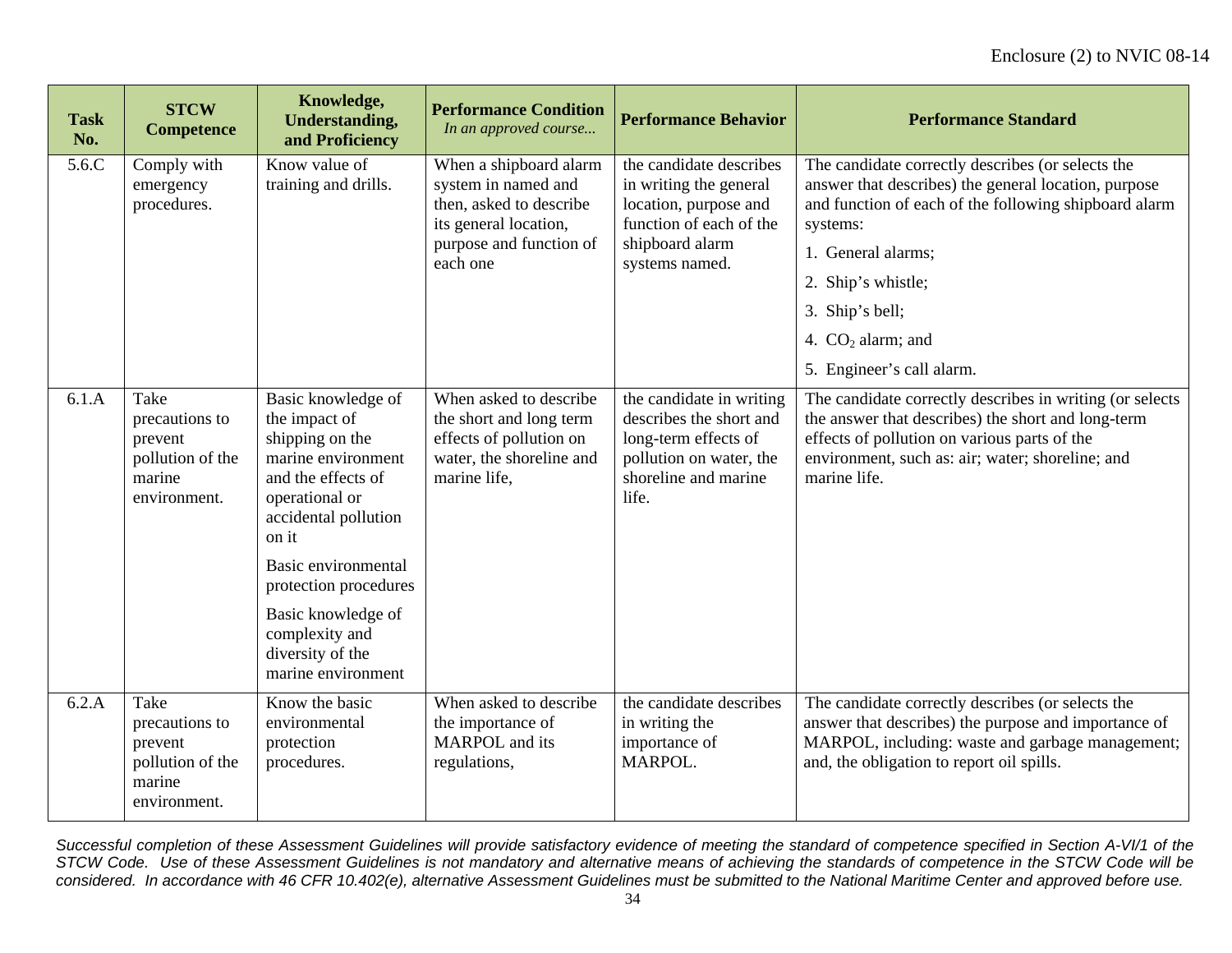| <b>Task</b><br>No. | <b>STCW</b><br><b>Competence</b>                                                | Knowledge,<br><b>Understanding,</b><br>and Proficiency                           | <b>Performance Condition</b><br>In an approved course                                                                                                                       | <b>Performance Behavior</b>                                                                                                                                                                | <b>Performance Standard</b>                                                                                                                                                                                                                                                                                                                                                                                                            |
|--------------------|---------------------------------------------------------------------------------|----------------------------------------------------------------------------------|-----------------------------------------------------------------------------------------------------------------------------------------------------------------------------|--------------------------------------------------------------------------------------------------------------------------------------------------------------------------------------------|----------------------------------------------------------------------------------------------------------------------------------------------------------------------------------------------------------------------------------------------------------------------------------------------------------------------------------------------------------------------------------------------------------------------------------------|
| 6.2.B              | Take<br>precautions to<br>prevent<br>pollution of the<br>marine<br>environment. | Know the basic<br>environmental<br>protection<br>procedures.                     | When asked to explain<br>why operational<br>procedures must be<br>followed to safeguard<br>the marine environment,                                                          | the candidate explains<br>in writing why<br>operational procedures<br>must be followed to<br>safeguard the marine<br>environment based on<br>appropriate tenets of<br>MARPOL.              | The candidate explains in writing (or selects an<br>answer that describes) why operational procedures<br>must be followed to safeguard the marine environment<br>by stating (or selecting) one or more of the following<br>concepts:<br>1. Because the law requires it;<br>2. Operational procedures reflect how the ship<br>systems need to operate to comply with the law; or<br>3. Operational procedures are designed to take the  |
|                    |                                                                                 |                                                                                  |                                                                                                                                                                             |                                                                                                                                                                                            | "guess work" out of safeguarding the marine<br>environment.                                                                                                                                                                                                                                                                                                                                                                            |
| 7.1.A              | Observe safe<br>working<br>practices.                                           | Know the importance<br>of adhering to safe<br>working practices at<br>all times. | When asked to describe<br>areas or conditions<br>aboard ship where<br>injuries are common<br>(frequent or more likely)<br>and special attention to<br>prevention is needed, | the candidate describes<br>in writing areas or<br>conditions aboard ship<br>where injuries are<br>common (frequent or<br>more likely) and special<br>attention to prevention<br>is needed. | The candidate describes (or selects an answer that<br>describes) common shipboard hazards and how to<br>control them, such as:<br>1. Slippery surfaces;<br>2. Stairwells and ladders;<br>3. Dimly lit areas;<br>4. Areas of moving machinery;<br>5. Mooring lines, and coiled lines or hoses;<br>6. Electrical hazards;<br>7. Hot surfaces;<br>8. Chemicals; and<br>9. Areas of entrapment such as tanks and other<br>confined spaces. |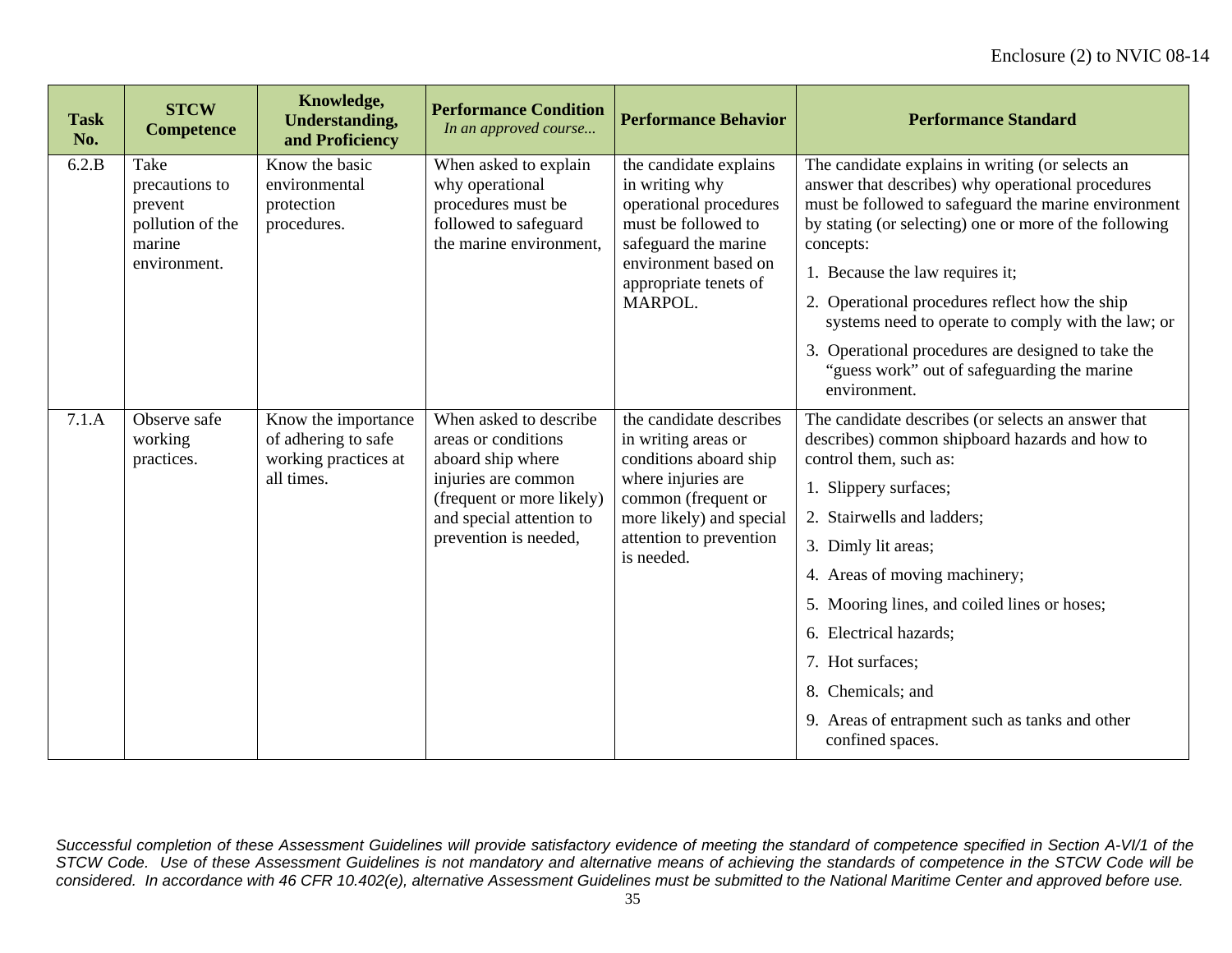| <b>Task</b><br>No. | <b>STCW</b><br><b>Competence</b>      | Knowledge,<br><b>Understanding,</b><br>and Proficiency                               | <b>Performance Condition</b><br>In an approved course                                                                               | <b>Performance Behavior</b>                                                                                                                        | <b>Performance Standard</b>                                                                                                                                                                                                                                                                                                                                                                                                    |
|--------------------|---------------------------------------|--------------------------------------------------------------------------------------|-------------------------------------------------------------------------------------------------------------------------------------|----------------------------------------------------------------------------------------------------------------------------------------------------|--------------------------------------------------------------------------------------------------------------------------------------------------------------------------------------------------------------------------------------------------------------------------------------------------------------------------------------------------------------------------------------------------------------------------------|
| 7.1.B              | Observe safe<br>working<br>practices. | Know the importance<br>of adhering to safe<br>working practices at<br>all times.     | When asked to describe<br>common safety<br>practices for shipboard<br>work,                                                         | the candidate describes<br>in writing common<br>safety practices for<br>shipboard work.                                                            | The candidate correctly describes (or selects an<br>answer that describes) common safety practices for<br>shipboard work, such as:<br>1. Pre-job safety planning (e.g., Job Safety Analysis);<br>2. "One hand for me and one for the ship";<br>3. Proper lifting techniques;<br>4. Use of Personal Protective Equipment; and<br>5. Get help when needed.                                                                       |
| 7.2.A              | Observe safe<br>working<br>practices. | Know precautions to<br>be taken prior to<br>entering<br>enclosed/confined<br>spaces. | When asked to define an<br>"enclosed/confined<br>space" and describe the<br>dangers associated with<br>enclosed/confined<br>spaces, | the candidate defines in<br>writing an<br>"enclosed/confined<br>space" and describe the<br>dangers associated with<br>enclosed/confined<br>spaces. | The candidate correctly defines (or selects an answer<br>that describes) an "enclosed/confined space" and<br>dangers associated with enclosed spaces, such as:<br>1. Lack of oxygen;<br>2. Dangerous gases, fumes and vapors;<br>3. Lack of lighting;<br>4. Limited access;<br>5. Poor lighting; and<br>6. Poor footing.                                                                                                       |
| 7.2.B              | Observe safe<br>working<br>practices. | Know precautions to<br>be taken prior to<br>entering<br>enclosed/confined<br>spaces. | When asked to list<br>procedures to take prior<br>to entry into an<br>enclosed/confined space,                                      | the candidate lists in<br>writing procedures to<br>take prior to entry into<br>an enclosed/confined<br>space.                                      | The candidate correctly lists (or selects an answer that<br>describes) procedures to take prior to entry into an<br>enclosed/confined space, such as:<br>1. Ensure entry permit is completed and approved;<br>2. Open and ventilate space;<br>3. Test atmosphere;<br>4. Obtain entry approval;<br>5. Have available and use proper entry/rescue<br>equipment; and<br>6. Continue to monitor atmosphere and entry<br>personnel. |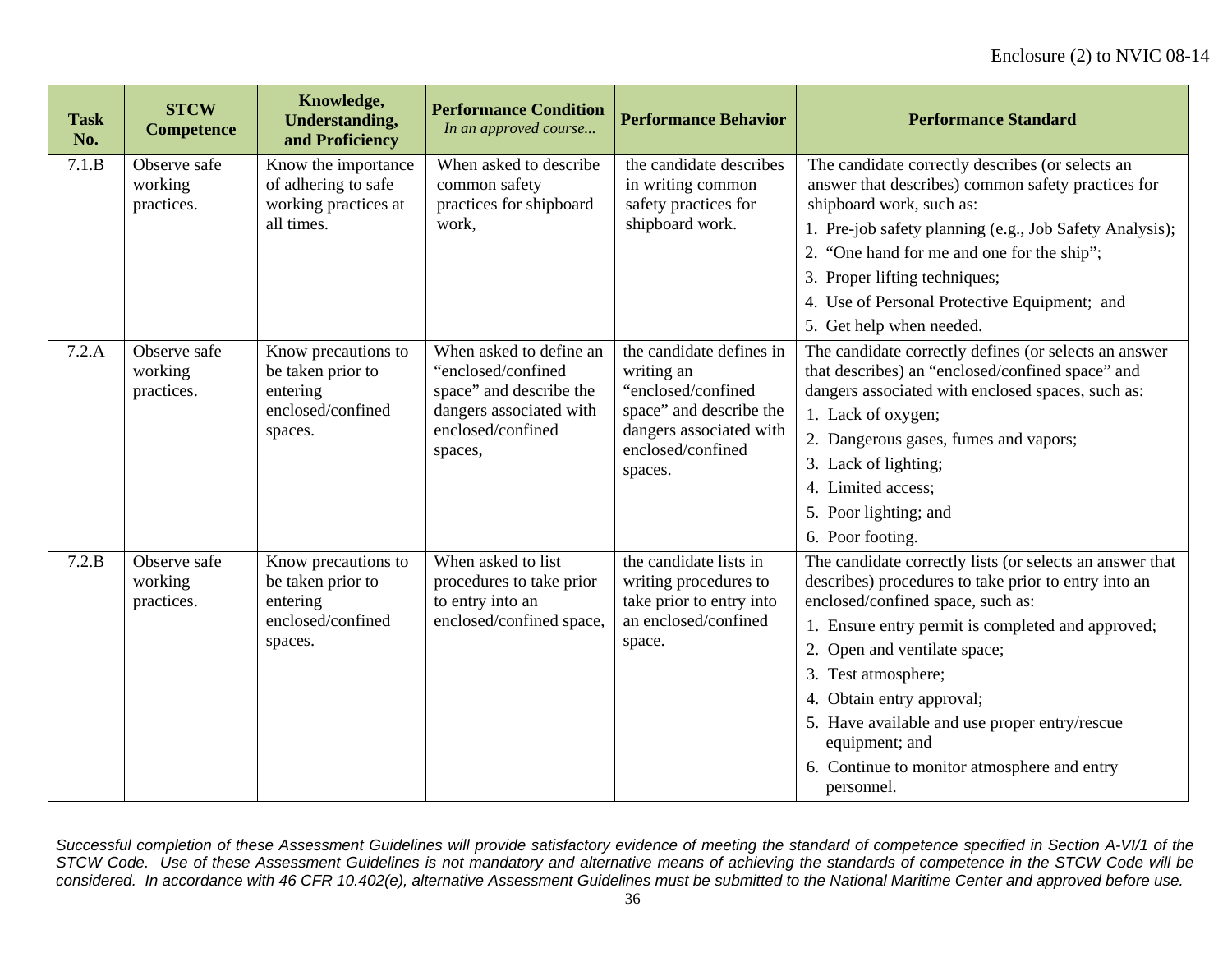| <b>Task</b><br>No. | <b>STCW</b><br><b>Competence</b>                              | Knowledge,<br><b>Understanding,</b><br>and Proficiency                                                                                                                                                                                                                                                                   | <b>Performance Condition</b><br>In an approved course                                                                                                             | <b>Performance Behavior</b>                                                                                                                                                                                                                                    | <b>Performance Standard</b>                                                                                                                                                                                                                                                                            |
|--------------------|---------------------------------------------------------------|--------------------------------------------------------------------------------------------------------------------------------------------------------------------------------------------------------------------------------------------------------------------------------------------------------------------------|-------------------------------------------------------------------------------------------------------------------------------------------------------------------|----------------------------------------------------------------------------------------------------------------------------------------------------------------------------------------------------------------------------------------------------------------|--------------------------------------------------------------------------------------------------------------------------------------------------------------------------------------------------------------------------------------------------------------------------------------------------------|
| 7.3.A              | Observe safe<br>working<br>practices.                         | Familiarization with<br>international<br>measures concerning<br>accident prevention<br>and occupational<br>health.                                                                                                                                                                                                       | When asked to identify<br>dangerous conditions,<br>safety hazards or other<br>non-conformities.                                                                   | the candidate identifies<br>in writing key concepts<br>regarding dangerous<br>conditions, safety<br>hazards or other non-<br>conformities as noted in<br>applicable national or<br>international standards<br>(such as MLC 2006 and<br>other ILO instruments). | The candidate correctly identifies (or selects an<br>answer that describes) several key concepts related to<br>occupational safety and health hazards onboard<br>vessels and their recognition and control.                                                                                            |
| 7.4.A              | Contribute to<br>effective<br>communication<br>on board ship. | Importance of<br>maintaining good<br>human and working<br>relationships aboard<br>ship<br>Basic teamworking<br>principles and<br>practice, including<br>conflict resolution<br>Social<br>responsibilities;<br>employment<br>conditions;<br>individual rights and<br>obligations;<br>dangers of drug and<br>alcohol abuse | When asked to describe<br>the importance of<br>understanding and<br>obeying orders and<br>communicating with<br>others in carrying out<br>their shipboard duties, | the candidate describes<br>in writing the<br>importance of<br>understanding and<br>obeying orders and<br>communicating with<br>others in carrying out<br>their shipboard duties.                                                                               | The candidate identifies and describes (or select the<br>answer that identifies and describes) the importance of<br>teamwork, social responsibility and understanding and<br>obeying lawful orders to enable them to effectively<br>communicate with others in carrying out their<br>shipboard duties. |
| 7.5.A              | Contribute to<br>effective<br>communication<br>on board ship. | Ability to establish<br>and maintain<br>effective<br>communications                                                                                                                                                                                                                                                      | When asked to explain<br>the use of common<br>shipboard terminology<br>and technical terms.                                                                       | the candidate explains<br>in writing the use of<br>common shipboard<br>terminology and<br>technical terms.                                                                                                                                                     | The candidate identifies and describes (or select the<br>answer that identifies and describes) the use of<br>common shipboard terminology and technical terms.                                                                                                                                         |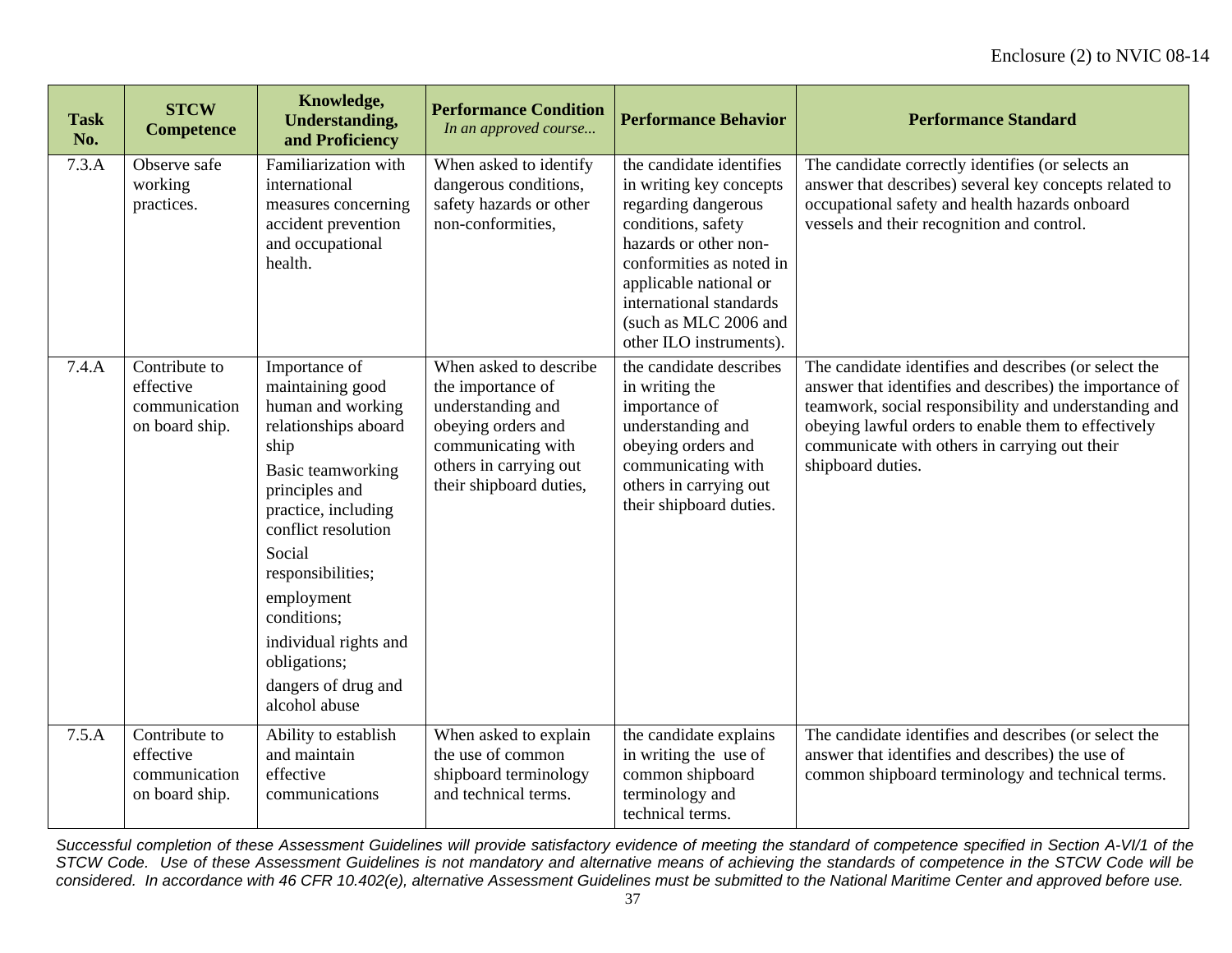| <b>Task</b><br>No. | <b>STCW</b><br><b>Competence</b>                                   | Knowledge,<br><b>Understanding,</b><br>and Proficiency                                 | <b>Performance Condition</b><br>In an approved course                                                                                       | <b>Performance Behavior</b>                                                                                                                                | <b>Performance Standard</b>                                                                                                                                                                                                                                                                                                                                                                                                                                                                                                                                                                          |
|--------------------|--------------------------------------------------------------------|----------------------------------------------------------------------------------------|---------------------------------------------------------------------------------------------------------------------------------------------|------------------------------------------------------------------------------------------------------------------------------------------------------------|------------------------------------------------------------------------------------------------------------------------------------------------------------------------------------------------------------------------------------------------------------------------------------------------------------------------------------------------------------------------------------------------------------------------------------------------------------------------------------------------------------------------------------------------------------------------------------------------------|
| 7.5.B              | Contribute to<br>effective<br>communication<br>on board ship.      | Ability to establish<br>and maintain<br>effective<br>communications                    | When asked to explain<br>the need for effective<br>communication skills<br>aboard ship,                                                     | the candidate explains<br>in writing the need for<br>effective<br>communication skills<br>aboard ship.                                                     | The candidate identifies and describes (or select the<br>answer that identifies and describes) the need for<br>effective communication skills related to ship<br>operations, ship systems and emergency situations.                                                                                                                                                                                                                                                                                                                                                                                  |
| 8.1.A              | Contribute to<br>effective human<br>relationships<br>on board ship | Importance of<br>maintaining good<br>human and working<br>relationships aboard<br>ship | When asked to describe<br>why cooperation is<br>necessary, and why<br>interpersonal problems<br>should be reported<br>before they escalate, | the candidate describes<br>in writing why<br>cooperation is<br>necessary, and why<br>interpersonal problems<br>should be reported<br>before they escalate. | The candidate identifies and describe (or selects the<br>answer that identifies and describes) why cooperation<br>is necessary, and why interpersonal problems should<br>be reported before they escalate.                                                                                                                                                                                                                                                                                                                                                                                           |
| 8.1.B              | Contribute to<br>effective human<br>relationships<br>on board ship | Importance of<br>maintaining good<br>human and working<br>relationships aboard<br>ship | When asked to give<br>examples of verbal,<br>physical and sexual<br>harassment,                                                             | the candidate gives in<br>writing examples of<br>verbal, physical and<br>sexual harassment.                                                                | The candidate gives at least one example of (or selects<br>an answer that describes) harassment (such as verbal,<br>physical or sexual) or other situations that would<br>create a hostile work environment.                                                                                                                                                                                                                                                                                                                                                                                         |
| 8.2.A              | Contribute to<br>effective human<br>relationships<br>on board ship | Basic teamworking<br>principles and<br>practice, including<br>conflict resolution      | When asked to describe<br>the necessity of<br>following orders to<br>ensure the safe and<br>productive operation of<br>the vessel,          | the candidate describes<br>in writing the necessity<br>of following orders to<br>ensure the safe and<br>productive operation of<br>the vessel.             | The candidate describes (or selects an answer that<br>describes) the necessity of following orders to ensure<br>the safe and productive operation of the vessel by<br>stating at least 1 reason similar to the following:<br>1. The master of the vessel and crew will assume that<br>the order is being complied with as they continue<br>to operate the vessel;<br>2. Orders reflect the individual's role in the larger,<br>more complex operation of the ship; and<br>3. When an order is given, others depend on its<br>successful and prompt completion in order to carry<br>out their duties. |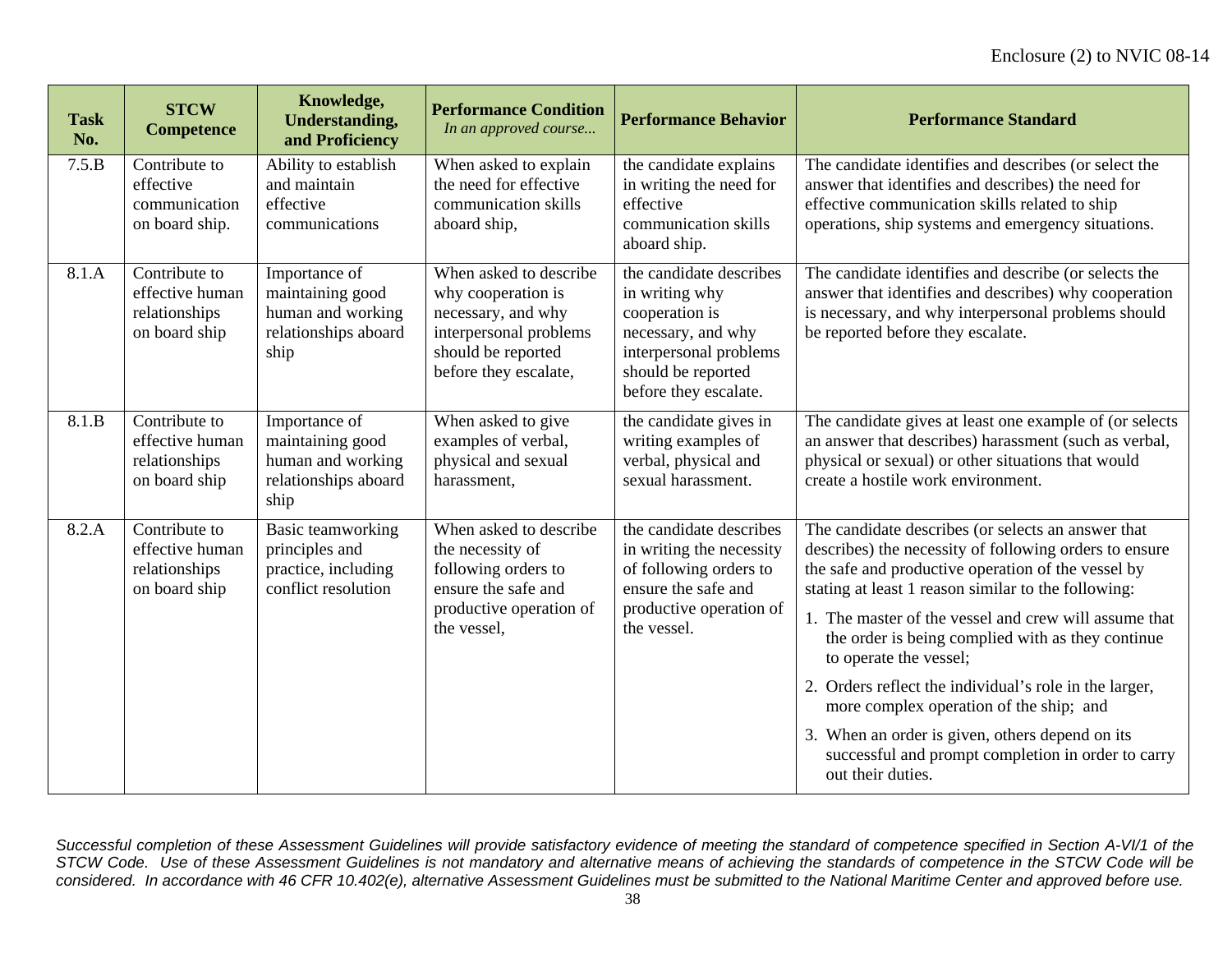| <b>Task</b><br>No. | <b>STCW</b><br><b>Competence</b>                                    | Knowledge,<br><b>Understanding,</b><br>and Proficiency                                                                                                | <b>Performance Condition</b><br>In an approved course                                                                                                             | <b>Performance Behavior</b>                                                                                                                                                   | <b>Performance Standard</b>                                                                                                                                                                                                                                                                                                                                                                                     |
|--------------------|---------------------------------------------------------------------|-------------------------------------------------------------------------------------------------------------------------------------------------------|-------------------------------------------------------------------------------------------------------------------------------------------------------------------|-------------------------------------------------------------------------------------------------------------------------------------------------------------------------------|-----------------------------------------------------------------------------------------------------------------------------------------------------------------------------------------------------------------------------------------------------------------------------------------------------------------------------------------------------------------------------------------------------------------|
| 8.3.A              | Contribute to<br>effective human<br>relationships<br>on board ship. | Understand social<br>responsibilities;<br>employment<br>conditions; individual<br>rights and<br>obligations; dangers<br>of drug and alcohol<br>abuse. | When asked to name<br>organizations the<br>seafarer has the right to<br>report situations<br>concerning harassment,<br>unfair practices, or<br>unsafe conditions, | the candidate names in<br>writing organizations<br>the seafarer has the<br>right to report situations<br>concerning harassment,<br>unfair practices, or<br>unsafe conditions. | The candidate names (or selects an answer that<br>describes) at least one of the following persons or<br>organizations to whom the seafarer has the right to<br>report situations concerning harassment, unfair<br>practices, or unsafe conditions:<br>1. The Master;<br>2. The Designated Person Ashore and/or other<br>company officials;<br>3. Union representatives; or<br>4. Appropriate federal agencies. |
| 8.3.B              | Contribute to<br>effective human<br>relationships<br>on board ship. | Understand social<br>responsibilities;<br>employment<br>conditions; individual<br>rights and<br>obligations; dangers<br>of drug and alcohol<br>abuse. | When asked to identify<br>the potential impact on<br>performing assigned<br>duties while under the<br>effects of alcohol, drugs<br>and certain medications        | Contributes to effective<br>communications on<br>board ship.                                                                                                                  | The candidate states that (or select an answer that<br>describes how) performing assigned duties while<br>under the effects of alcohol, drugs or certain<br>medications is unsafe, and/or a violation of federal<br>law because these chemicals may severely impair<br>judgment, speech and emotional stability.                                                                                                |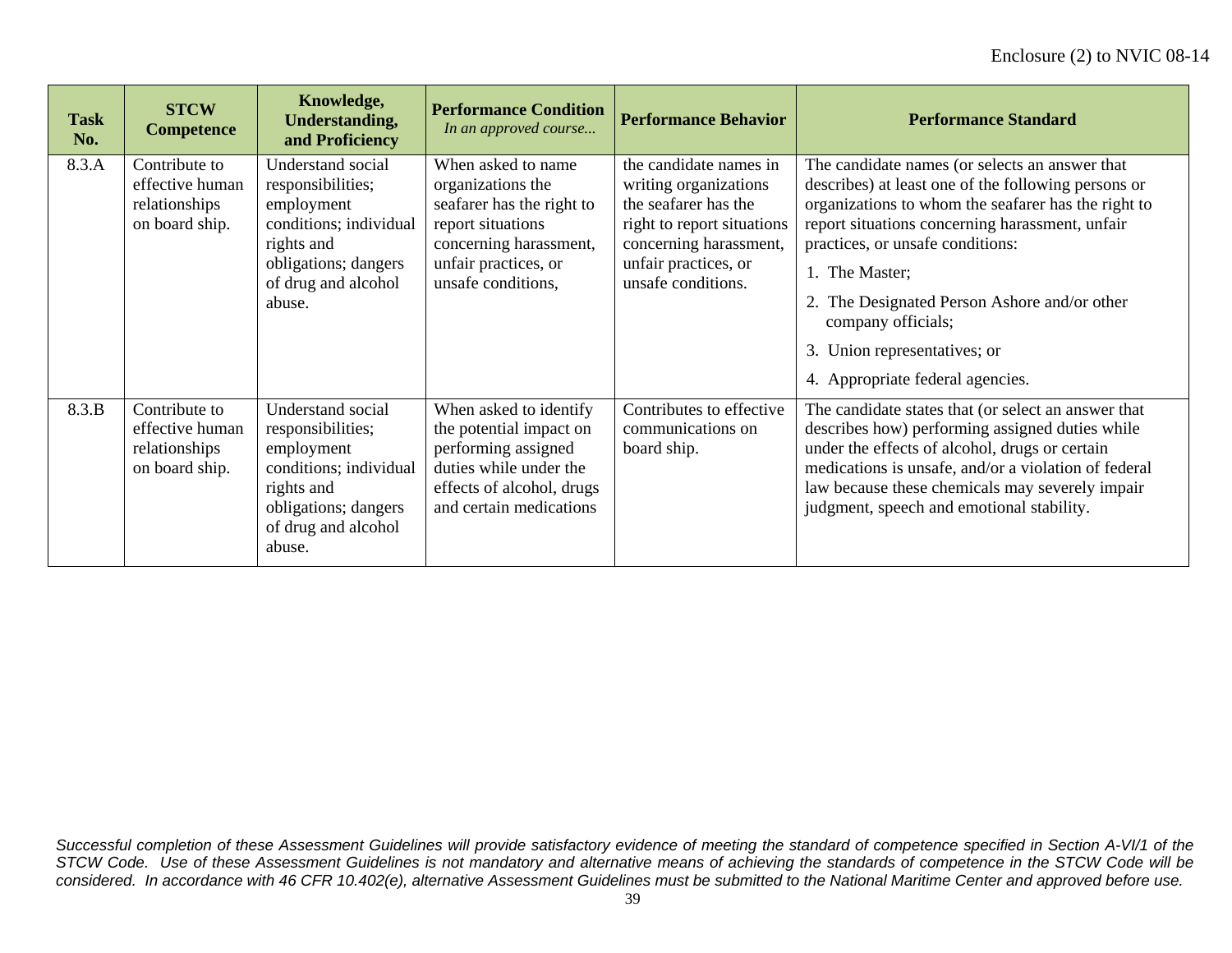| <b>Task</b><br>No. | <b>STCW</b><br><b>Competence</b>                                  | Knowledge,<br><b>Understanding,</b><br>and Proficiency                                                                                                                                                                                                                                                                                             | <b>Performance Condition</b><br>In an approved course                        | <b>Performance Behavior</b>                                                                                                                                                     | <b>Performance Standard</b>                                                                                                                                                                                                                                                                                                                      |
|--------------------|-------------------------------------------------------------------|----------------------------------------------------------------------------------------------------------------------------------------------------------------------------------------------------------------------------------------------------------------------------------------------------------------------------------------------------|------------------------------------------------------------------------------|---------------------------------------------------------------------------------------------------------------------------------------------------------------------------------|--------------------------------------------------------------------------------------------------------------------------------------------------------------------------------------------------------------------------------------------------------------------------------------------------------------------------------------------------|
| 9.1.A              | Understand and<br>take necessary<br>actions to<br>control fatigue | Importance of<br>obtaining the<br>necessary rest<br>Effects of sleep,<br>schedules, and the<br>circadian rhythm on<br>fatigue<br>Effects of physical<br>stressors on seafarers<br>Effects of<br>environmental<br>stressors in and<br>outside the ship and<br>their impact on<br>seafarers<br>Effects of schedule<br>changes on seafarer<br>fatigue | When asked to describe<br>the effects of fatigue and<br>how to control them, | The candidate describes<br>the effects of fatigue on<br>seafarers and how<br>actions might be<br>controlled to ensure<br>safe performance of<br>duties and<br>responsibilities. | The candidate states (or selects the answer that states)<br>the following:<br>1. Importance of obtaining the necessary rest;<br>2. Effects of sleep, watch schedules, and the circadian<br>rhythm;<br>3. Physical and environmental stressors;<br>4. Diet, exercise and medications/supplements; and<br>5. Schedule changes on seafarer fatigue. |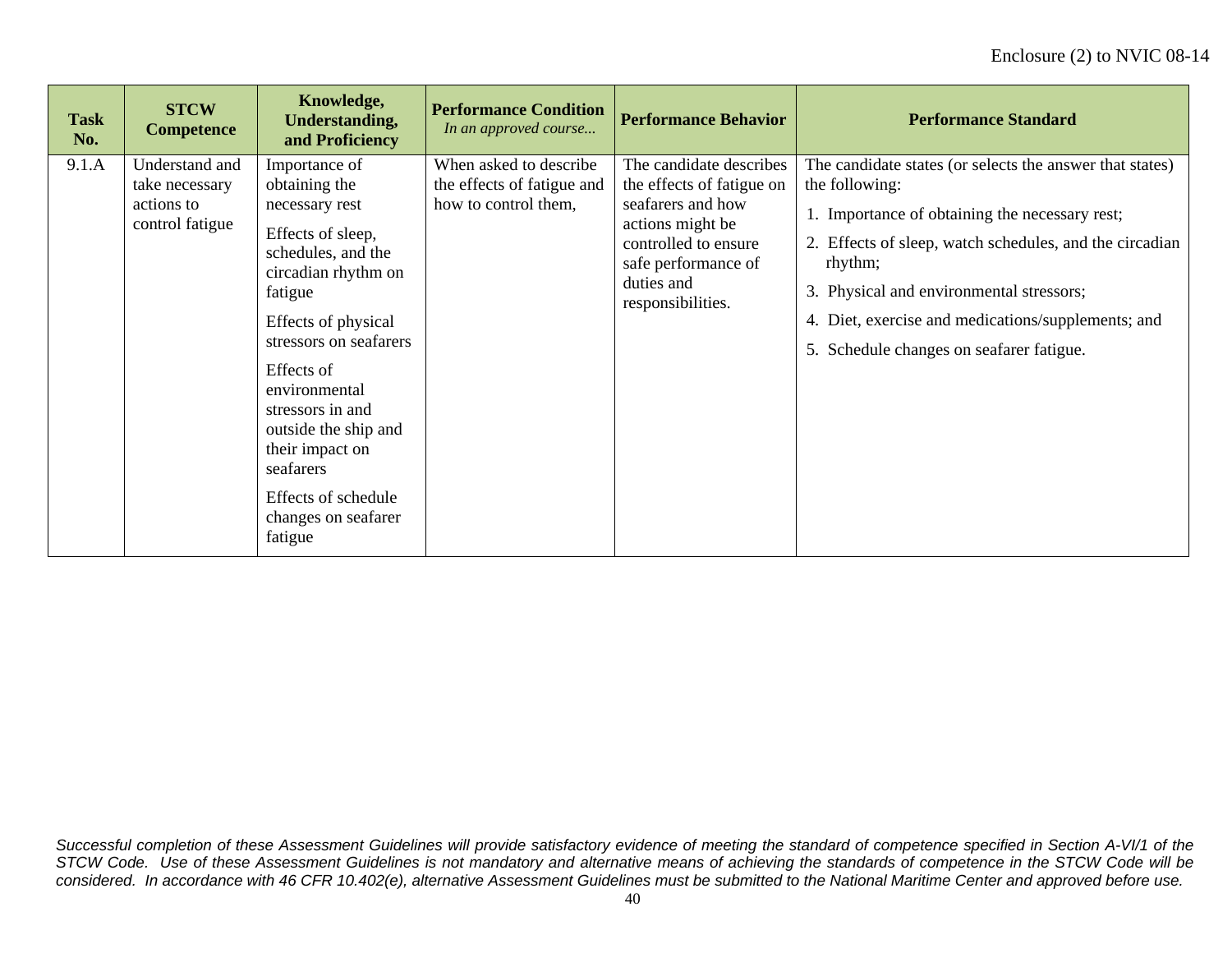# Excerpts from the International Convention on Standards of Training, Certification and Watchkeeping for Seafarers, 1978, as amended

and

Seafarers' Training, Certification and Watchkeeping Code, as amended

Notice: These excerpts are provided for background information. By themselves, they do not constitute Coast Guard policy.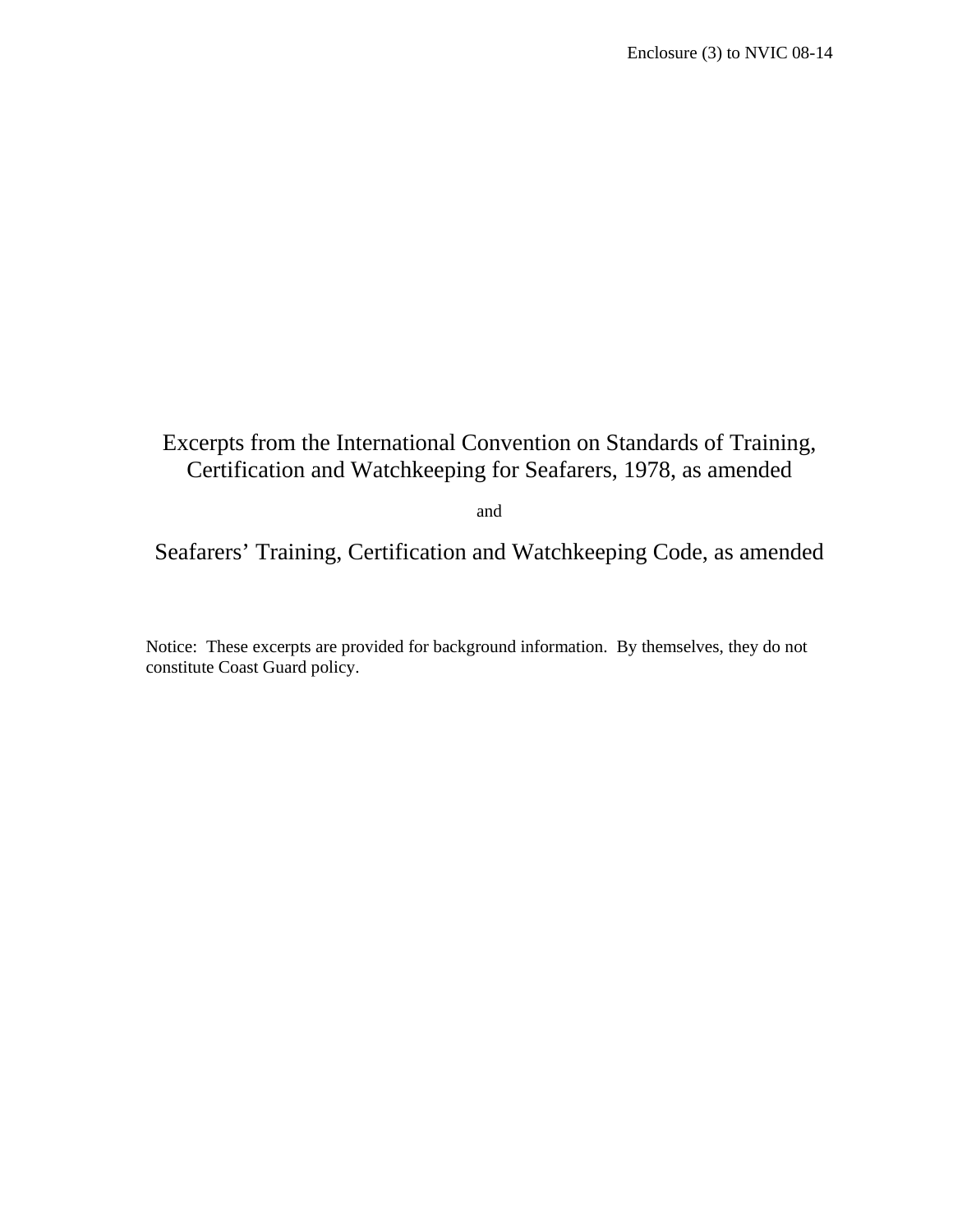## **The Manila Amendments to the annex to the International Convention on Standards of Training, Certification and Watchkeeping for Seafarers, 1978**

### **Chapter I**

General provisions

### **Regulation I/6**

*Training and assessment* 

Each party shall ensure that:

- **.1** the training and assessment of seafarers, as required under the Convention, are administered, supervised and monitored in accordance with the provisions of section A-I/6 of the STCW Code; and
- **.2** those responsible for the training and assessment of competence of seafarers, as required under the Convention, are appropriately qualified in accordance with the provisions of section A-I/6 of the STCW Code for the type and level of training and assessment involved.

### **Chapter VI**

Emergency, occupational safety, security, medical care and survival functions

# **Regulation VI/1**

*Mandatory minimum requirements for safety familiarization, basic training and instruction for all seafarers* 

**1** Seafarers shall receive safety familiarization and basic training or instruction in accordance with section A-VI/1 of the STCW Code and shall meet the appropriate standard of competence specified therein.

**2** Where basic training is not included in the qualification for the certificate to be issued, a certificate of proficiency shall be issued, indicating that the holder has attended the course in basic training.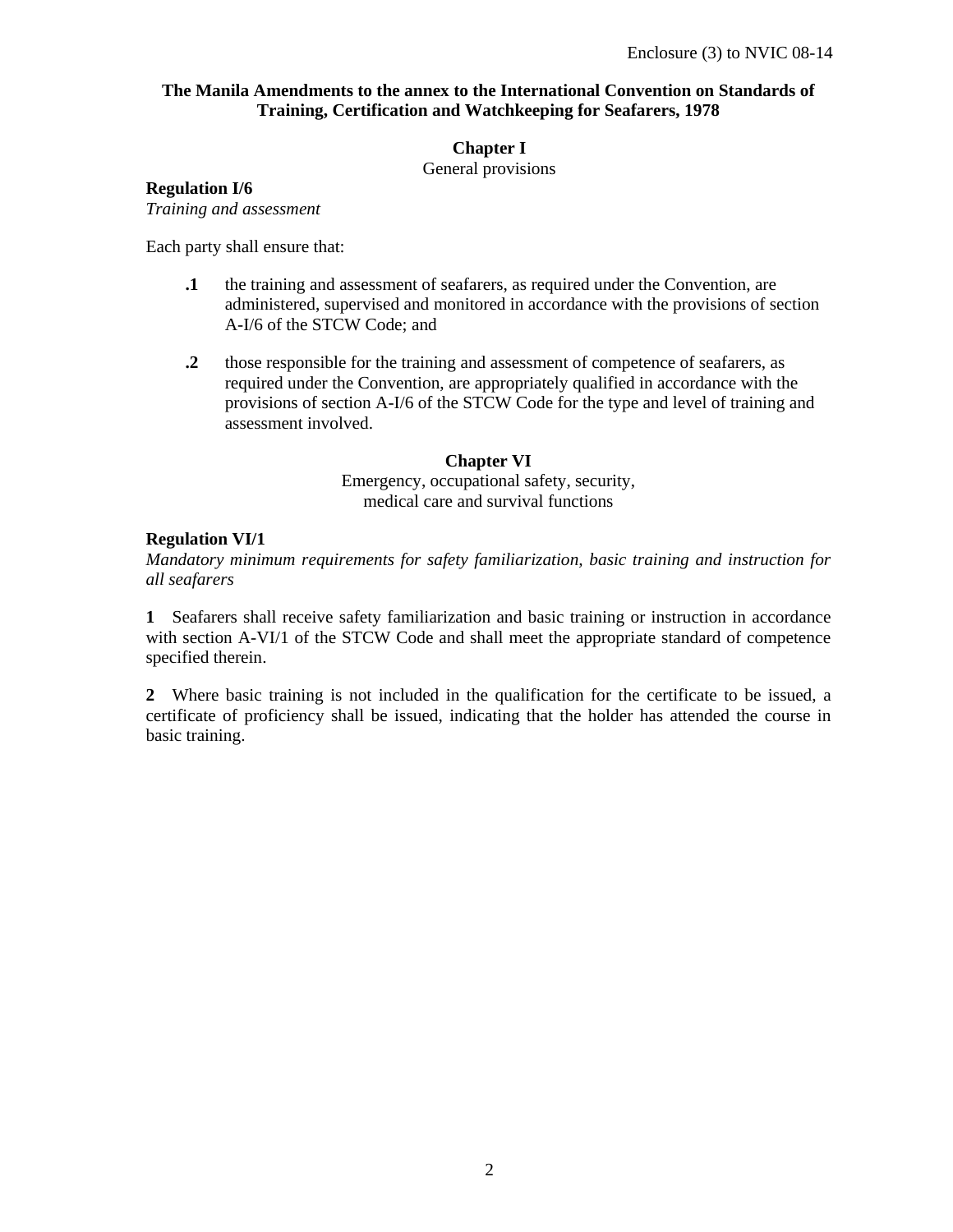# **The Manila Amendments to the Seafarers' Training, Certification and Watchkeeping (STCW) Code**

# **Chapter I**

Standards regarding general provisions

## **Section A-I/6**

*Training and assessment* 

**1** Each Party shall ensure that all training and assessment of seafarers for certification under the Convention is:

- **.1** structured in accordance with written programmes, including such methods and media of delivery, procedures, and course material as are necessary to achieve the prescribed standard of competence; and
- **.2** conducted, monitored, evaluated and supported by persons qualified in accordance with paragraphs 4, 5 and 6.

**2** Persons conducting in-service training or assessment on board ship shall only do so when such training or assessment will not adversely affect the normal operation of the ship and they can dedicate their time and attention to training or assessment.

### **Qualifications of instructors, supervisors and assessors**<sup>∗</sup>

**3** Each Party shall ensure that instructors, supervisors and assessors are appropriately qualified for the particular types and levels of training or assessment of competence of seafarers either on board or ashore, as required under the Convention, in accordance with the provisions of this section.

### **In-service training**

-

**4** Any person conducting in-service training of a seafarer, either on board or ashore, which is intended to be used in qualifying for certification under the Convention, shall:

- **.1** have an appreciation of the training programme and an understanding of the specific training objectives for the particular type of training being conducted;
- **.2** be qualified in the task for which training is being conducted; and
- **.3** if conducting training using a simulator:
	- **.3.1** have received appropriate guidance in instructional techniques involving the use of simulators; and
	- **.3.2** have gained practical operational experience on the particular type of simulator being used.

**5** Any person responsible for the supervision of in-service training of a seafarer intended to be used in qualifying for certification under the Convention shall have a full understanding of the training programme and the specific objectives for each type of training being conducted.

<sup>∗</sup> The relevant IMO Model Course(s) may be of assistance in the preparation of courses.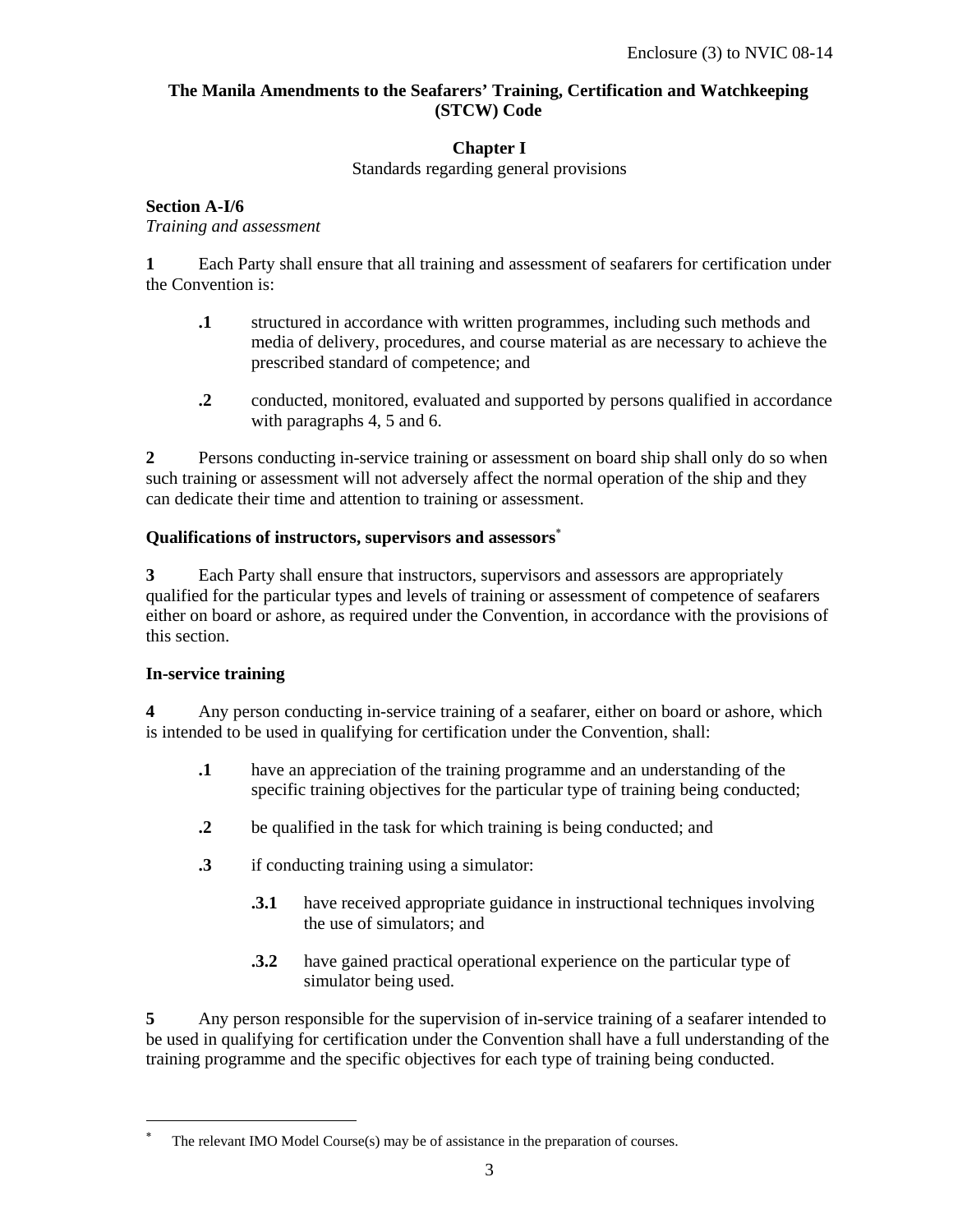#### **Assessment of competence**

**6** Any person conducting in-service assessment of competence of a seafarer, either on board or ashore, which is intended to be used in qualifying for certification under the Convention, shall:

- **.1** have an appropriate level of knowledge and understanding of the competence to be assessed;
- **2** be qualified in the task for which the assessment is being made;
- **.3** have received appropriate guidance in assessment methods and practice;
- **.4** have gained practical assessment experience; and
- **.5** if conducting assessment involving the use of simulators, have gained practical assessment experience on the particular type of simulator under the supervision and to the satisfaction of an experienced assessor.

#### **Training and assessment within an institution**

**7** Each Party which recognizes a course of training, a training institution, or a qualification granted by a training institution, as part of its requirements for the issue of a certificate required under the Convention, shall ensure that the qualifications and experience of instructors and assessors are covered in the application of the quality standard provisions of section A-I/8. Such qualification, experience and application of quality standards shall incorporate appropriate training in instructional techniques, and training and assessment methods and practice, and shall comply with all applicable requirements of paragraphs 4 to 6.

### **Chapter VI**

Emergency, occupational safety, security, medical care and survival functions

#### **Section A-VI/1**

*Mandatory minimum requirements for safety familiarization, basic training and instruction for all seafarers* 

#### **Safety familiarization training**

**1** Before being assigned to shipboard duties, all persons employed or engaged on a seagoing ship, other than passengers, shall receive approved familiarization training in personal survival techniques or receive sufficient information and instruction, taking account of the guidance given in part B, to be able to:

- **.1** communicate with other persons on board on elementary safety matters and understand safety information symbols, signs and alarm signals;
- **.2** know what to do if:
	- **.2.1** a person falls overboard,
	- **.2.2** fire or smoke is detected, or
	- **.2.3** the fire or abandon ship alarm is sounded;
- **.3** identify muster and embarkation stations and emergency escape routes;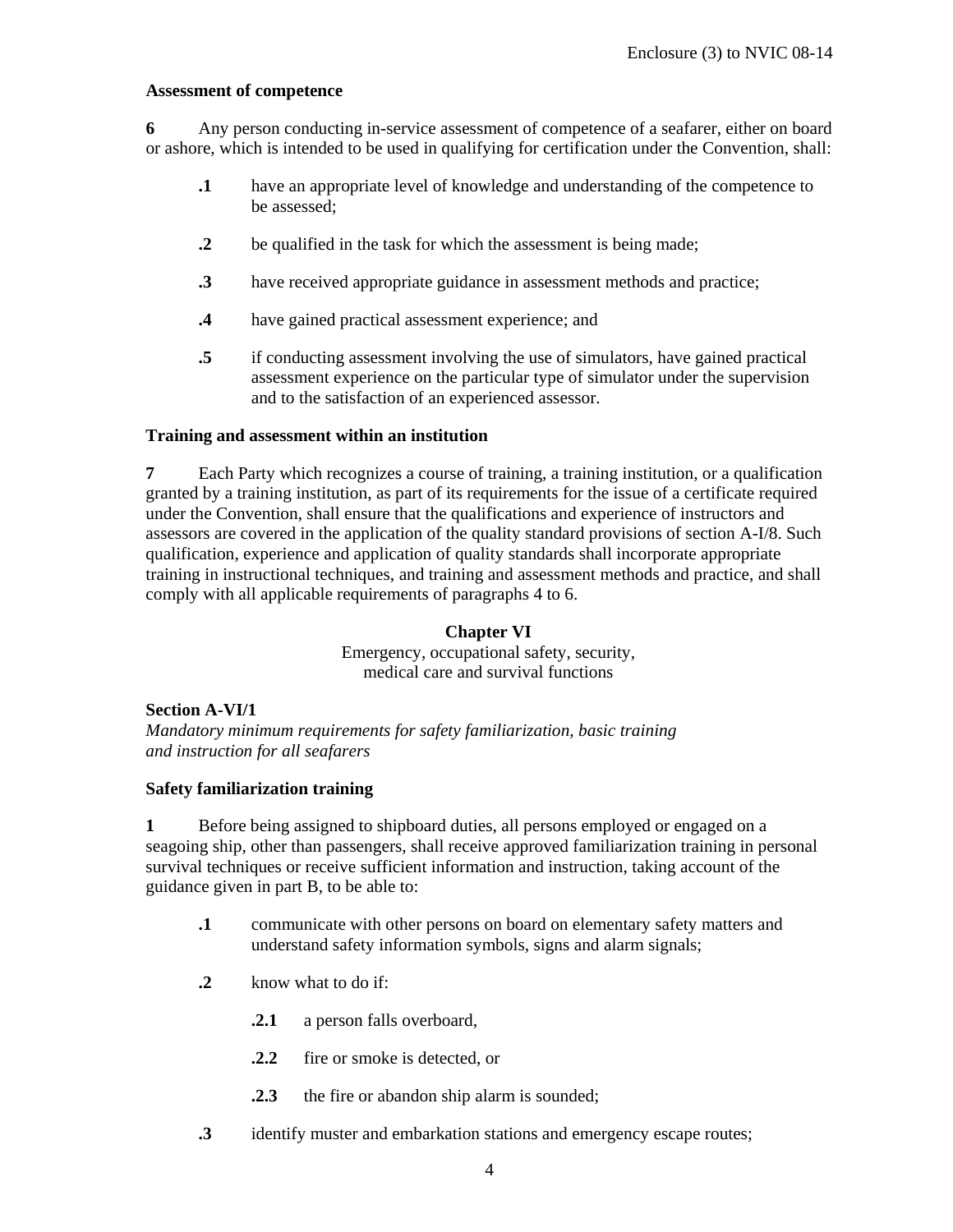- **.4** locate and don lifejackets;
- **.5** raise the alarm and have basic knowledge of the use of portable fire extinguishers;
- **.6** take immediate action upon encountering an accident or other medical emergency before seeking further medical assistance on board; and
- **.7** close and open the fire, weathertight and watertight doors fitted in the particular ship other than those for hull openings.

# **Basic training\***

**2** Seafarers employed or engaged in any capacity on board ship on the business of that ship as part of the ship's complement with designated safety or pollution-prevention duties in the operation of the ship shall, before being assigned to any shipboard duties:

- **.1** receive appropriate approved basic training or instruction in:
	- **.1.1** personal survival techniques as set out in table A-VI/1-1,
	- **.1.2** fire prevention and fire fighting as set out in table A-VI/1-2,
	- **.1.3** elementary first aid as set out in table A-VI/1-3, and
	- **.1.4** personal safety and social responsibilities as set out in table A-VI/1-4;
- **.2** be required to provide evidence of having achieved the required standard of competence to undertake the tasks, duties and responsibilities listed in column 1 of tables  $A-VI/I-1$ ,  $A-VI/I-2$ ,  $A-VI/I-3$  and  $A-VI/I-4$  through:
	- **2.1** demonstration of competence, in accordance with the methods and the criteria for evaluating competence tabulated in columns 3 and 4 of those tables, and
	- **.2.2** examination or continuous assessment as part of an approved training programme in the subjects listed in column 2 of those tables.

**3** Seafarers qualified in accordance with paragraph 2 in basic training shall be required, every five years, to provide evidence of having maintained the required standards of competence, to undertake the tasks, duties and responsibilities listed in column 1 of tables A-VI/1-1 and  $A-VI/1-2.$ 

**4** Parties may accept onboard training and experience for maintaining the required standard of competence in the following areas:

- **.1** personal survival techniques as set out in table A-VI/1-1:
	- **.1.1** don a lifejacket,

-

- **.1.2** board a survival craft from the ship, while wearing a lifejacket,
- **.1.3** take initial actions on boarding a lifeboat to enhance chance of survival,

<sup>\*</sup> The relevant IMO Model Courses may assist in the preparation of courses.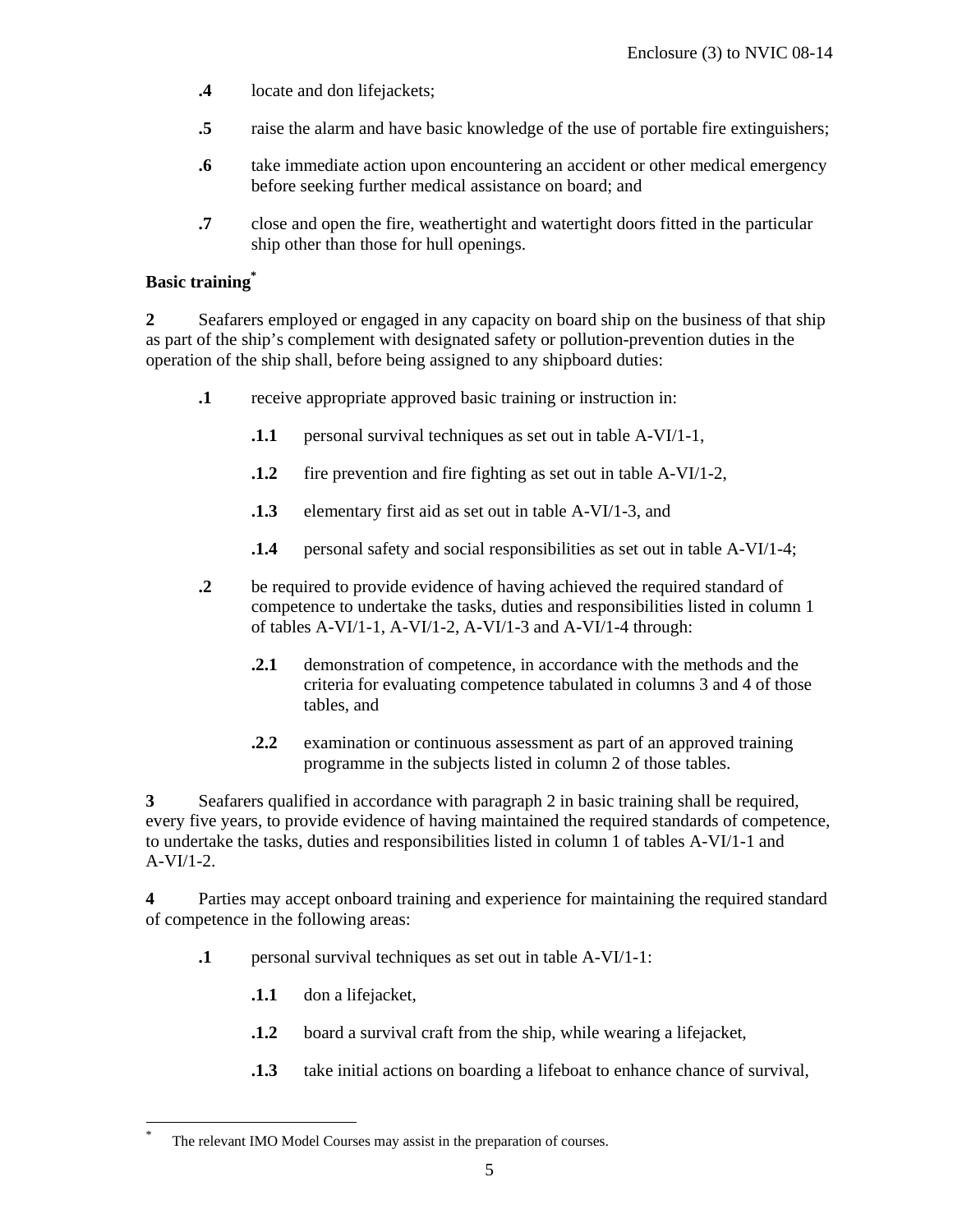- **.1.4** stream a lifeboat drogue or sea-anchor,
- **.1.5** operate survival craft equipment, and
- **1.6** operate location devices, including radio equipment;
- **.2** fire prevention and fire fighting as set out in table A-VI/1-2:
	- **.2.1** use self-contained breathing apparatus;
	- **.2.2** effect a rescue in a smoke-filled space, using an approved smokegenerating device aboard, while wearing a breathing apparatus;

### **Exemptions**

the length or character of its voyage are such as to render the application of the full requirements of this section unreasonable or impracticable, exempt to that extent the seafarers on such a ship or class of ships from some of the requirements, bearing in mind the safety of people on board, the ship and property and the protection of the marine environment.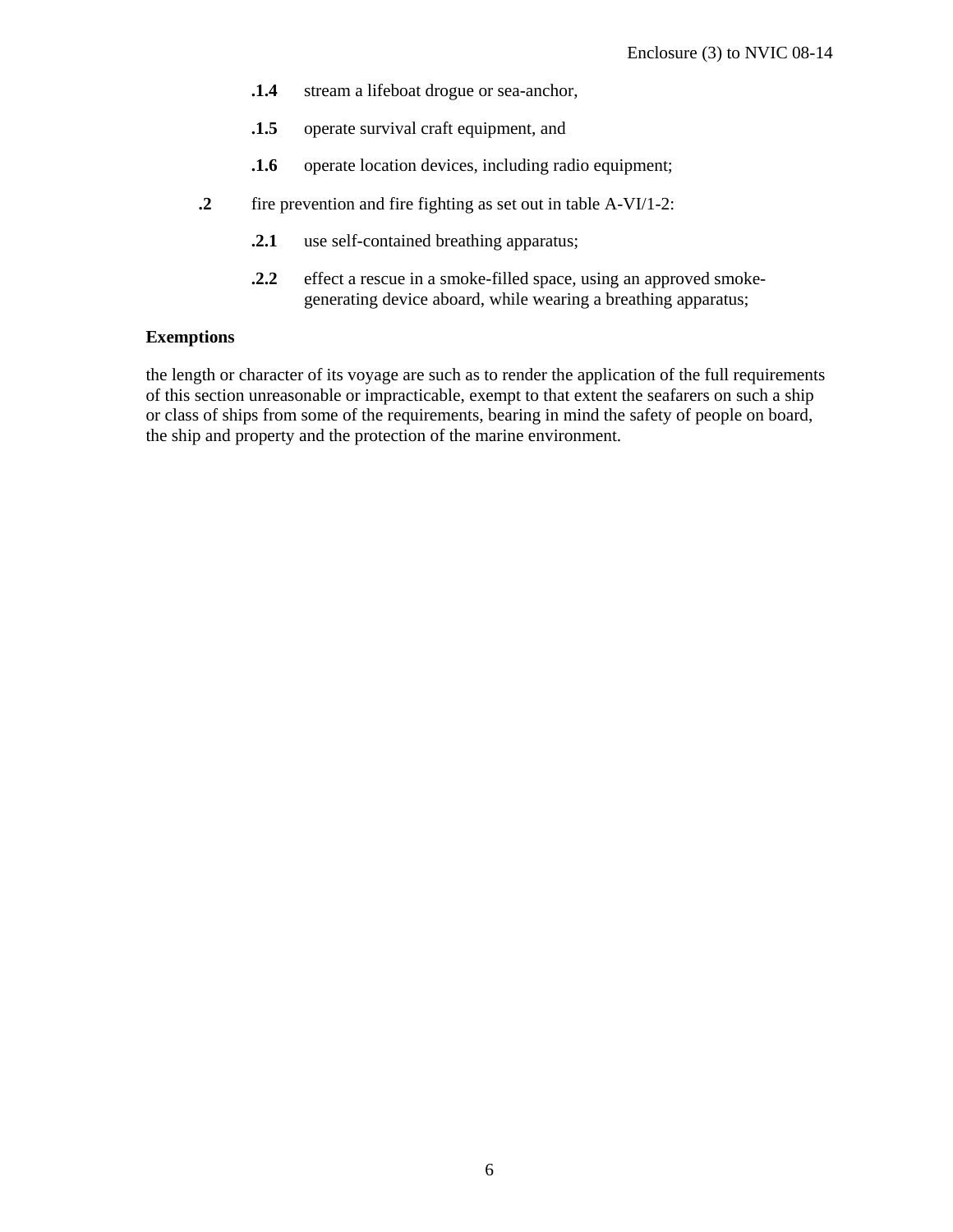| Specification of minimum standard of competence in personal survival techniques |  |  |
|---------------------------------------------------------------------------------|--|--|
|                                                                                 |  |  |

| Column 1                                                 | Column <sub>2</sub>                                                                                                                                                                                                                                                                                                                                                                                                                                                                                                                                                                                                                                                                                                                                              | Column 3                                                                                                                                                                                                                                                                                                                                                                                                                                                                                                                                                                                                                                                                                                                                                                                                                                                                                                 | Column 4                                                                                                                                                                                                                                                                                                                                                                                                                                                                                                                                           |
|----------------------------------------------------------|------------------------------------------------------------------------------------------------------------------------------------------------------------------------------------------------------------------------------------------------------------------------------------------------------------------------------------------------------------------------------------------------------------------------------------------------------------------------------------------------------------------------------------------------------------------------------------------------------------------------------------------------------------------------------------------------------------------------------------------------------------------|----------------------------------------------------------------------------------------------------------------------------------------------------------------------------------------------------------------------------------------------------------------------------------------------------------------------------------------------------------------------------------------------------------------------------------------------------------------------------------------------------------------------------------------------------------------------------------------------------------------------------------------------------------------------------------------------------------------------------------------------------------------------------------------------------------------------------------------------------------------------------------------------------------|----------------------------------------------------------------------------------------------------------------------------------------------------------------------------------------------------------------------------------------------------------------------------------------------------------------------------------------------------------------------------------------------------------------------------------------------------------------------------------------------------------------------------------------------------|
| Competence                                               | Knowledge, understanding<br>and proficiency                                                                                                                                                                                                                                                                                                                                                                                                                                                                                                                                                                                                                                                                                                                      | <b>Methods</b> for<br>demonstrating<br>competence                                                                                                                                                                                                                                                                                                                                                                                                                                                                                                                                                                                                                                                                                                                                                                                                                                                        | <b>Criteria</b> for<br>evaluating competence                                                                                                                                                                                                                                                                                                                                                                                                                                                                                                       |
| Survive at sea<br>in the event<br>of ship<br>abandonment | Types of emergency<br>situations which may occur,<br>such as collision, fire,<br>foundering<br>Types of life-saving<br>appliances normally carried<br>on ships<br>Equipment in survival craft<br>Location of personal<br>life-saving appliances<br>Principles concerning<br>survival, including:<br>value of training and<br>$\cdot$<br>drills<br>personal protective<br>.2<br>clothing and equipment<br>$\cdot$ 3<br>need to be ready for any<br>emergency<br>actions to be taken when<br>.4<br>called to survival craft<br>stations<br>actions to be taken when<br>.5<br>required to abandon ship<br>actions to be taken when<br>$6 \cdot$<br>in the water<br>actions to be taken when<br>.7<br>aboard a survival craft<br>main dangers to survivors<br>$.8\,$ | Assessment of evidence<br>obtained from approved<br>instruction or during<br>attendance at an approved<br>course or approved<br>in-service experience and<br>examination, including<br>practical demonstration of<br>competence to:<br>don a lifejacket<br>$\cdot$<br>don and use an<br>$\cdot$ .2<br>immersion suit<br>safely jump from a<br>$\cdot$ 3<br>height into the water<br>right an inverted<br>.4<br>liferaft while wearing<br>a lifejacket<br>$.5\,$<br>swim while wearing a<br>lifejacket<br>.6<br>keep afloat without a<br>lifejacket<br>.7<br>board a survival craft<br>from the ship and<br>water while wearing a<br>lifejacket<br>take initial actions on<br>$.8\,$<br>boarding survival<br>craft to enhance<br>chance of survival<br>.9<br>stream a drogue or<br>sea-anchor<br>.10 operate survival craft<br>equipment<br>.11 operate location<br>devices, including<br>radio equipment | Action taken on identifying<br>muster signals is appropriate to<br>the indicated emergency and<br>complies with established<br>procedures<br>The timing and sequence of<br>individual actions are<br>appropriate to the prevailing<br>circumstance and conditions<br>and minimize potential dangers<br>and threats to survival<br>Method of boarding survival<br>craft is appropriate and avoids<br>dangers to other survivors<br>Initial actions after leaving the<br>ship and procedures and actions<br>in water minimize threats to<br>survival |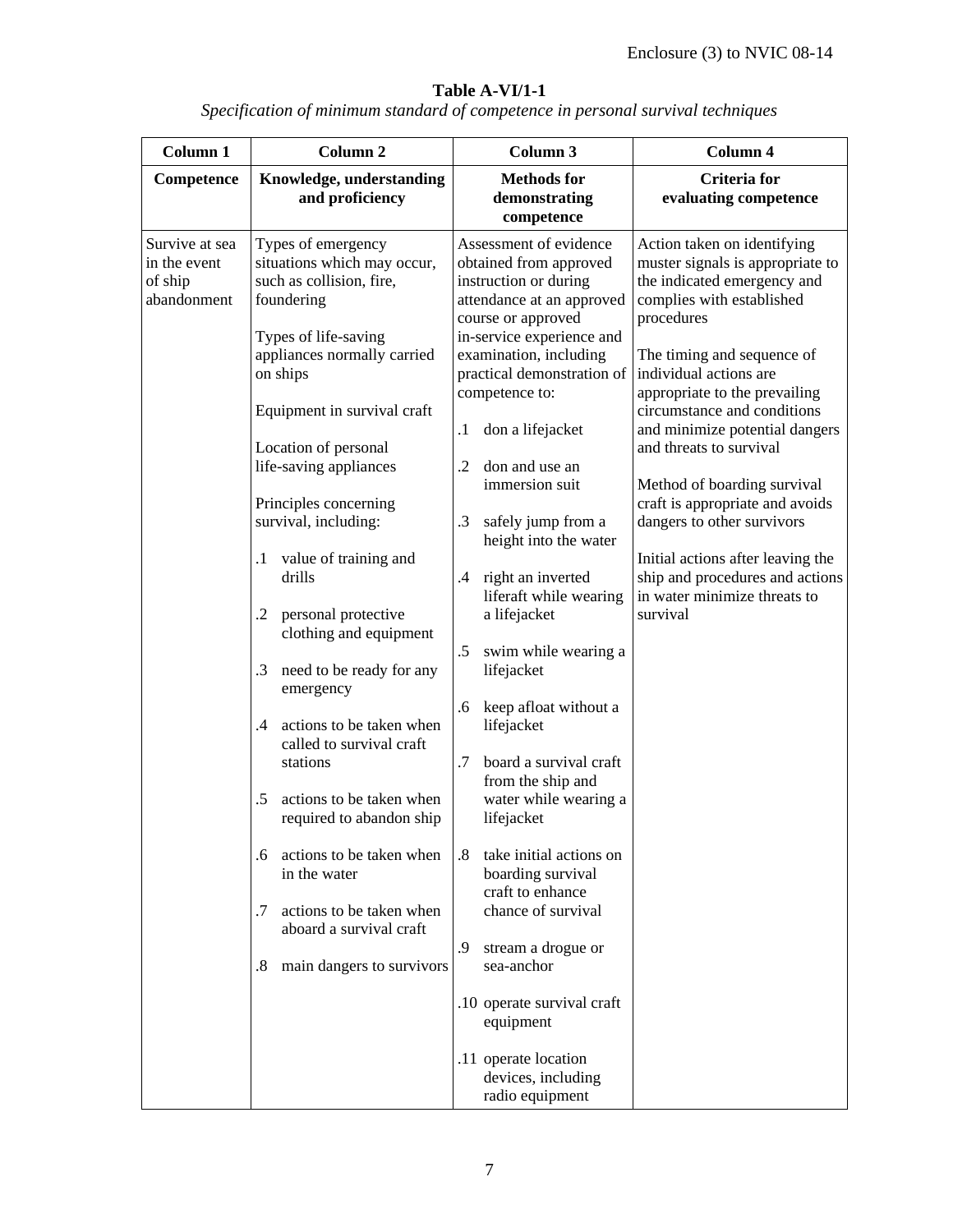|  | Specification of minimum standard of competence in fire prevention and fire fighting |
|--|--------------------------------------------------------------------------------------|
|  |                                                                                      |
|  |                                                                                      |
|  |                                                                                      |

| Column 1                                                                                                                           | Column <sub>2</sub>                                                                                                                                                                                                                                                                                                                                                                                                                                                                     | Column 3                                                                                                                                                                                                                                                                                                                                                                                                                                        | Column 4                                                                                                                                                                                                                                                                                                                                                                                                                                                                 |
|------------------------------------------------------------------------------------------------------------------------------------|-----------------------------------------------------------------------------------------------------------------------------------------------------------------------------------------------------------------------------------------------------------------------------------------------------------------------------------------------------------------------------------------------------------------------------------------------------------------------------------------|-------------------------------------------------------------------------------------------------------------------------------------------------------------------------------------------------------------------------------------------------------------------------------------------------------------------------------------------------------------------------------------------------------------------------------------------------|--------------------------------------------------------------------------------------------------------------------------------------------------------------------------------------------------------------------------------------------------------------------------------------------------------------------------------------------------------------------------------------------------------------------------------------------------------------------------|
| Competence                                                                                                                         | Knowledge, understanding<br>and proficiency                                                                                                                                                                                                                                                                                                                                                                                                                                             | <b>Methods</b> for<br>demonstrating<br>competence                                                                                                                                                                                                                                                                                                                                                                                               | <b>Criteria</b> for<br>evaluating competence                                                                                                                                                                                                                                                                                                                                                                                                                             |
| Minimize the<br>risk of fire and<br>maintain a state<br>of readiness to<br>respond to<br>emergency<br>situations<br>involving fire | Shipboard fire-fighting<br>organization<br>Location of fire-fighting<br>appliances and emergency<br>escape routes<br>The elements of fire and<br>explosion (the fire triangle)<br>Types and sources of ignition<br>Flammable materials, fire<br>hazards and spread of fire<br>The need for constant<br>vigilance<br>Actions to be taken on board<br>ship<br>Fire and smoke detection and<br>automatic alarm systems<br>Classification of fire and<br>applicable extinguishing<br>agents | Assessment of evidence<br>obtained from approved<br>instruction or attendance<br>at an approved course                                                                                                                                                                                                                                                                                                                                          | Initial actions on becoming<br>aware of an emergency<br>conform with accepted<br>practices and procedures<br>Action taken on identifying<br>muster signals is appropriate to<br>the indicated emergency and<br>complies with established<br>procedures                                                                                                                                                                                                                   |
| Fight and                                                                                                                          | Fire-fighting equipment and<br>extinguish fires its location on board<br>Instruction in:<br>fixed installations<br>$\cdot$<br>fire-fighter's outfits<br>.2<br>personal equipment<br>.3<br>fire-fighting appliances<br>.4<br>and equipment<br>fire-fighting methods<br>.5<br>fire-fighting agents<br>.6<br>fire-fighting procedures<br>.7                                                                                                                                                | Assessment of evidence<br>obtained from approved<br>instruction or during<br>attendance at an approved<br>demonstration in spaces<br>which provide truly<br>realistic training conditions<br>(e.g., simulated shipboard<br>conditions) and, whenever<br>possible and practical, in<br>darkness, of the ability to:<br>use various types of<br>$\cdot$<br>portable fire<br>extinguishers<br>use self-contained<br>$\cdot$<br>breathing apparatus | Clothing and equipment are<br>appropriate to the nature of the<br>fire-fighting operations<br>course, including practical The timing and sequence of<br>individual actions are<br>appropriate to the prevailing<br>circumstances and conditions<br>Extinguishment of fire is<br>achieved using appropriate<br>procedures, techniques and<br>fire-fighting agents<br>Breathing apparatus procedures<br>and techniques comply with<br>accepted practices and<br>procedures |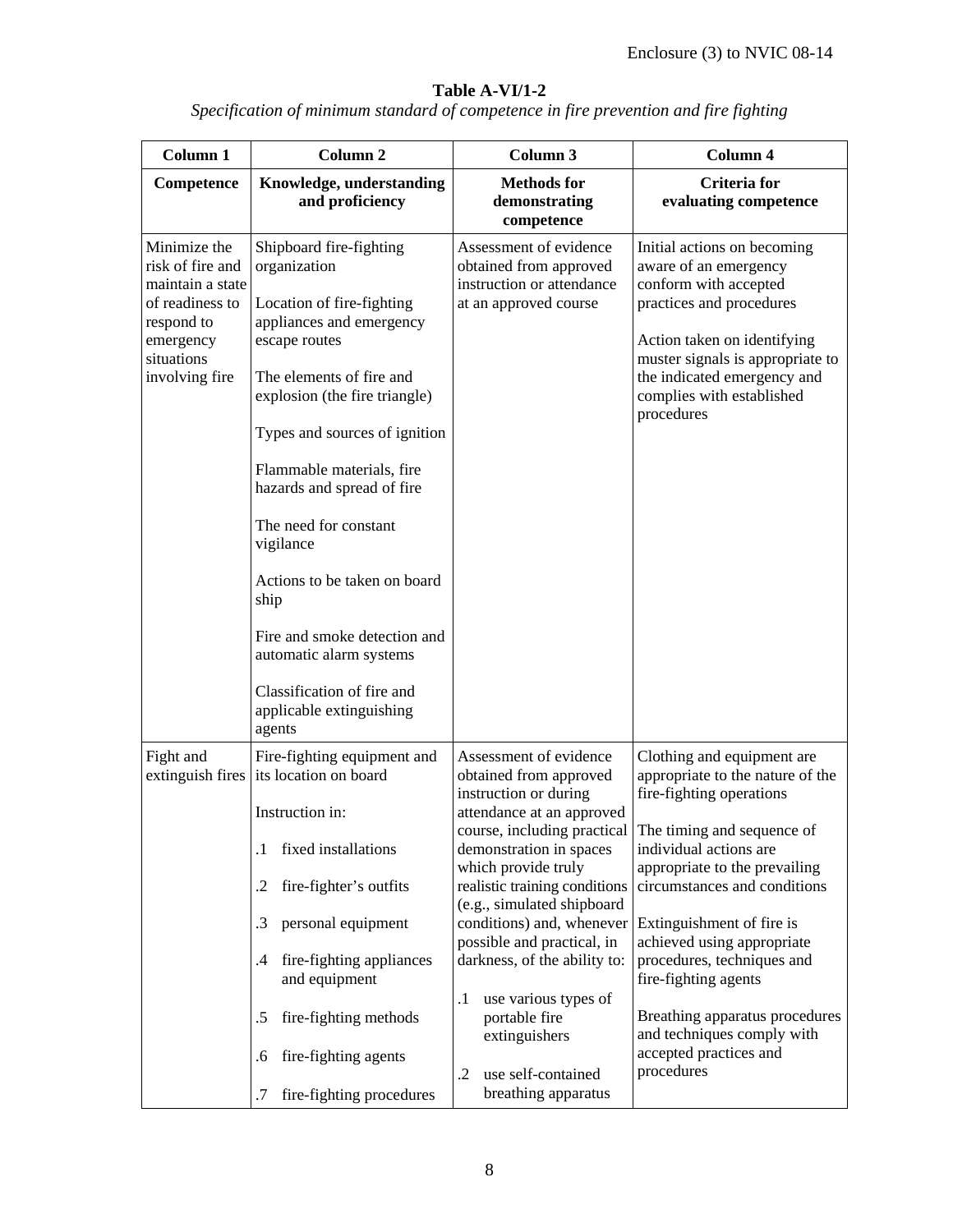| Column 1                                     | Column <sub>2</sub>                                                                              | Column 3                                                                                                                                                                        | Column 4                                     |
|----------------------------------------------|--------------------------------------------------------------------------------------------------|---------------------------------------------------------------------------------------------------------------------------------------------------------------------------------|----------------------------------------------|
| Competence                                   | Knowledge, understanding<br>and proficiency                                                      | <b>Methods</b> for<br>demonstrating<br>competence                                                                                                                               | <b>Criteria</b> for<br>evaluating competence |
| Fight and<br>extinguish fires<br>(continued) | $\boldsymbol{8}$<br>use of breathing<br>apparatus for fighting<br>fires and effecting<br>rescues | .3<br>extinguish smaller<br>fires, e.g., electrical<br>fires, oil fires,<br>propane fires                                                                                       |                                              |
|                                              |                                                                                                  | extinguish extensive<br>$\cdot$<br>fires with water, using<br>jet and spray nozzles                                                                                             |                                              |
|                                              |                                                                                                  | $.5\,$<br>extinguish fires with<br>foam, powder or any<br>other suitable<br>chemical agent                                                                                      |                                              |
|                                              |                                                                                                  | enter and pass<br>.6<br>through, with lifeline<br>but without breathing<br>apparatus, a<br>compartment into<br>which high-expansion<br>foam has been injected                   |                                              |
|                                              |                                                                                                  | fight fire in<br>.7<br>smoke-filled enclosed<br>spaces wearing<br>self-contained<br>breathing apparatus                                                                         |                                              |
|                                              |                                                                                                  | .8<br>extinguish fire with<br>water fog or any other<br>suitable fire-fighting<br>agent in an<br>accommodation room<br>or simulated<br>engine-room with fire<br>and heavy smoke |                                              |
|                                              |                                                                                                  | extinguish oil fire<br>.9<br>with fog applicator<br>and spray nozzles, dry<br>chemical powder or<br>foam applicators                                                            |                                              |
|                                              |                                                                                                  | .10 effect a rescue in a<br>smoke-filled space<br>wearing breathing<br>apparatus                                                                                                |                                              |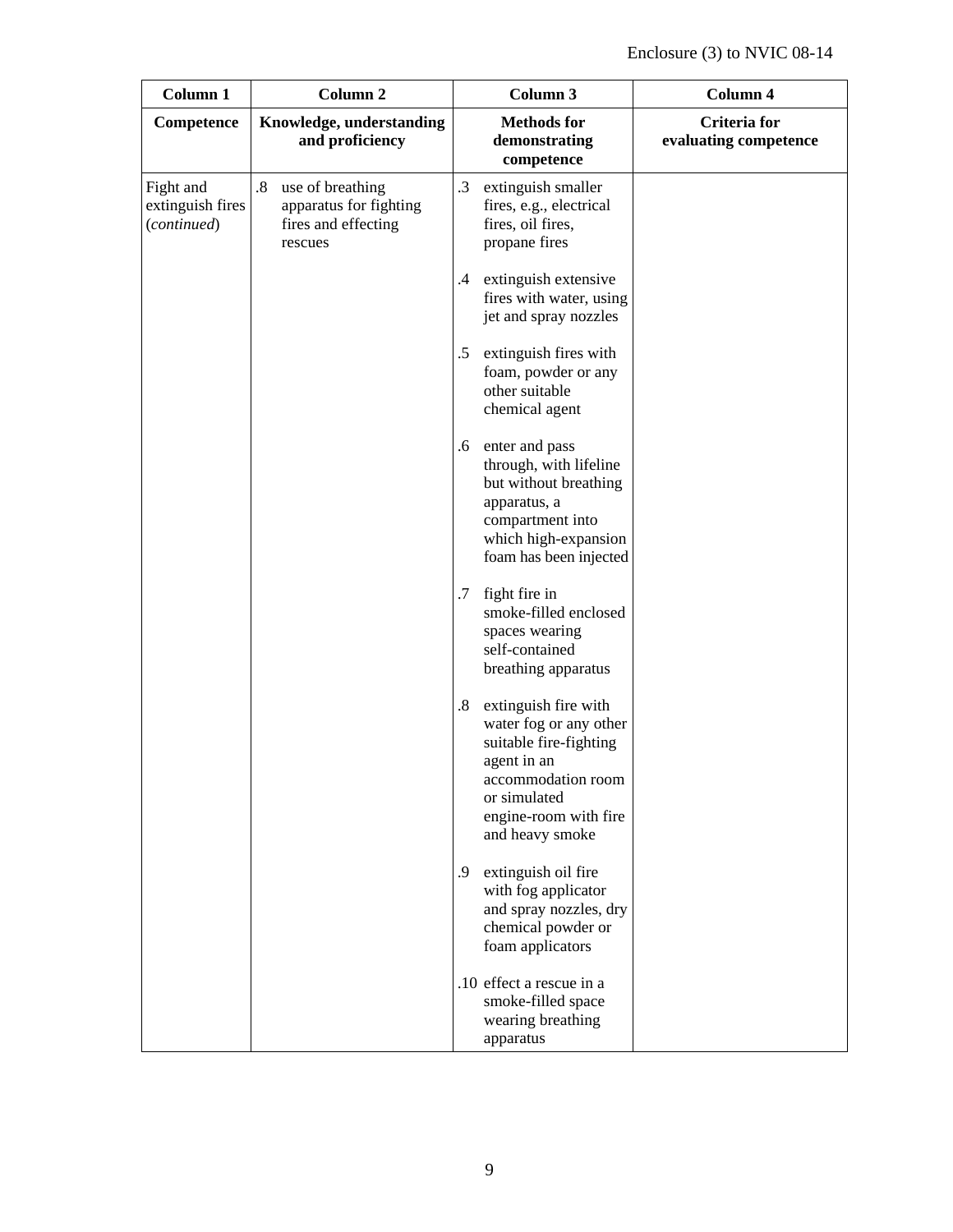| Column 1                                                                                         | Column <sub>2</sub>                                                                                                                                                                                                                                                                                                                                                                                                                                                                                                                                                                                                                                                           | Column 3                                                                                                         | Column 4                                                                                                                                                                                                                                                                                                                                                                                                        |
|--------------------------------------------------------------------------------------------------|-------------------------------------------------------------------------------------------------------------------------------------------------------------------------------------------------------------------------------------------------------------------------------------------------------------------------------------------------------------------------------------------------------------------------------------------------------------------------------------------------------------------------------------------------------------------------------------------------------------------------------------------------------------------------------|------------------------------------------------------------------------------------------------------------------|-----------------------------------------------------------------------------------------------------------------------------------------------------------------------------------------------------------------------------------------------------------------------------------------------------------------------------------------------------------------------------------------------------------------|
| Competence                                                                                       | Knowledge, understanding<br>and proficiency                                                                                                                                                                                                                                                                                                                                                                                                                                                                                                                                                                                                                                   | <b>Methods</b> for<br>demonstrating<br>competence                                                                | <b>Criteria</b> for<br>evaluating competence                                                                                                                                                                                                                                                                                                                                                                    |
| Take<br>immediate<br>action upon<br>encountering<br>an accident or<br>other medical<br>emergency | Assessment of needs of<br>casualties and threats to own<br>safety<br>Appreciation of body<br>structure and functions<br>Understanding of immediate<br>measures to be taken in cases<br>of emergency, including the<br>ability to:<br>position casualty<br>$\cdot$ 1<br>$\cdot$ 2<br>apply resuscitation<br>techniques<br>.3<br>control bleeding<br>apply appropriate<br>$\cdot$ 4<br>measures of basic shock<br>management<br>$.5\,$<br>apply appropriate<br>measures in event of<br>burns and scalds,<br>including accidents<br>caused by electric current<br>.6 rescue and transport a<br>casualty<br>.7<br>improvise bandages and<br>use materials in the<br>emergency kit | Assessment of evidence<br>obtained from approved<br>instruction or during<br>attendance at an approved<br>course | The manner and timing of<br>raising the alarm is appropriate<br>to the circumstances of the<br>accident or medical emergency<br>The identification of probable<br>cause, nature and extent of<br>injuries is prompt and complete<br>and the priority and sequence<br>of actions is proportional to any<br>potential threat to life<br>Risk of further harm to self and<br>casualty is minimized at all<br>times |

*Specification of minimum standard of competence in elementary first aid*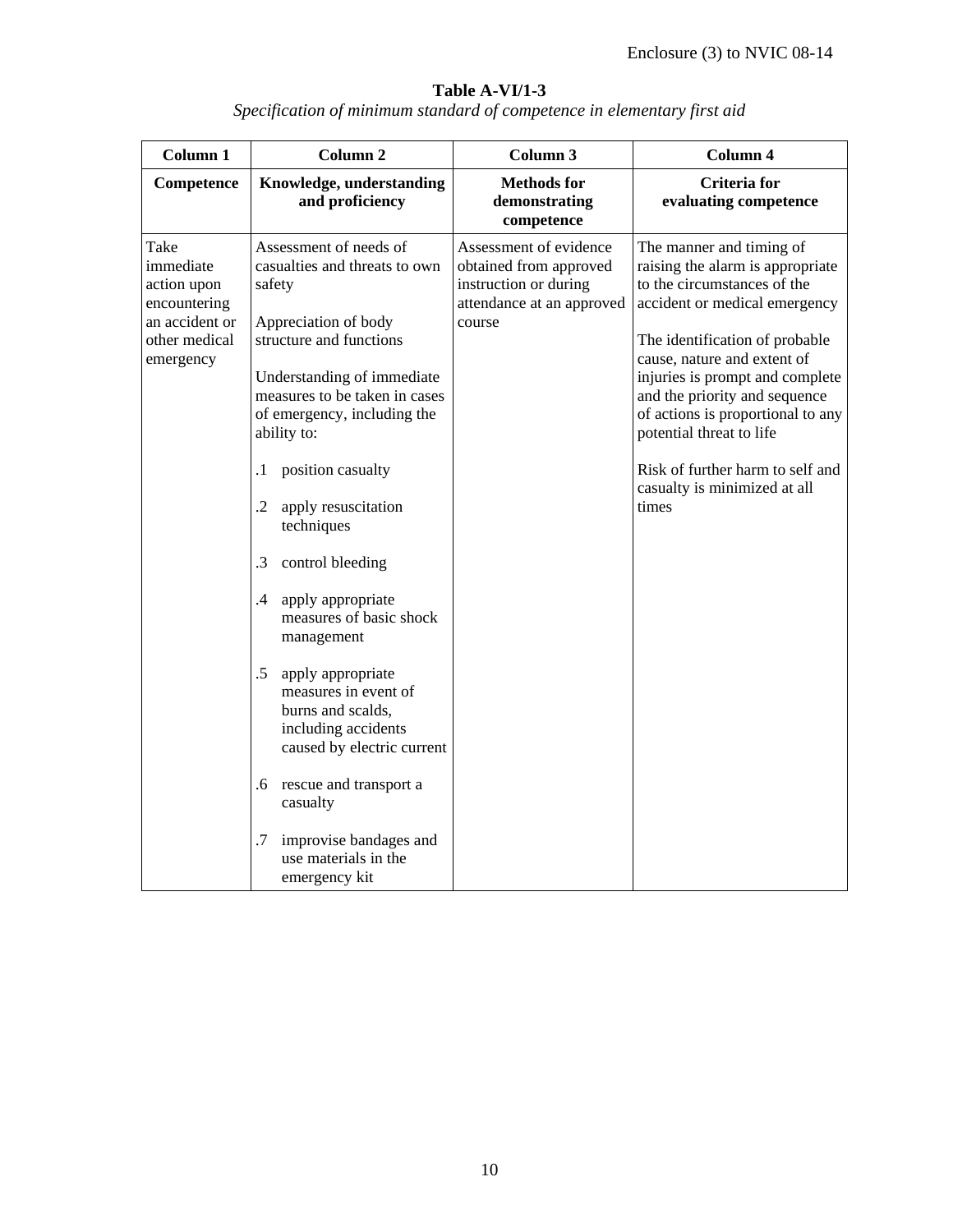*Specification of minimum standard of competence in personal safety and social responsibilities* 

| Column 1                                                                       | Column <sub>2</sub>                                                                                                                                                                                                                                                                                                                                                                                                                                                                                                                                                                                                                                | Column 3                                                                                                         | Column 4                                                                                                                                                                                            |
|--------------------------------------------------------------------------------|----------------------------------------------------------------------------------------------------------------------------------------------------------------------------------------------------------------------------------------------------------------------------------------------------------------------------------------------------------------------------------------------------------------------------------------------------------------------------------------------------------------------------------------------------------------------------------------------------------------------------------------------------|------------------------------------------------------------------------------------------------------------------|-----------------------------------------------------------------------------------------------------------------------------------------------------------------------------------------------------|
| Competence                                                                     | Knowledge, understanding<br>and proficiency                                                                                                                                                                                                                                                                                                                                                                                                                                                                                                                                                                                                        | <b>Methods</b> for<br>demonstrating<br>competence                                                                | Criteria for<br>evaluating competence                                                                                                                                                               |
| Comply with<br>emergency<br>procedures                                         | Types of emergency which<br>may occur, such as collision,<br>fire, foundering<br>Knowledge of shipboard<br>contingency plans for<br>response to emergencies<br>Emergency signals and<br>specific duties allocated to<br>crew members in the muster<br>list; muster stations; correct<br>use of personal safety<br>equipment<br>Action to take on discovering<br>potential emergency,<br>including fire, collision,<br>foundering and ingress of<br>water into the ship<br>Action to take on hearing<br>emergency alarm signals<br>Value of training and drills<br>Knowledge of escape routes<br>and internal<br>communication and<br>alarm systems | Assessment of evidence<br>obtained from approved<br>instruction or during<br>attendance at an approved<br>course | Initial action on becoming<br>aware of an emergency<br>conforms to established<br>emergency response procedures<br>Information given on raising<br>alarm is prompt, accurate,<br>complete and clear |
| Take<br>precautions to<br>prevent<br>pollution of the<br>marine<br>environment | Basic knowledge of the<br>impact of shipping on the<br>marine environment and the<br>effects of operational or<br>accidental pollution on it<br>Basic environmental<br>protection procedures<br>Basic knowledge of<br>complexity and diversity of<br>the marine environment                                                                                                                                                                                                                                                                                                                                                                        | Assessment of evidence<br>obtained from approved<br>instruction or during<br>attendance at an approved<br>course | Organizational procedures<br>designed to safeguard the<br>marine environment are<br>observed at all times                                                                                           |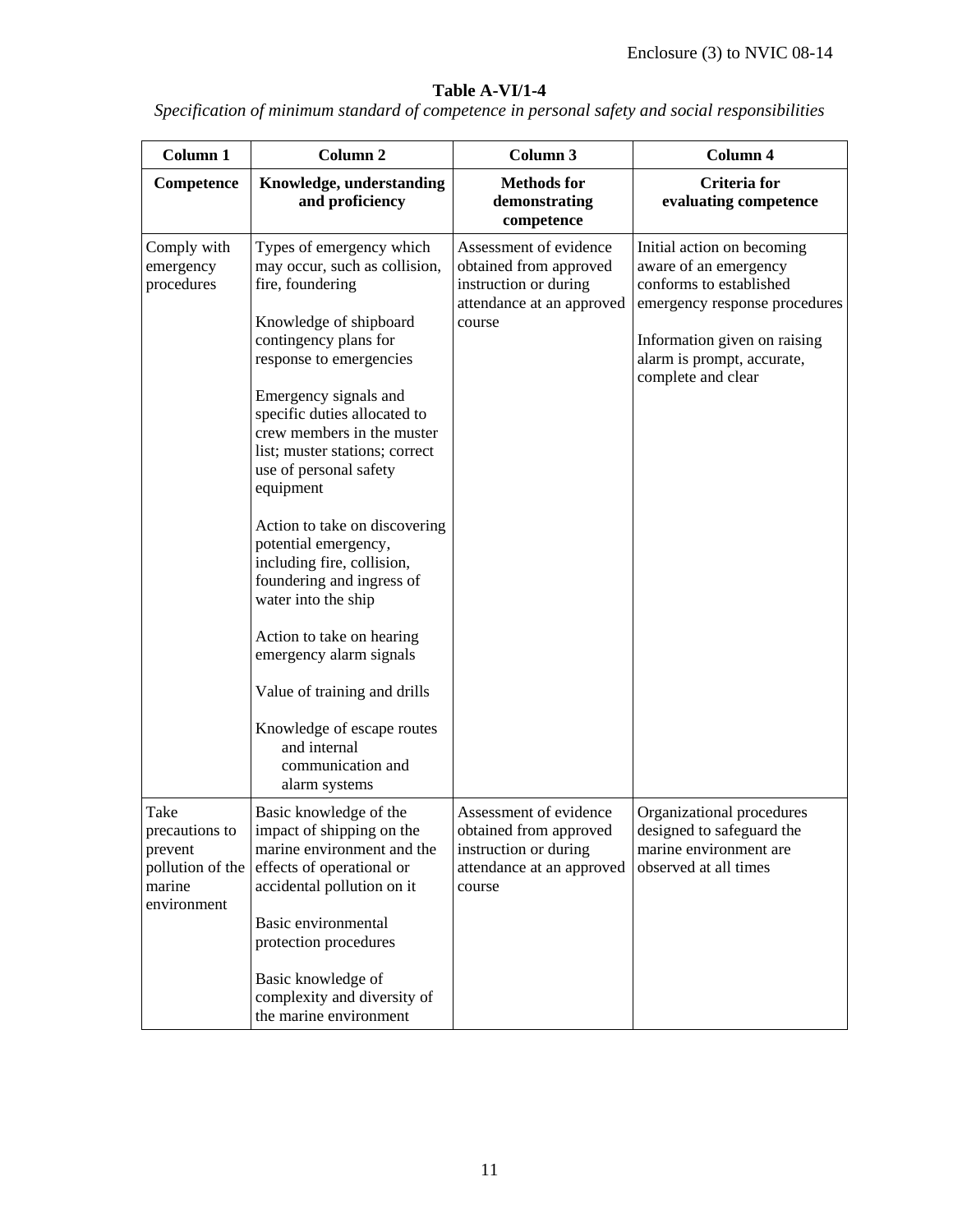| Column 1                                                              | Column <sub>2</sub>                                                                                                                                                                                                                                                                                                                                                  | Column 3                                                                                                         | Column 4                                                                                                                    |
|-----------------------------------------------------------------------|----------------------------------------------------------------------------------------------------------------------------------------------------------------------------------------------------------------------------------------------------------------------------------------------------------------------------------------------------------------------|------------------------------------------------------------------------------------------------------------------|-----------------------------------------------------------------------------------------------------------------------------|
| Competence                                                            | Knowledge, understanding<br>and proficiency                                                                                                                                                                                                                                                                                                                          | <b>Methods</b> for<br>demonstrating<br>competence                                                                | Criteria for<br>evaluating competence                                                                                       |
| Observe safe<br>working<br>practices                                  | Importance of adhering to<br>safe working practices at all<br>times<br>Safety and protective devices<br>available to protect against<br>potential hazards aboard ship<br>Precautions to be taken prior<br>to entering enclosed spaces<br>Familiarization with<br>international measures<br>concerning accident<br>prevention and occupational<br>health <sup>*</sup> | Assessment of evidence<br>obtained from approved<br>instruction or during<br>attendance at an approved<br>course | Safe working practices are<br>observed and appropriate safety<br>and protective equipment is<br>correctly used at all times |
| Contribute to<br>effective<br>communications<br>on board ship         | Understand the principles of,<br>and barriers to, effective<br>communication between<br>individuals and teams within<br>the ship<br>Ability to establish and<br>maintain effective<br>communications                                                                                                                                                                 | Assessment of evidence<br>obtained from approved<br>instruction or during<br>attendance at an approved<br>course | Communications are clear and<br>effective at all times                                                                      |
| Contribute to<br>effective<br>human<br>relationships<br>on board ship | Importance of maintaining<br>good human and working<br>relationships aboard ship<br>Basic teamworking principles<br>and practice, including<br>conflict resolution<br>Social responsibilities;<br>employment conditions;<br>individual rights and<br>obligations; dangers of drug<br>and alcohol abuse                                                               | Assessment of evidence<br>obtained from approved<br>instruction or during<br>attendance at an approved<br>course | Expected standards of work<br>and behaviour are observed at<br>all times                                                    |

 \* The ILO Code of Practice on "Accident Prevention on Board Ship at Sea and in Port" may be of assistance in the preparation of courses.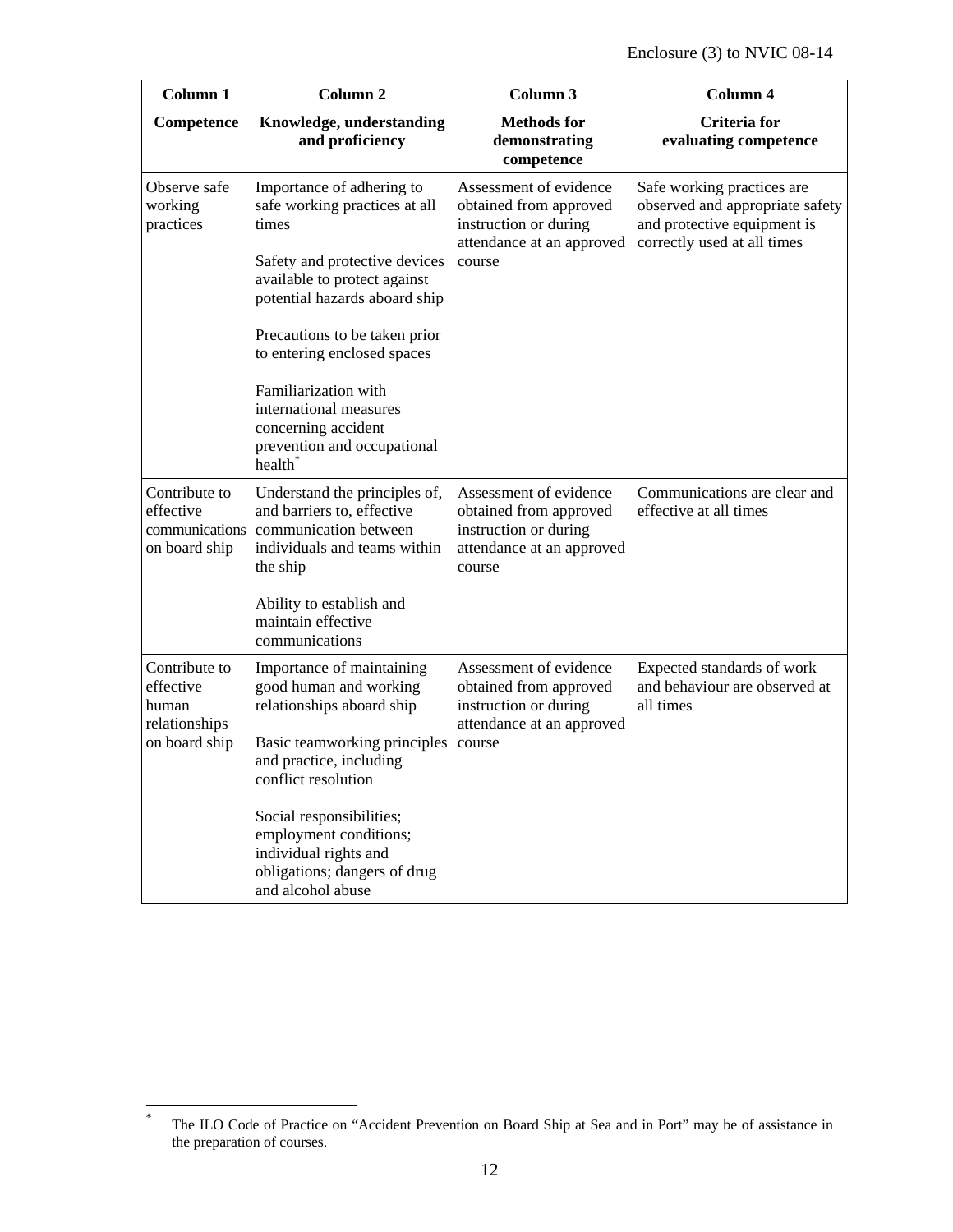| Column 1                                                             | Column 2                                                                                                                                                                                                                                                                                                                            | Column 3                                                                                                         | Column 4                                                                                      |
|----------------------------------------------------------------------|-------------------------------------------------------------------------------------------------------------------------------------------------------------------------------------------------------------------------------------------------------------------------------------------------------------------------------------|------------------------------------------------------------------------------------------------------------------|-----------------------------------------------------------------------------------------------|
| Competence                                                           | Knowledge, understanding<br>and proficiency                                                                                                                                                                                                                                                                                         | <b>Methods</b> for<br>demonstrating<br>competence                                                                | Criteria for<br>evaluating competence                                                         |
| Understand<br>and take<br>necessary<br>actions to<br>control fatigue | Importance of obtaining the<br>necessary rest<br>Effects of sleep, schedules,<br>and the circadian rhythm on<br>fatigue<br>Effects of physical stressors<br>on seafarers<br>Effects of environmental<br>stressors in and outside the<br>ship and their impact on<br>seafarers<br>Effects of schedule changes<br>on seafarer fatigue | Assessment of evidence<br>obtained from approved<br>instruction or during<br>attendance at an approved<br>course | Fatigue management practices<br>are observed and appropriate<br>actions are used at all times |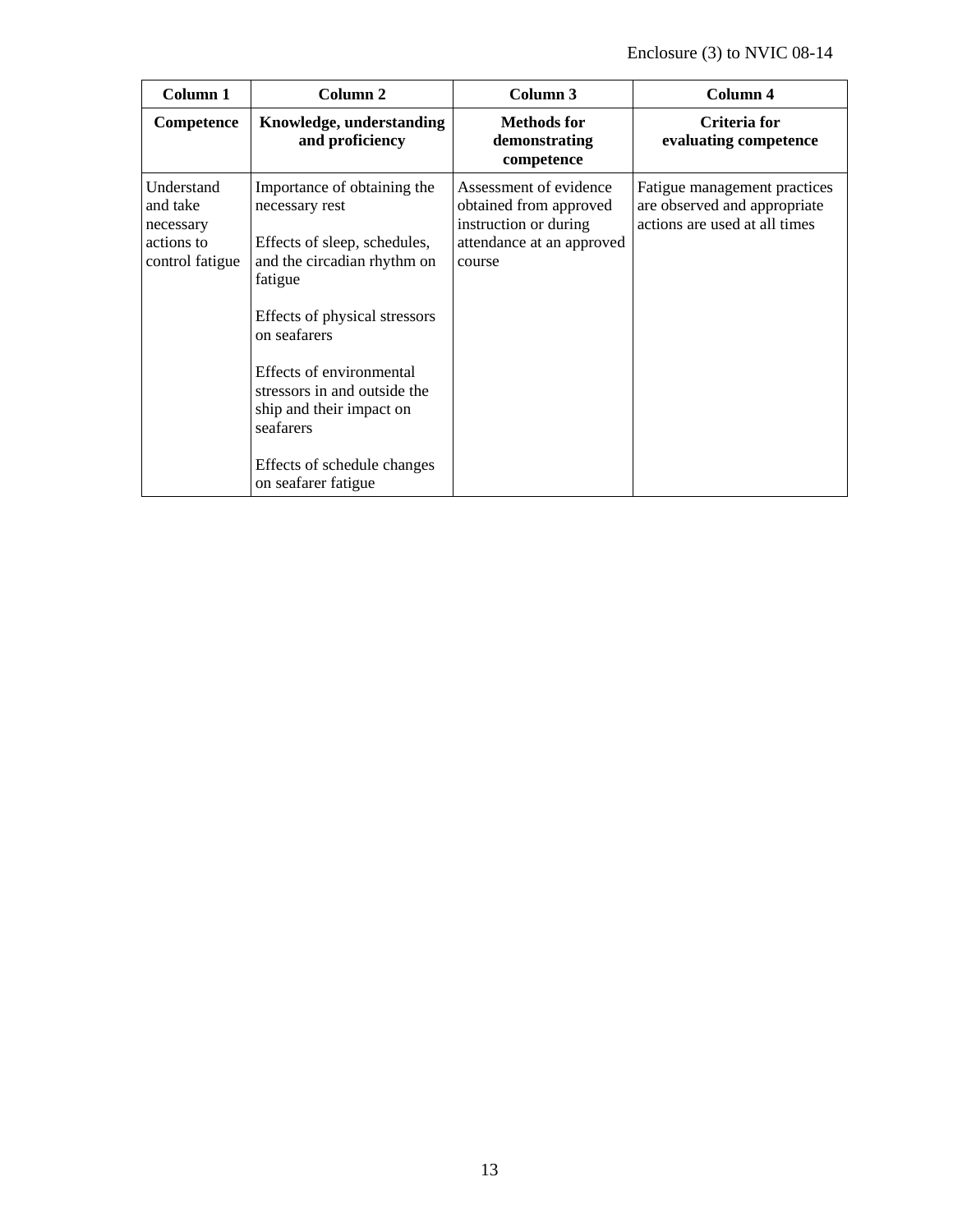#### **GUIDANCE REGARDING PROVISIONS OF THE ANNEX TO THE STCW CONVENTION PART B**

### **Chapter I**

Guidance regarding general provisions

**Section B-I/6** *Guidance regarding training and assessment* 

#### **Qualifications of instructors and assessors**

**1** Each Party should ensure that instructors and assessors are appropriately qualified and experienced for the particular types and levels of training or assessment of competence of seafarers, as required under the Convention, in accordance with the guidelines in this section.

#### **In-service training and assessment**

**2** Any person, on board or ashore, conducting in-service training of a seafarer intended to be used in qualifying for certification under the Convention should have received appropriate guidance in instructional techniques\* .

**3** Any person responsible for the supervision of in-service training of a seafarer intended to be used in qualifying for certification under the Convention should have appropriate knowledge of instructional techniques and of training methods and practice.

**4** Any person, on board or ashore, conducting an in-service assessment of the competence of a seafarer intended to be used in qualifying for certification under the Convention should have:

- **1** received appropriate guidance in assessment methods and practice<sup>\*</sup>; and
- **.2** gained practical assessment experience under the supervision and to the satisfaction of an experienced assessor.

**5** Any person responsible for the supervision of the in-service assessment of competence of a seafarer intended to be used in qualifying for certification under the Convention should have a full understanding of the assessment system, assessment methods and practice<sup>\*</sup>.

\* \* \* \* \*

#### **Chapter VI**

Guidance regarding emergency, occupational safety, security, medical care and survival functions

#### **Section B-VI/1**

-

*Guidance regarding mandatory requirements for safety familiarization and basic training and instruction for all seafarers* 

# **Fire prevention and fire fighting**

**1** The training in fire prevention and fire fighting required by section A-VI/1 should include at least the theoretical and practical elements itemized in paragraphs 2 to 4 hereunder\* .

<sup>\*</sup> The relevant IMO Model Course(s) may be of assistance in the preparation of courses.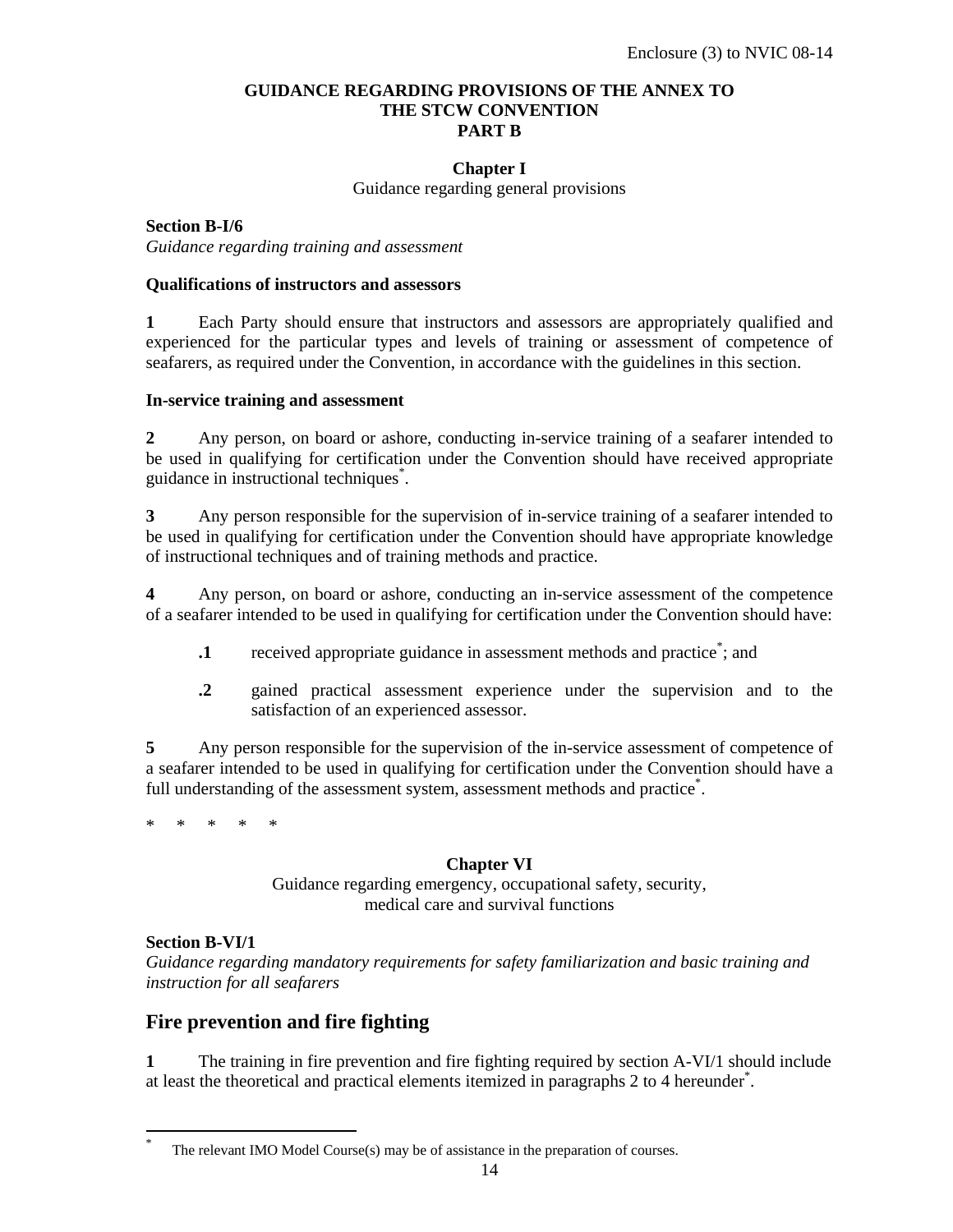### **Theoretical training**

- **2** The theoretical training should cover:
	- **.1** the three elements of fire and explosion (the fire triangle): fuel; source of ignition; oxygen;
	- **.2** ignition sources: chemical; biological; physical;
	- **.3** flammable materials: flammability; ignition point; burning temperature; burning speed; thermal value; lower flammable limit (LFL); upper flammable limit (UFL); flammable range; inerting; static electricity; flashpoint; auto-ignition;
	- **.4** fire hazard and spread of fire by radiation, convection and conduction;
	- **.5** reactivity;
	- **.6** classification of fires and applicable extinguishing agents;
	- **.7** main causes of fire on board ships: oil leakage in engine-room; cigarettes; overheating (bearings); galley appliances (stoves, flues, fryers, hotplates, etc.); spontaneous ignition (cargo, wastes, etc.); hot work (welding, cutting, etc.); electrical apparatus (short circuit, non-professional repairs); reaction, self-heating and auto-ignition; arson; static electricity;
	- **.8** fire prevention;
	- **.9** fire- and smoke-detection systems; automatic fire alarms;
	- **.10** fire-fighting equipment, including:
		- **.10.1** fixed installations on board and their locations; fire mains, hydrants; international shore connection; smothering installations, carbon dioxide  $(CO<sub>2</sub>)$ , foam; pressure water spray system in special category spaces, etc.;

The relevant IMO Model Course $(s)$  may be of assistance in the preparation of courses.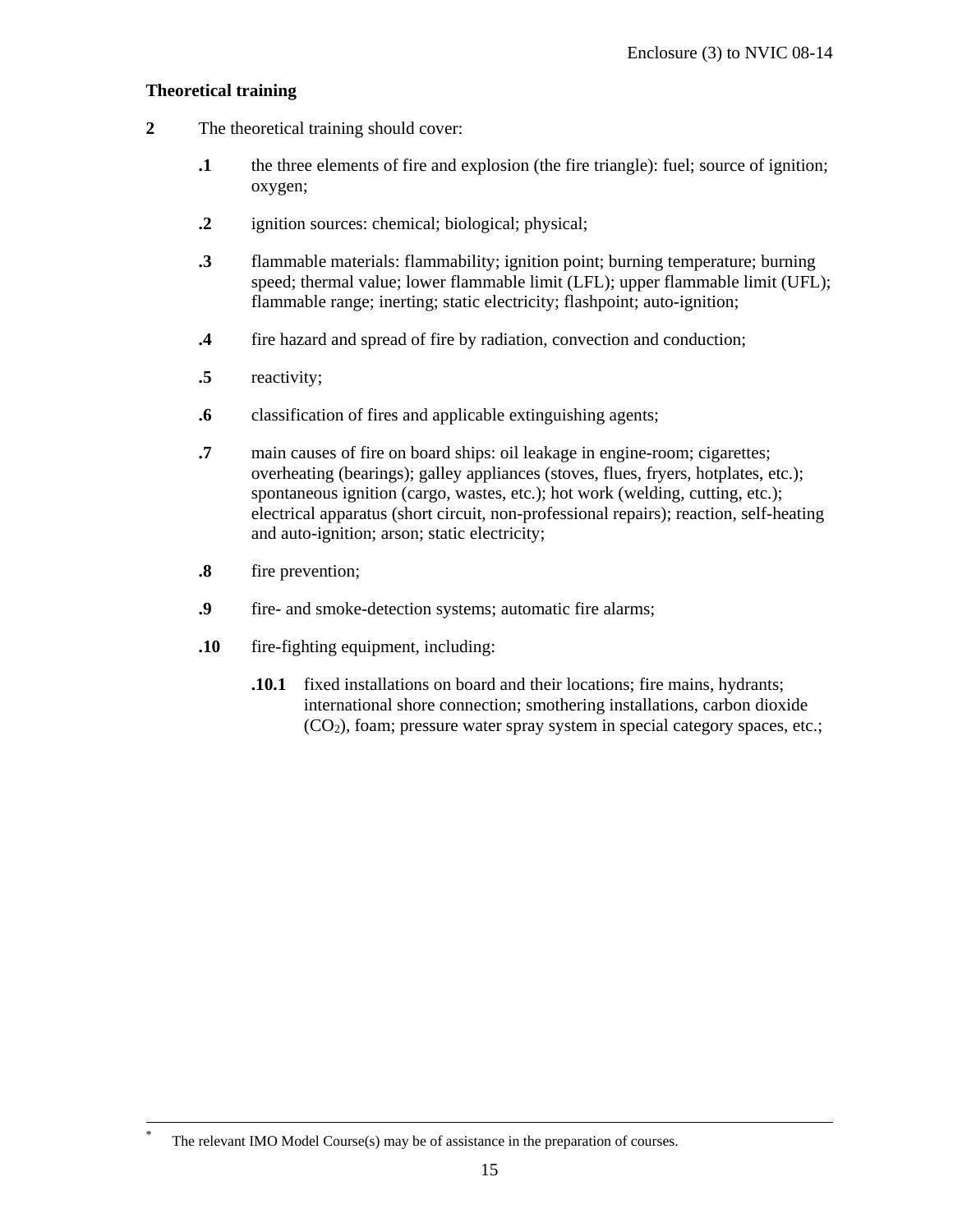automatic sprinkler system; emergency fire pump; emergency generator; chemical powder applicants; general outline of required and available mobile apparatus; high-pressure fog system; high-expansion foam; new developments and equipment;

- **.10.2** firefighter's outfit, personal equipment; breathing apparatus; resuscitation apparatus; smoke helmet or mask; fireproof lifeline and harness; and their location on board; and
- **.10.3** general equipment, including fire hoses, nozzles, connections, fire axes; portable fire extinguishers; fire blankets;
- **.11** construction and arrangements, including escape routes; means for gas-freeing tanks; Class A, B and C divisions; inert gas systems;
- **.12** ship fire-fighting organization, including general alarm; fire control plans, muster stations and duties of individuals; communications, including ship–shore when in port; personnel safety procedures; periodic shipboard drills; patrol systems;
- **.13** practical knowledge of resuscitation methods;
- **.14** fire-fighting methods, including sounding the alarm; locating and isolating; jettisoning; inhibiting; cooling; smothering; extinguishing; reflash watch; smoke extraction; and
- **.15** fire-fighting agents, including water, solid jet, spray, fog, flooding; high-, medium- and low-expansion foam; carbon dioxide  $(CO<sub>2</sub>)$ ; aqueous-film-forming foam (AFFF); dry chemical powder; new developments and equipment.

#### **Practical training**

**3** The practical training given below should take place in spaces which provide truly realistic training conditions (e.g., simulated shipboard conditions), and whenever possible and practical should also be carried out in darkness as well as by daylight and should allow the trainees to acquire the ability to:

- **.1** use various types of portable fire extinguishers;
- **.2** use self-contained breathing apparatus;
- **.3** extinguish smaller fires, e.g., electrical fires, oil fires and propane fires;
- **.4** extinguish extensive fires with water (jet and spray nozzles);
- **.5** extinguish fires with either foam, powder or any other suitable chemical agent;
- **.6** enter and pass through, with lifeline but without breathing apparatus, a compartment into which high-expansion foam has been injected;
- **.7** fight fire in smoke-filled enclosed spaces, wearing self-contained breathing apparatus;
- **.8** extinguish fire with water fog or any other suitable fire-fighting agent in an accommodation room or simulated engine-room with fire and heavy smoke;